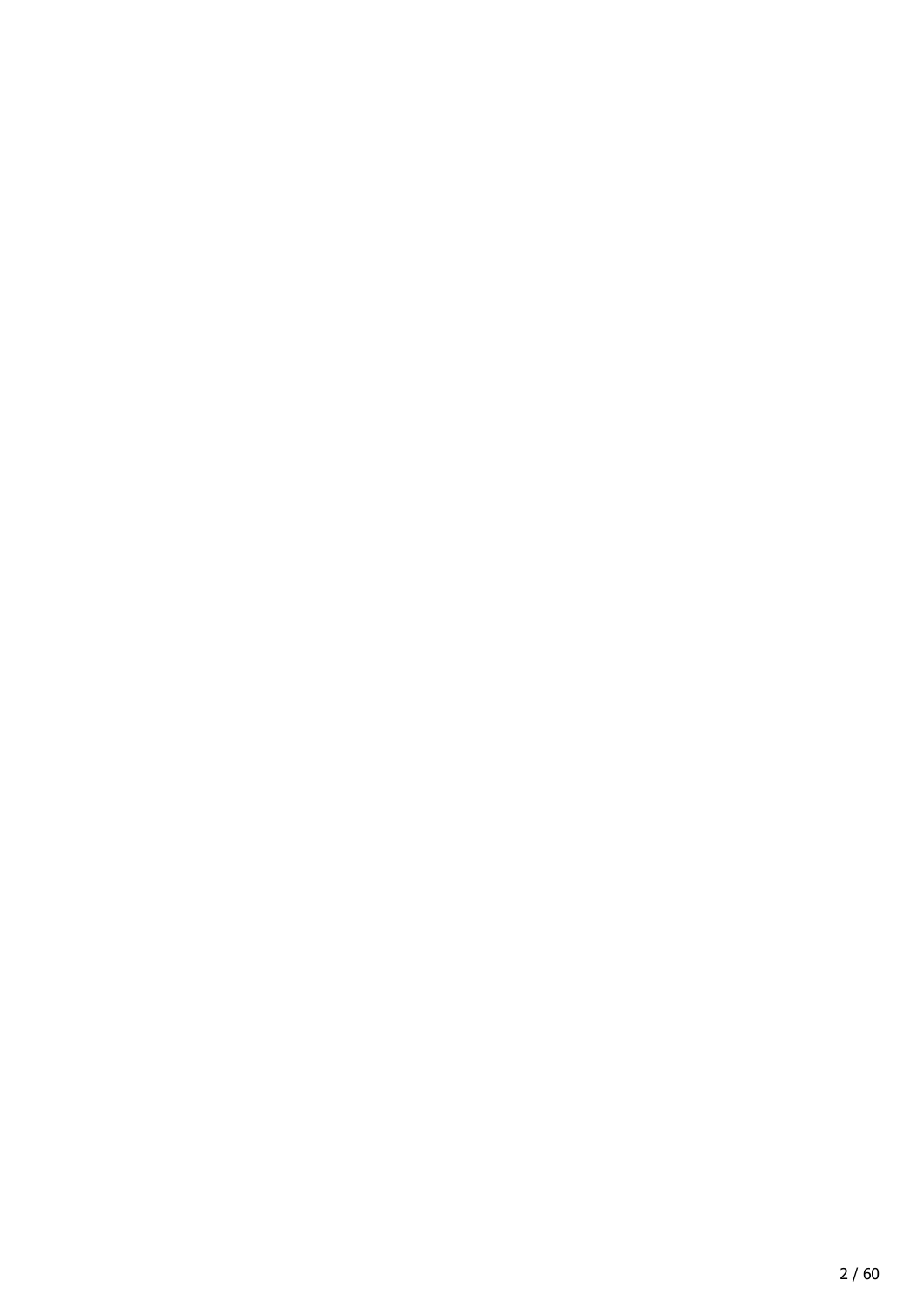# General information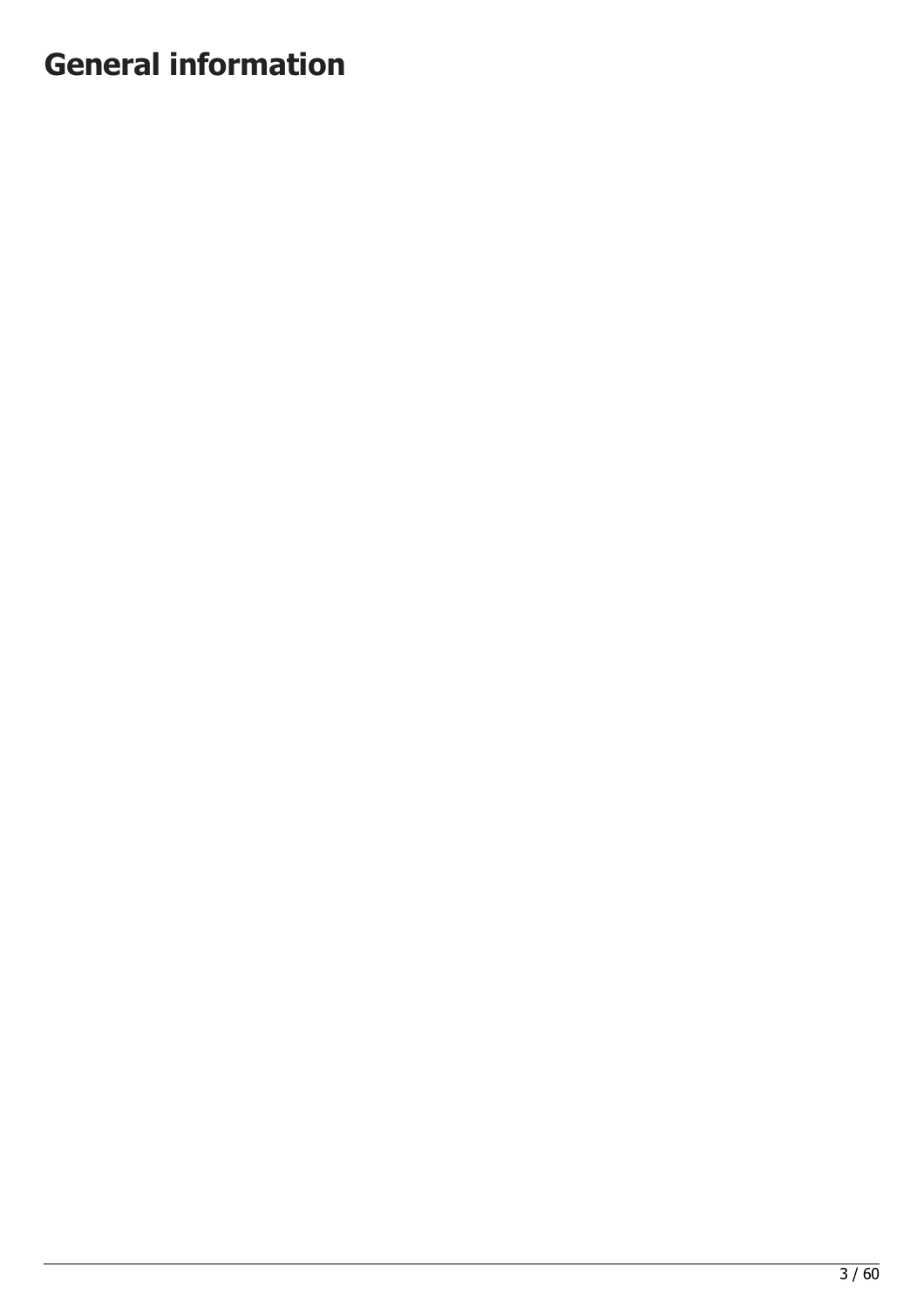# Installing into VS Toolbox

The FastReport.Net installation program automatically adds FastReport components into the Visual Studio Toolbox. If you have disabled this feature when installing, you may add the components manually. To do this:

- delete the "FastReport.Net" tab from the Toolbox, if it is there;
- create a new tab (to do this, right-click the Toolbox and select "Add Tab" item), or select an existing tab you would like to add FastReport components to;
- right-click on a tab and select "Choose Items...":

| $\blacksquare$ FastReport.Net |              |  |
|-------------------------------|--------------|--|
| There                         | List View    |  |
| this grot<br>text ti          | Show All     |  |
|                               | Choose Items |  |

- in the dialog, press the "Browse..." button and choose FastReport.dll, FastReport.Web.dll files (they are located in the "C:\Program Files\FastReports\FastReport.Net" folder);
- close the dialog with OK button.

After this, you will see FastReport.Net components in a chosen tab:

| $\blacksquare$ FastReport.Net |
|-------------------------------|
| Pointer                       |
| <b>ReviewControl</b>          |
| Report                        |
| <b>B. EnvironmentSettings</b> |
| DesignerControl               |

- Report;
- PreviewControl;
- DesignerControl;
- EnvironmentSettings;
- WebReport (this component will be visible in ASP.NET project only).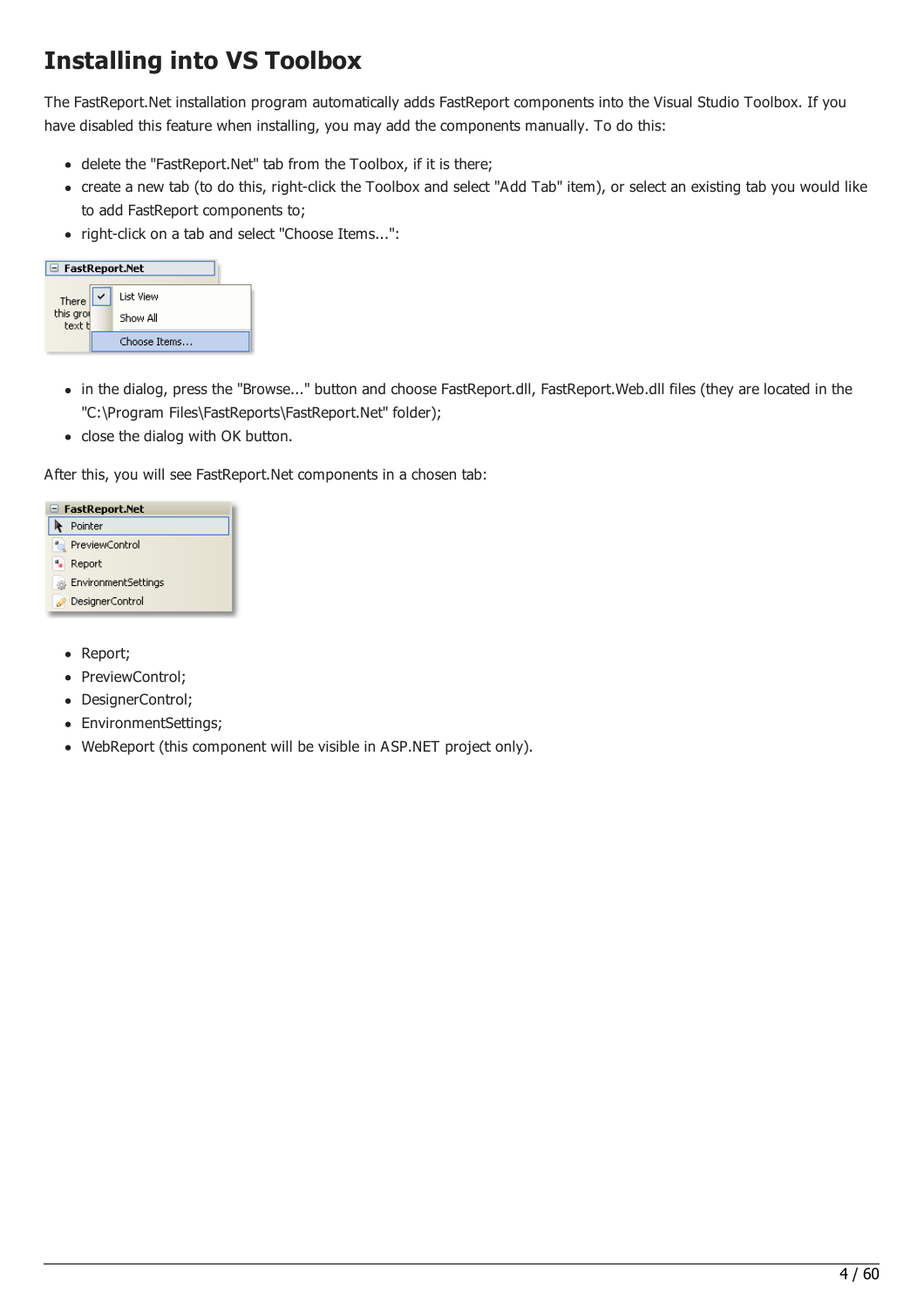# Troubleshooting

If you face a problem when working with report designer (for example, some toolbars or tool windows are damaged), you should delete the configuration file. This file is created when you start FastReport.Net. It is located in the following folder:

Windows XP:

C:\Documents and Settings\user\_name\Local Settings\Application Data\FastReport\FastReport.config

Windows Vista:

C:\Users\user\_name\AppData\Local\FastReport\FastReport.config

The following information is stored in the config:

- sizes and locations of dialog windows;
- toolbar settings;
- recent used data connections;
- email settings (if you use the "Send Email" feature in the preview).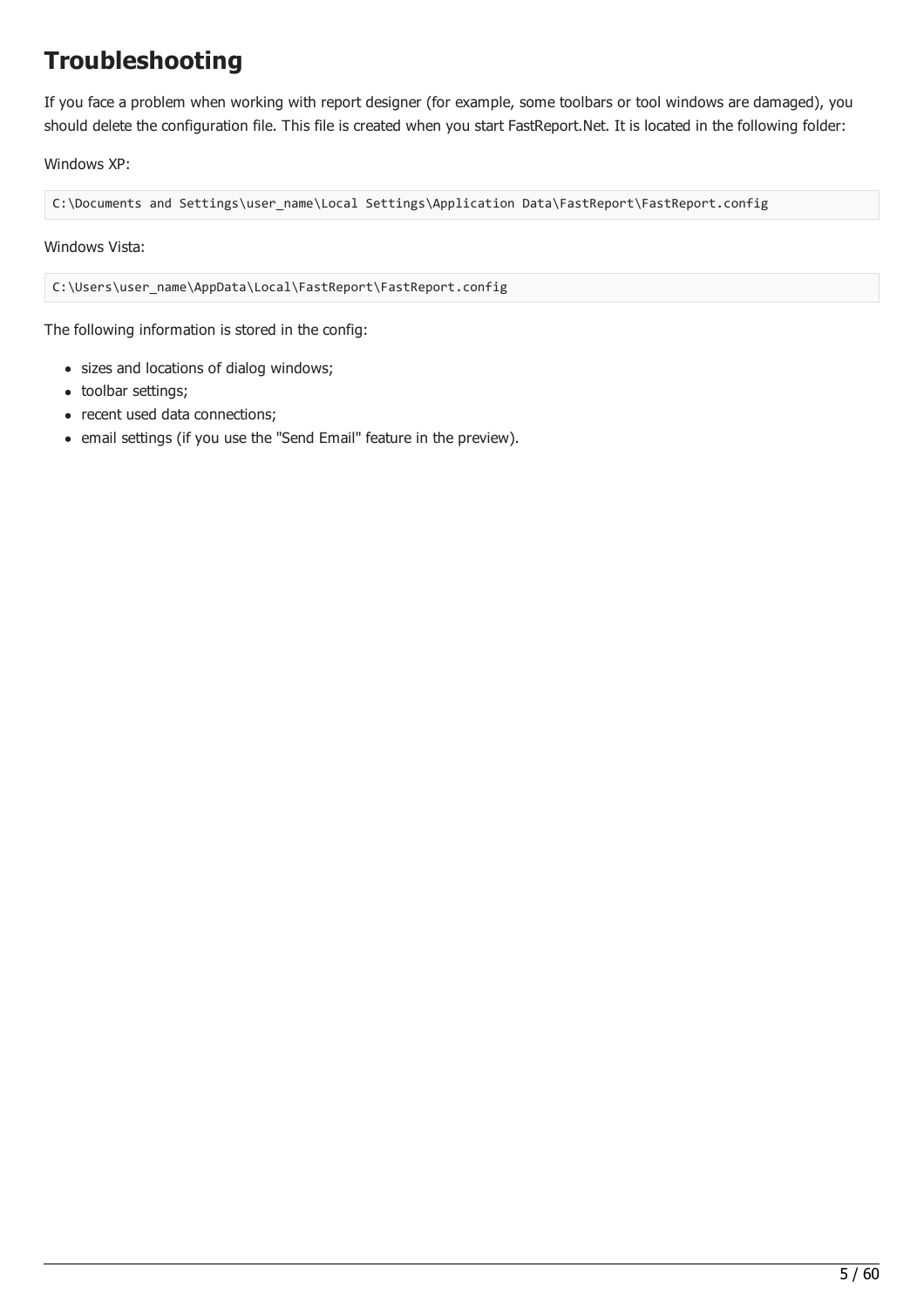# Deployment

You may redistribute the following files along with your application:

- FastReport.dll the main FastReport.Net library;
- FastReport.Web.dll the library that contains ASP.Net WebReport component;
- FastReport.Bars.dll the toolbars and docking windows library;
- FastReport.Editor.dll the code editor with syntax highlight. This library is not needed if you don't provide an end-user designer;
- FastReport.xml comments for classes, properties and methods used in FastReport. This file is used by the script editor, and also by the hint panels in the "Data" and "Properties" windows. It's not obligatory to distribute this file.

You may distribute the User's Manual which is contained in the FRNetUserManual.chm file. This file can be shown from the report designer, if you select the "Help|Contents..." menu item.

If your reports are stored in files, you have to deploy them as well.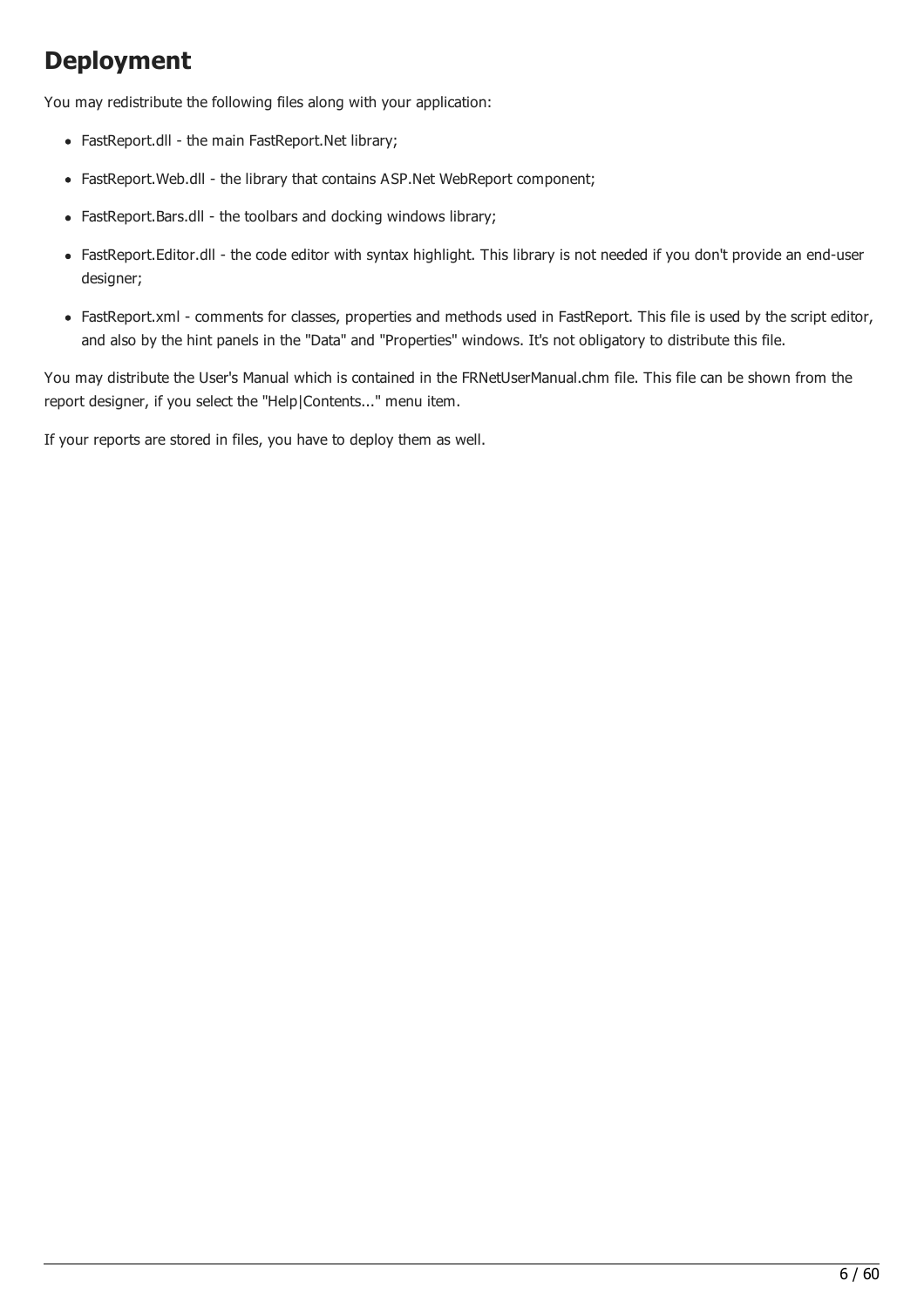# Compiling the source code

Source code is shipped with FastReport.Net Professional edition. It includes source code of FastReport.dll, FastReport.Web.dll libraries. You may include it in your application's solution file. Let us demonstrate how to do this:

- open your project in the Visual Studio;
- open the Solution Explorer and right-click on the "Solution" item;
- choose the "Add/Existing Project..." item;
- add the "FastReport.csproj" file (it is located in the "C:\Program Files\FastReports\FastReport.Net\Source\FastReport" folder);
- add the "FastReport.Web.csproj" file (it is located in the "C:\Program Files\FastReports\FastReport.Net\Source\FastReport.Web" folder).

Turn off assembly signing for FastReport and FastReport.Web projects. To do this:

- right-click the "FastReport" project in the Solution Explorer;
- choose the "Properties" item;
- switch to the "Signing" tab and uncheck the "Sign the assembly" checkbox;
- do the same steps for FastReport.Web project.

Update the references to other FastReport.Net assemblies. To do this:

- expand the "FastReport\References" item in the Solution Explorer;
- remove the "FastReport.Bars", "FastReport.Editor" references;
- right-click the "References" item and choose the "Add Reference..." item;
- add references to the "FastReport.Bars.dll" and "FastReport.Editor.dll" files. These files are located in the "C:\Program Files\FastReports\FastReport.Net" folder.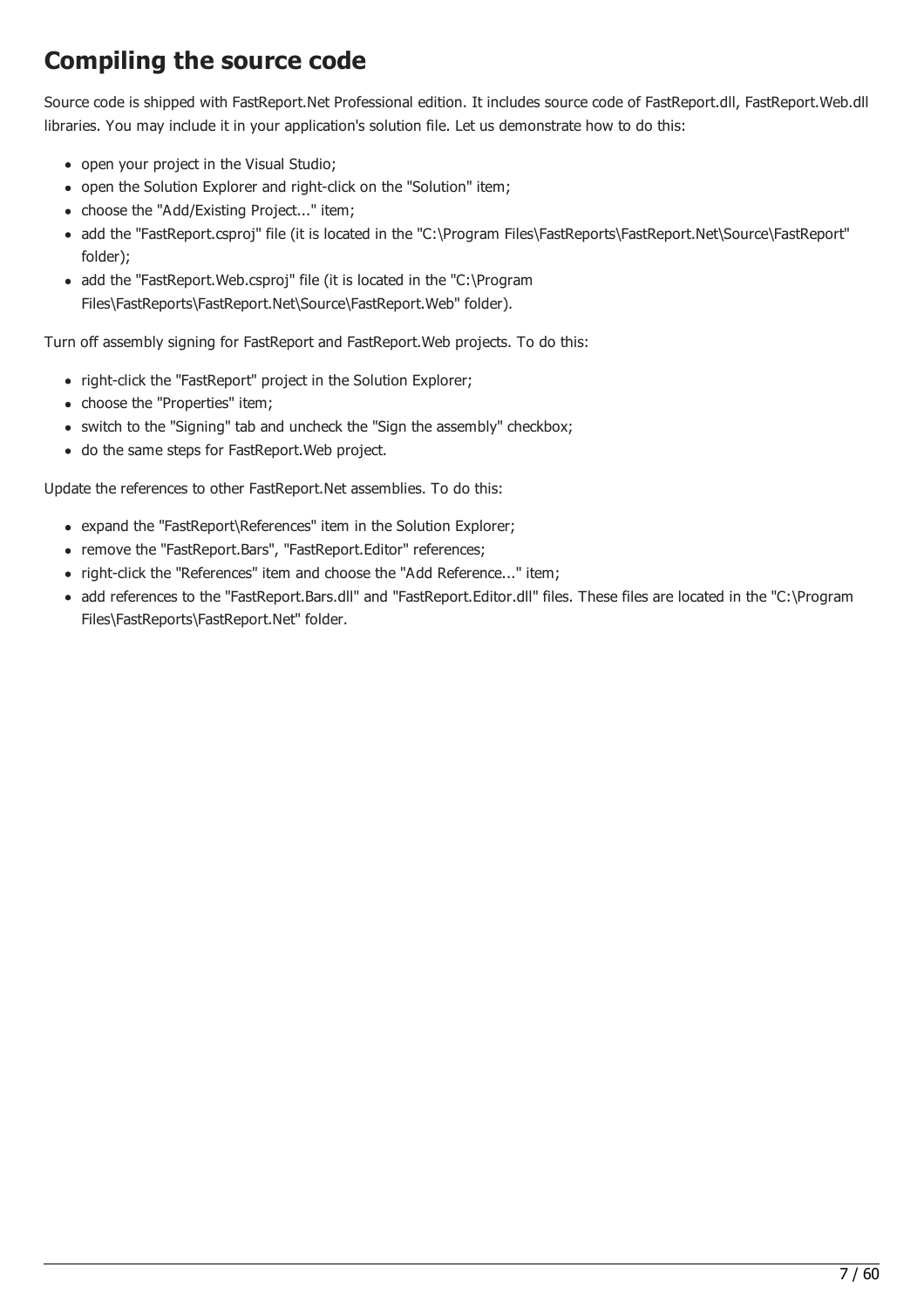# **Credits**

Toolbars and docking - DevComponents [\(http://www.devcomponents.com](http://www.devcomponents.com))

Code editor with syntax highlight - Quantum Whale ([http://www.qwhale.net\)](http://www.qwhale.net)

Silk icons set [\(http://www.famfamfam.com/lab/icons/silk](http://www.famfamfam.com/lab/icons/silk))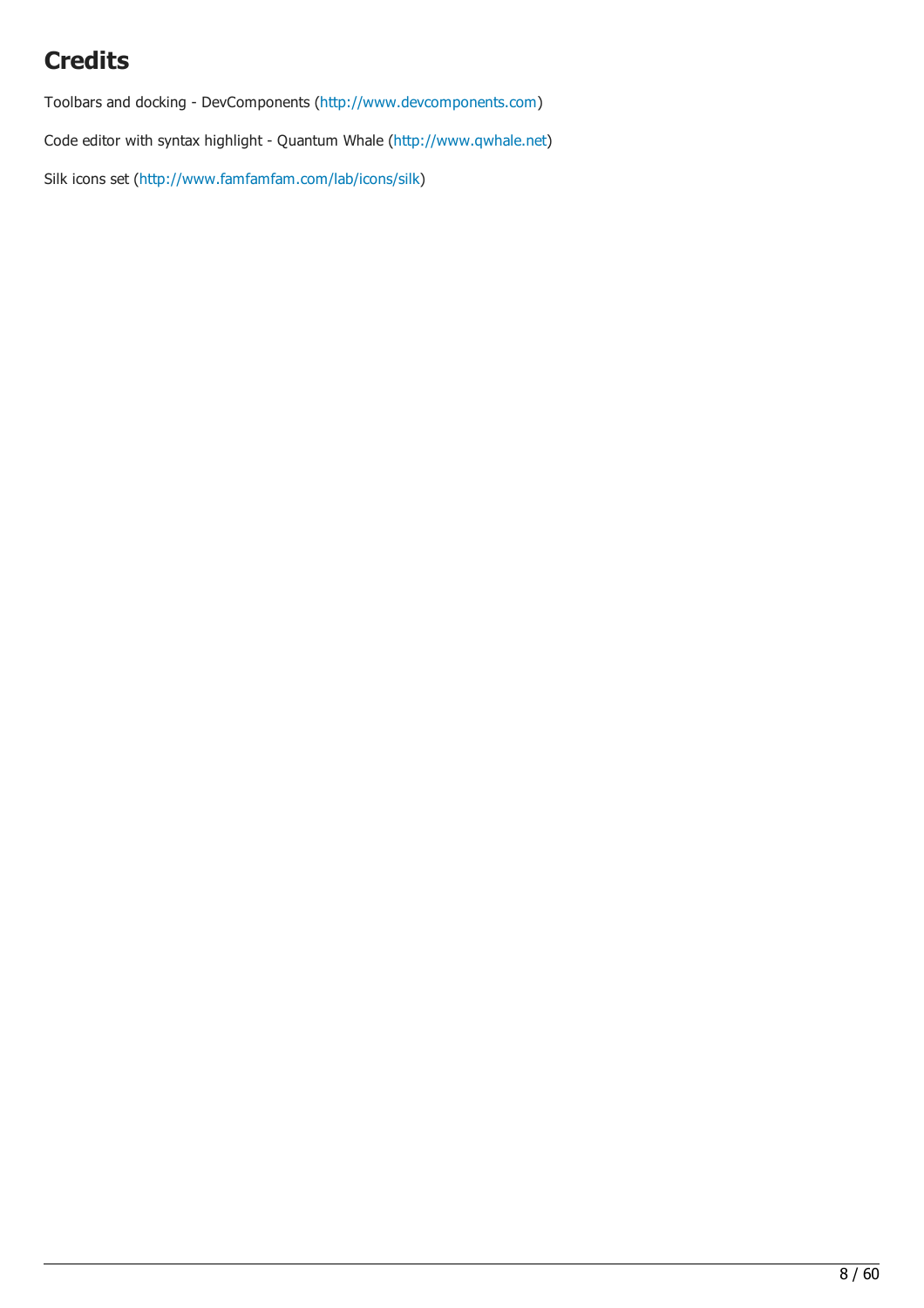# <span id="page-8-0"></span>Working with Windows.Forms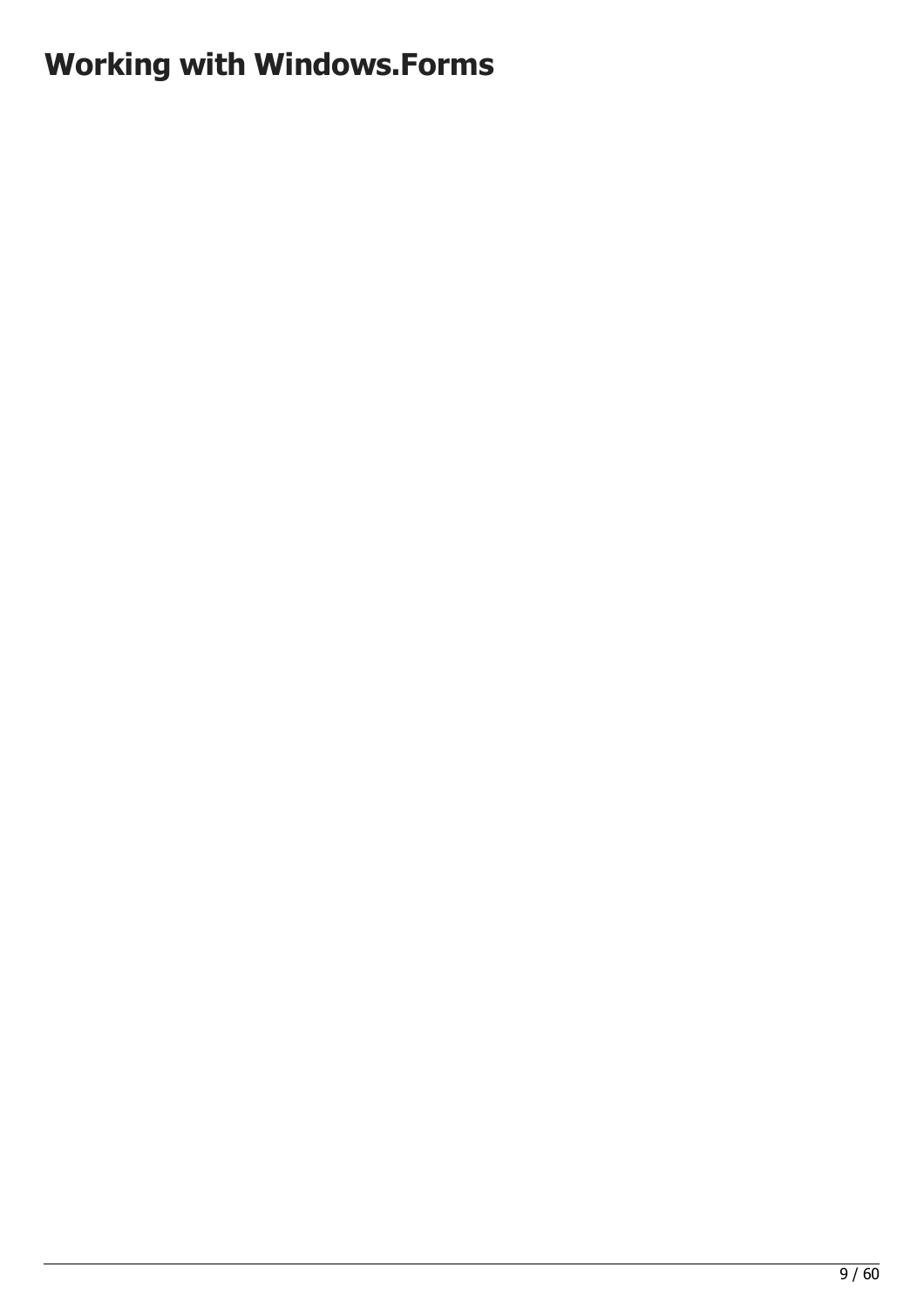# Using the Report component in Visual Studio

Let us consider the typical use of the Report component in Visual Studio. We will use the data from a typed dataset.

- create a new Windows Forms application;
- add a dataset into it ("Data|Add New Data Source..." menu item);
- switch to the Form designer;
- add the "DataSet" component on a form and connect it to the typed dataset that you have created.

To create a report, perform the following steps:

put the "Report" component on a form:

| report1 |
|---------|
|         |

right-click it (or click on a smart tag button) and select the "Design Report..." item:



• choose the data source to use in a report:

| <b>Select Data Source</b>                                                                    |              |                               |       |
|----------------------------------------------------------------------------------------------|--------------|-------------------------------|-------|
| Select one or several data sources to use in the report.                                     |              |                               |       |
| Available data sources:                                                                      |              | Selected data sources:        |       |
| Project datasets<br>Ξ<br>nwindDataSet1<br>⊟…<br><b>Execute</b> Categories<br><b>Products</b> | ⋗<br>₹<br><< | <b>Execute</b> Categories<br> |       |
|                                                                                              |              |                               | Close |

- create your report. Read more about this in the User's Manual;
- close the report designer;
- add a "Button" control on your form;
- double-click it and write the following code in the button\_Click event handler:

report1.Show();

save the project and run it. When you click on a button you will see the prepared report.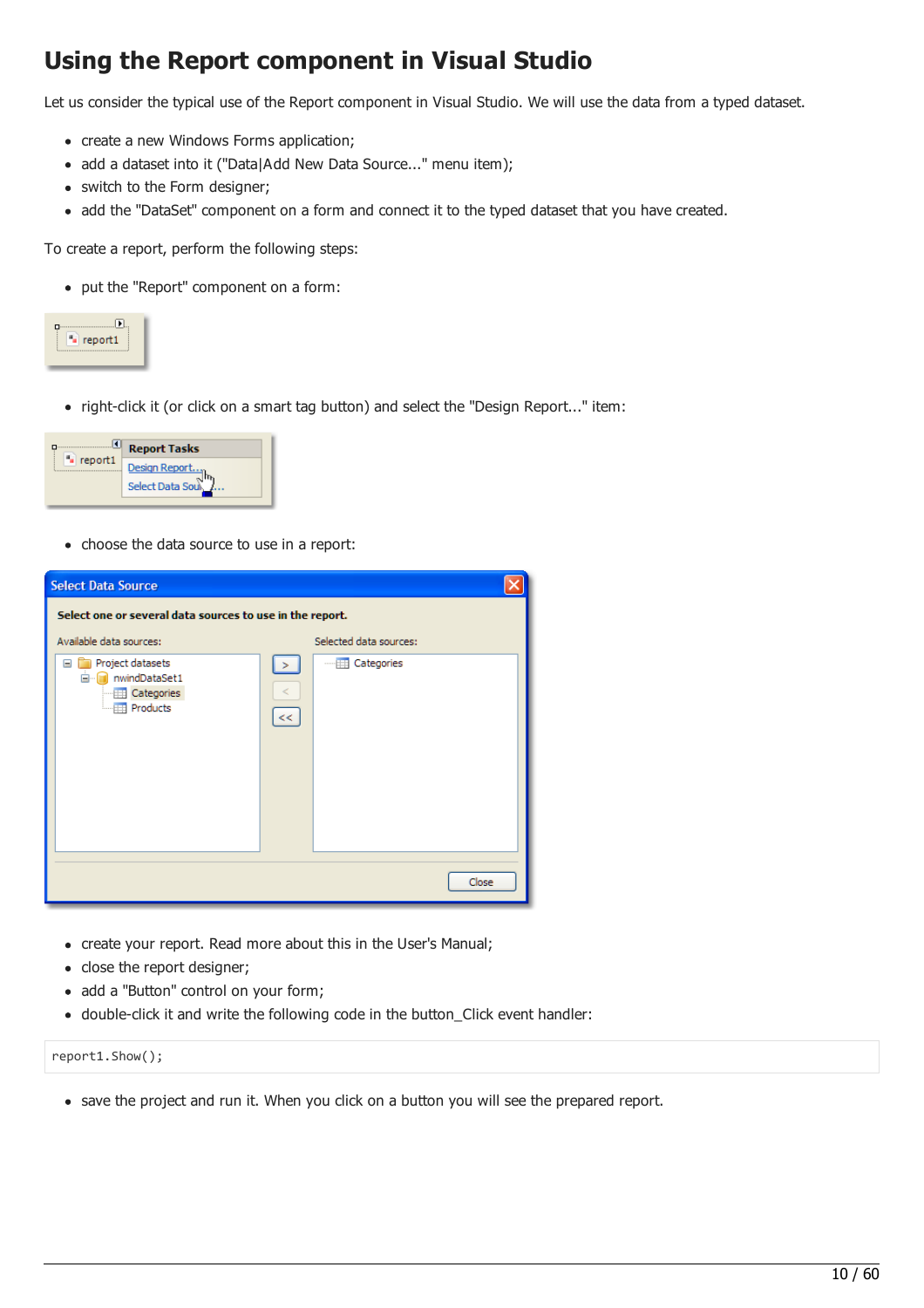## Working with report in a code

To work with Report component in a code, you need to do the following:

- create a report instance;
- load a report file into it;
- register the application-defined data in a report;
- pass the values into the report parameters, if needed;
- run the report.

The following example demonstrates how to do this:

```
using (Report report = new Report())
{
 report.Load("report1.frx");
 report.RegisterData(dataSet1, "NorthWind");
  report.Show();
}
```
We will consider these steps in details in the following sections of this manual.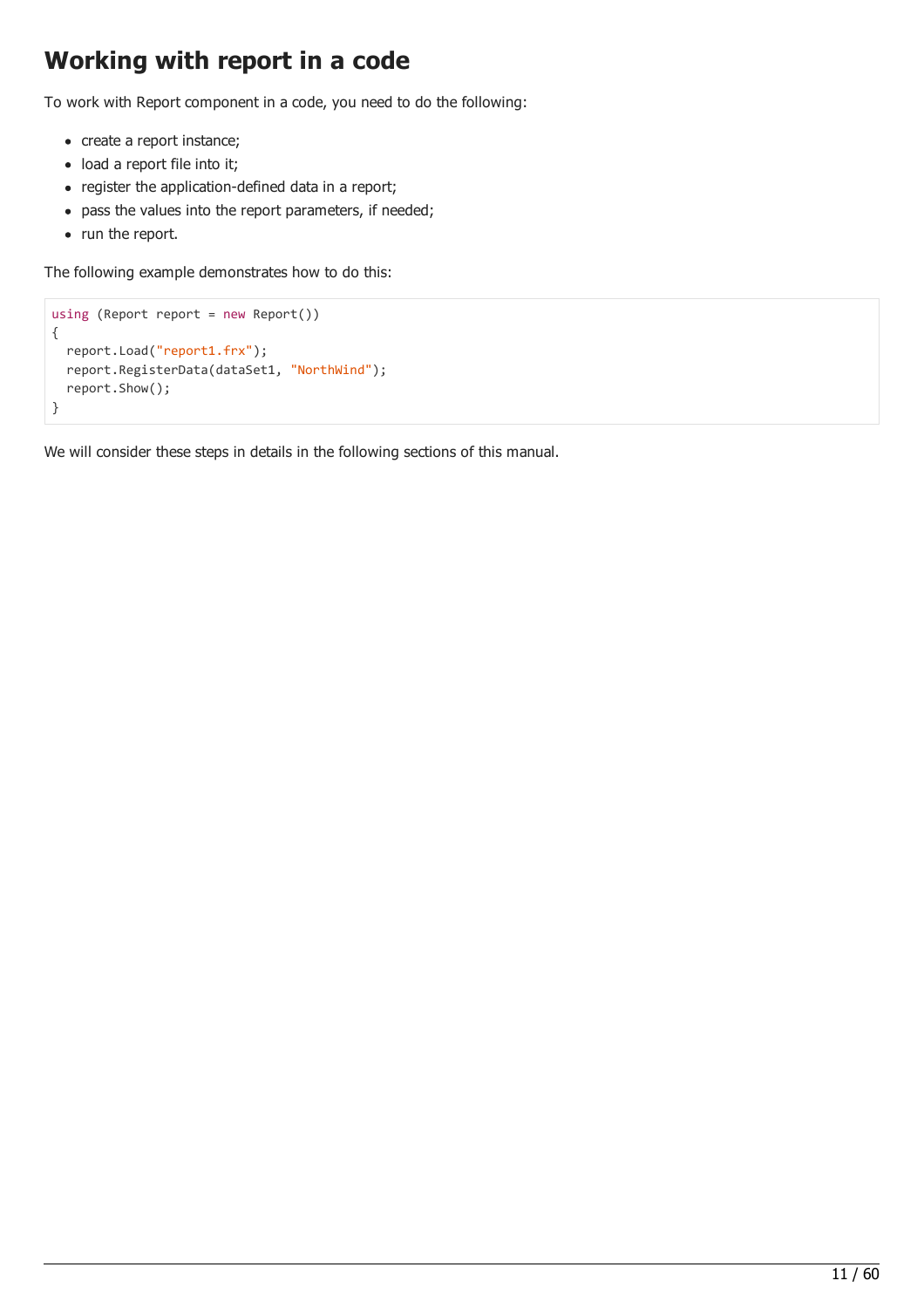# <span id="page-11-0"></span>Storing and loading a report

You may store a report in the following ways:

| <b>METHOD</b>                        | <b>DESCRIPTION</b>                                                                                                                                                                                                                                                                                                                                                                                                                                                                                                                                                                     |                                                                                                                                                                                                                                                                                                                                                                                                                                                                                                                                                                                          |
|--------------------------------------|----------------------------------------------------------------------------------------------------------------------------------------------------------------------------------------------------------------------------------------------------------------------------------------------------------------------------------------------------------------------------------------------------------------------------------------------------------------------------------------------------------------------------------------------------------------------------------------|------------------------------------------------------------------------------------------------------------------------------------------------------------------------------------------------------------------------------------------------------------------------------------------------------------------------------------------------------------------------------------------------------------------------------------------------------------------------------------------------------------------------------------------------------------------------------------------|
| in the<br>application's<br>resources | The typical scenario of using the Report, which we looked<br>at before, uses this method. The StoreInResources<br>property of the Report object is responsible for this. This<br>property is set to true by default. This method has the<br>following pros and cons: + a report is embedded into your<br>application, you don't need to deploy extra files;- if you<br>need to change a report, you have to recompile your<br>application. Loading a report is performed automatically. To<br>do this, FastReport.Net adds a code into the<br>InitializeComponent method of your form. |                                                                                                                                                                                                                                                                                                                                                                                                                                                                                                                                                                                          |
| in the .FRX<br>file                  | This method is useful if you want to give your users the<br>ability to change a report. In this case, set the report's<br>StoreInResources property to false. To load the report<br>from a file, use the Load method of the Report object:<br>report1.Load("filename.frx");                                                                                                                                                                                                                                                                                                            |                                                                                                                                                                                                                                                                                                                                                                                                                                                                                                                                                                                          |
| in the<br>database                   | You may store a report in the database, either as a string<br>or in a blob-stream. To load the report from a string, use<br>the LoadFromString method of the Report object. To load<br>the report from a stream, use the overloaded version of<br>the Load method: report1. Load (stream); To support<br>the load/save operations in the report designer, you need<br>to replace the "Open File" and "Save File" dialogs in the<br>designer. Read here how to do this.                                                                                                                 |                                                                                                                                                                                                                                                                                                                                                                                                                                                                                                                                                                                          |
| as a<br>C#/VB.NET<br>class           | To work with a report as a class, design your report and<br>save in to the .cs/.vb file. To do this, select "file type" in the<br>"Save" dialog. The file type maybe either .cs or .vb - it<br>depends on the script language in the report (it may be<br>changed in the "Report                                                                                                                                                                                                                                                                                                       | Options" menu). Include that file into your project. This<br>method has the following pros and cons: + you can work with<br>a report as a class; + you may debug a report; + this is the<br>only way to use a report in ASP.NET project running on<br>medium trust environment;- you cannot edit such a report.<br>To do this, you need the original .FRX file;- if you need to<br>change a report, you have to recompile your application. To<br>work with a report, create an instance of the report's class:<br>SimpleListReport report = new<br>SimpleListReport(); ``report.Show(); |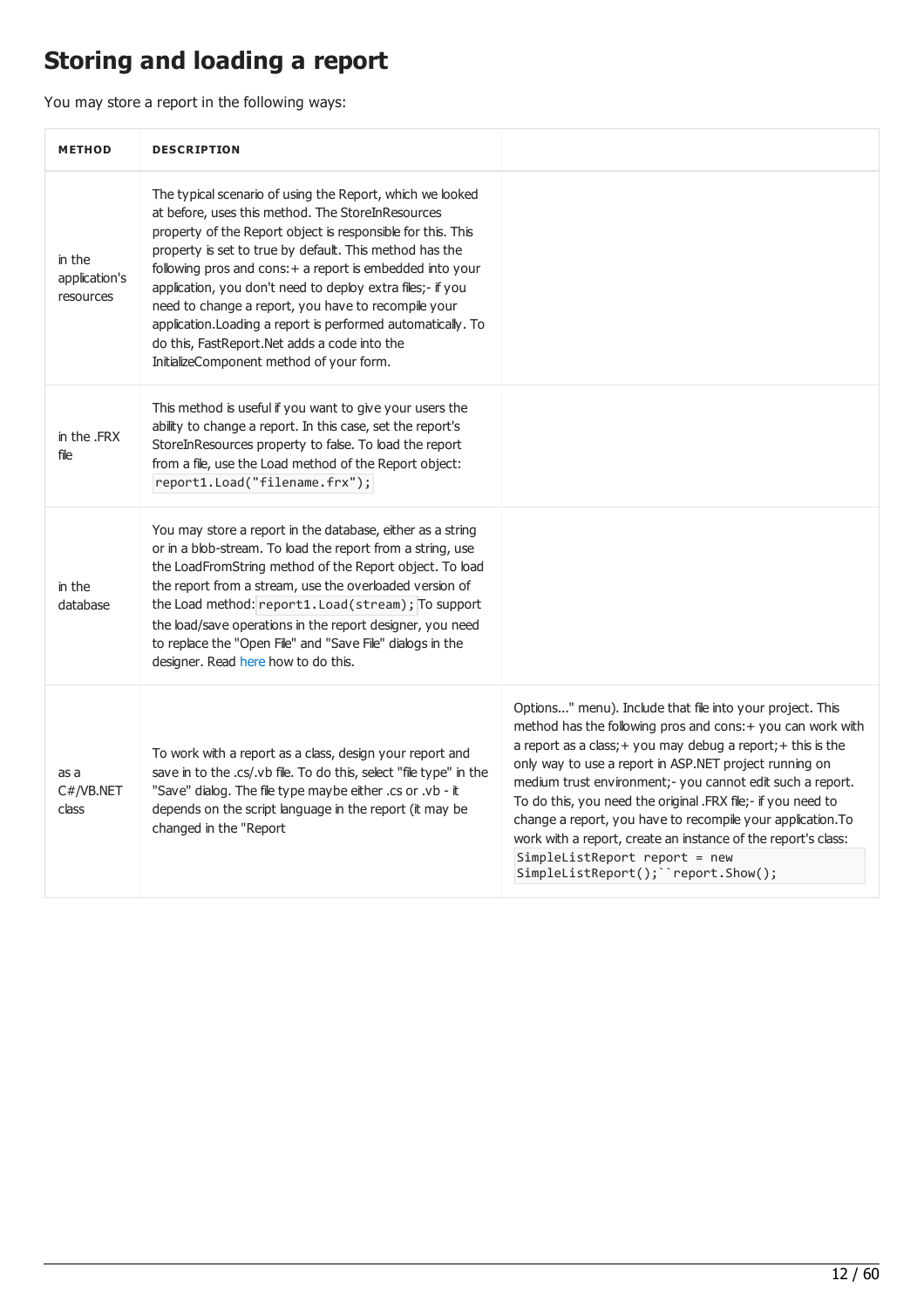# <span id="page-12-0"></span>Registering data

If your report uses data from an application (for example, the typed dataset or a business-object), you have to register such data in a report. This can be done using the RegisterData method of the Report object.

When you use the Report as described in the "Using the Report [component](#page-8-0) in Visual Studio" section, you don't need to register the data. FastReport.Net does it automatically (it adds the RegisterData call in the InitializeComponent method of your form).

The RegisterData method must be called after you have loaded the report:

```
report1 = new Report();report1.Load("report.frx");
report1.RegisterData(dataSet1, "NorthWind");
```
The RegisterData method is overloaded and allows to register the following data:

| <b>METHOD</b>                                                                                           | <b>DESCRIPTION</b>                                                                                                                                                                                                                                                                   |
|---------------------------------------------------------------------------------------------------------|--------------------------------------------------------------------------------------------------------------------------------------------------------------------------------------------------------------------------------------------------------------------------------------|
| void RegisterData(DataSet data)                                                                         | Registers the dataset. This method registers all tables, views and relations as well. Attention: if<br>you register more than one dataset, use the RegisterData(DataSet data, string name) method<br>instead.                                                                        |
| void RegisterData(DataSet data,<br>string name)                                                         | Registers the dataset. Specify any name in the name parameter (it must be persistent and<br>unique if you register more than one dataset).                                                                                                                                           |
| void RegisterData(DataTable<br>data, string name)                                                       | Registers the data table.                                                                                                                                                                                                                                                            |
| void RegisterData(DataView<br>data, string name)                                                        | Registers the data view.                                                                                                                                                                                                                                                             |
| void<br>RegisterDataAsp(IDataSource<br>data, string name)                                               | Registers the ASP.NET data source such as AccessDataSource.                                                                                                                                                                                                                          |
| void RegisterData(DataRelation<br>data, string name)                                                    | Registers the relation.                                                                                                                                                                                                                                                              |
| void RegisterData (IEnumerable<br>data, string name,<br>BOConverterFlags flags, int<br>maxNestingLevel) | Registers the business object. Specify what items (properties, fields) should be used, in the flags<br>parameter. Specify the maximum nesting level in the maxNestingLevel parameter (typically you<br>need no more than 3 levels). Several nested objects may slow down the report. |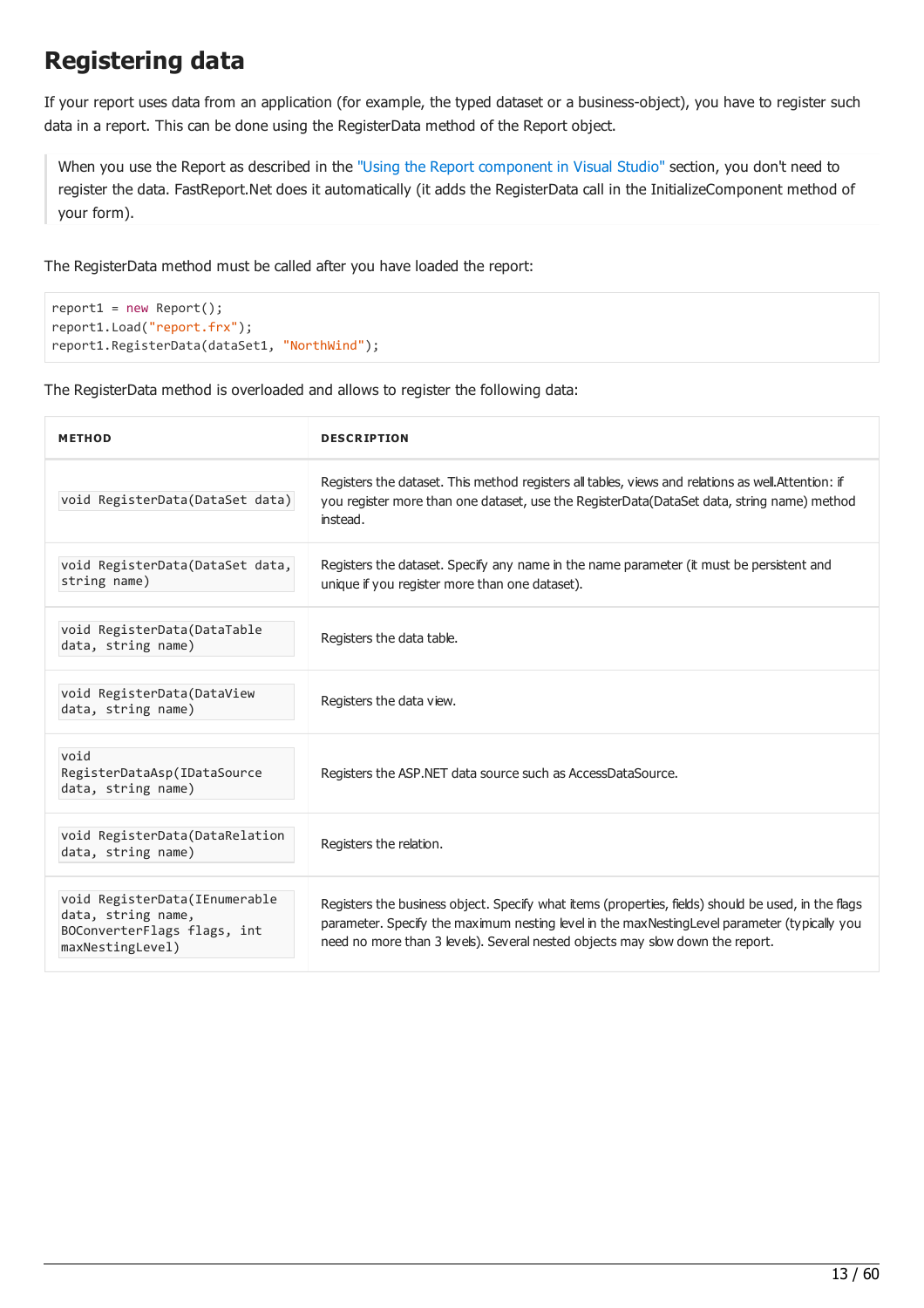#### <span id="page-13-0"></span>Passing a value to a report parameter

The report may have parameters. Read more about this in the User's Manual. To pass a value to the parameter, use the SetParameterValue method of the Report object:

```
report1.Load("report.frx");
report1.SetParameterValue("MyParam", 10);
report1.Show();
```
This method is declared as follows:

```
publicvoid SetParameterValue(string complexName, object value)
```
Specify the parameter's name in the complexName parameter. To access a nested parameter, use its full name, for example:

```
"ParentParameter.ChildParameter"
```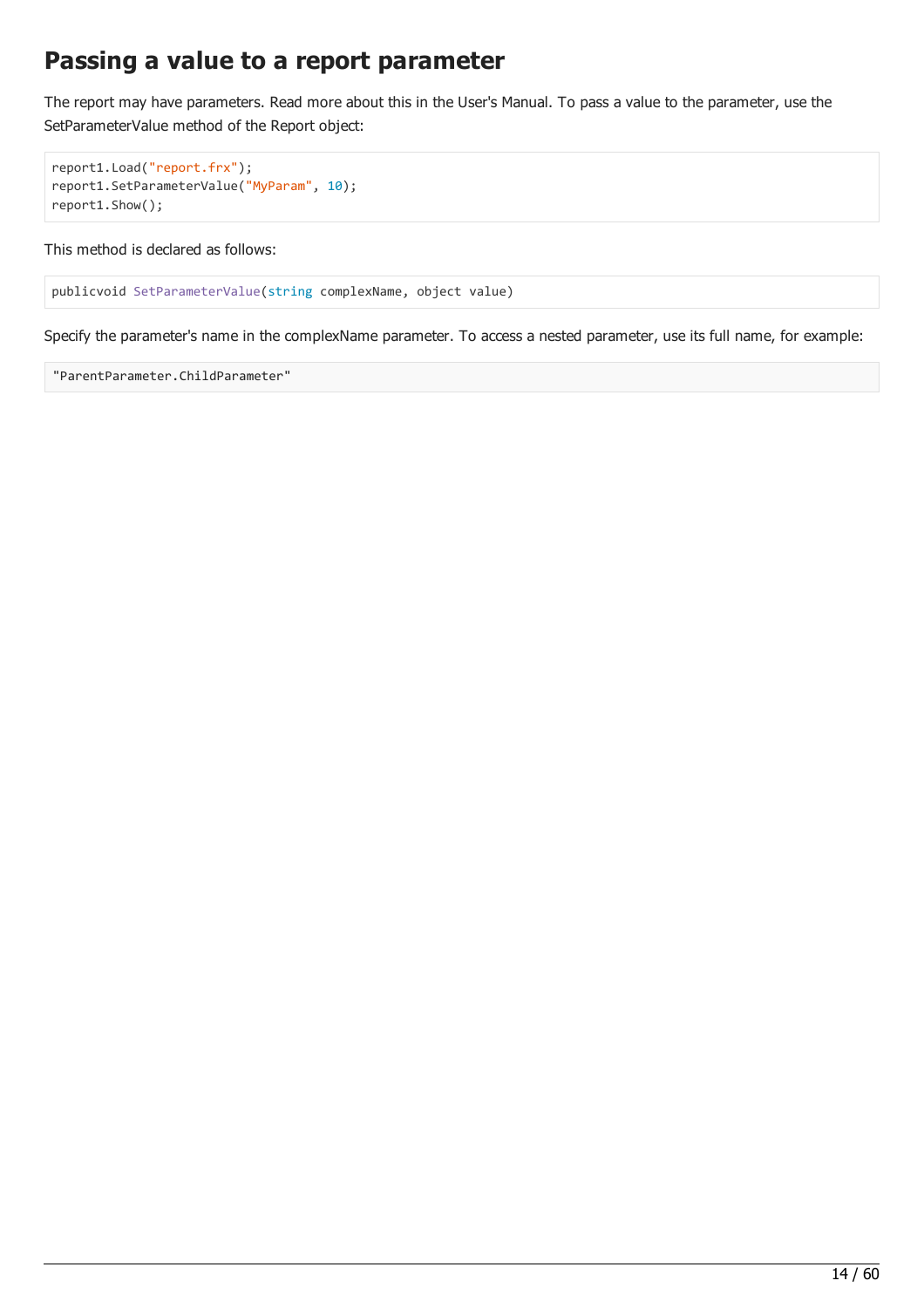#### Running a report

To run a report, use one of the following methods of the Report object:

| <b>METHOD</b>                                        | <b>DESCRIPTION</b>                                                                                                                                                                                                                                                                                                                 |
|------------------------------------------------------|------------------------------------------------------------------------------------------------------------------------------------------------------------------------------------------------------------------------------------------------------------------------------------------------------------------------------------|
| void Show()                                          | Runs a report and shows it in the preview window. This method is equal to: if (Prepare())<br>$ShowPrepared()$ ;                                                                                                                                                                                                                    |
| bool Prepare()                                       | Runs a report. If the report was prepared successfully, returns true. After this method, you need to call one of the following methods: ShowPrepared, PrintPrepared,<br>SavePrepared, Export: if (Prepare())``<br>ShowPrepared();                                                                                                  |
| bool Prepare(`<br>bool append)                       | Runs a report. If the append parameter is set to true, the prepared report will be added to the existing one. So you can build several reports and display them in the<br>preview as one report:<br>report1.Load("report1.frx");``report1.Prepare();``report1.Load("report2.frx");``report1.Prepare(true);``report.ShowPrepared(); |
| void<br>ShowPrepared()                               | Shows a prepared report in the preview window. The report must be either prepared using the Prepare method, or loaded from the .FPX file using the LoadPrepared<br>method: if (Prepare())<br>ShowPrepared();                                                                                                                       |
| void<br>ShowPrepared(`<br>bool modal)                | Shows a prepared report in the preview window. The modal parameter determines whether the preview should be shown modally.                                                                                                                                                                                                         |
| void<br>ShowPrepared(`<br>bool modal,<br>Form owner) | The same as the previous method. The owner parameter determines a window that owns the preview window.                                                                                                                                                                                                                             |
| void<br>ShowPrepared(<br>Form<br>mdiParent)          | The same as the previous method. The mdiParent parameter determines the main MDI window.                                                                                                                                                                                                                                           |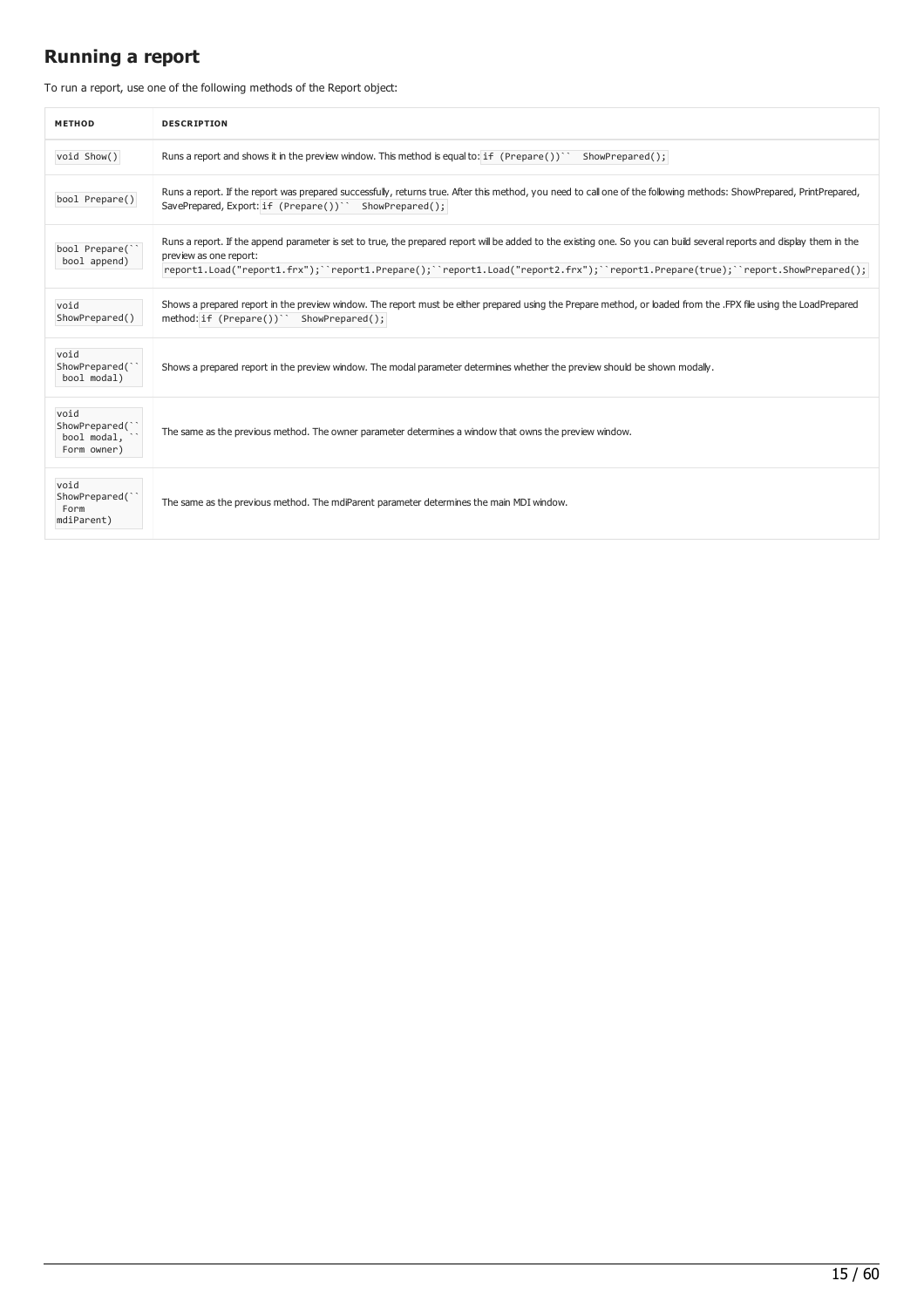# Designing a report

You can use the report designer in your application. This is possible for all FastReport.Net editions except the Basic. To do this, use the Design method of Report object:

```
report1 = new Report();
report1.Load("report1.frx");
report1.Design();
```
The Design method is overloaded:

| <b>METHOD</b>                  | <b>DESCRIPTION</b>                                                                                          |
|--------------------------------|-------------------------------------------------------------------------------------------------------------|
| bool Design()                  | Shows the designer.                                                                                         |
| bool Design(bool modal)        | Shows the designer. The modal parameter determines whether it is necessary to show the designer<br>modally. |
| bool Design(Form<br>mdiParent) | Shows the designer. The mdiParent parameter defines the main MDI window.                                    |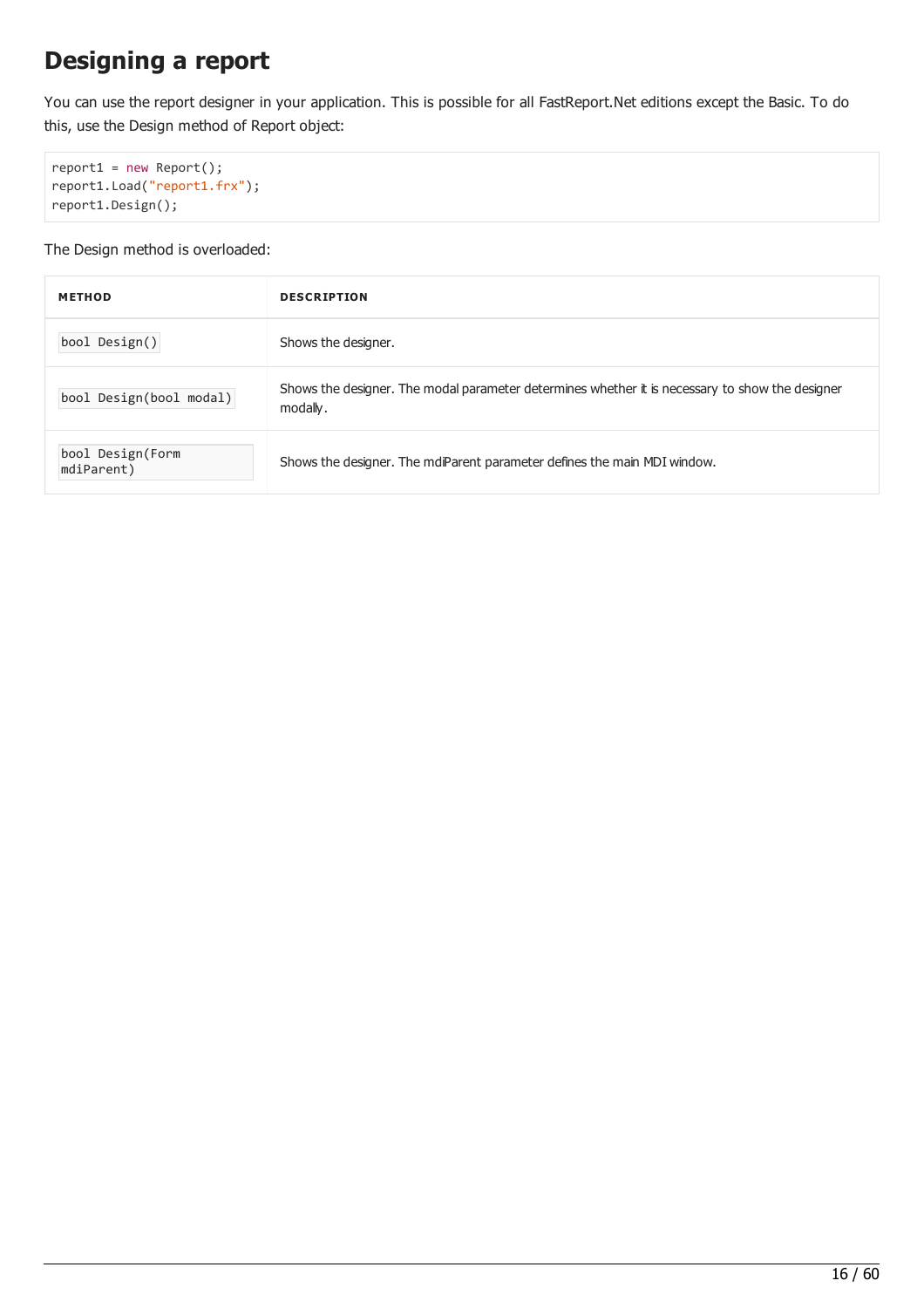# Exporting a report

The prepared report can be exported to one of the supported formats. At this moment, the following formats can be used:

- PDF
- HTML
- $\bullet$  RTF
- Excel XML (Excel 2003+)
- Excel 2007
- $\bullet$  CSV
- TXT
- OpenOffice Calc
- Pictures (Bmp, Png, Jpeg, Gif, Tiff, Metafile)

The export is performed by the export filter. To do this:

- prepare a report using the Prepare method;
- create an instance of export filter and set up its properties;
- call the Export method of the Report object.

The following example exports a prepared report in the HTML format:

```
// prepare a report
report1.Prepare();
// create an instance of HTML export filter
FastReport.Export.Html.HTMLExport export = new FastReport.Export.Html.HTMLExport();
// show the export options dialog and do the export
if (export.ShowDialog())
 report1.Export(export, "result.html");
```
In this example, export settings are made using the dialog window.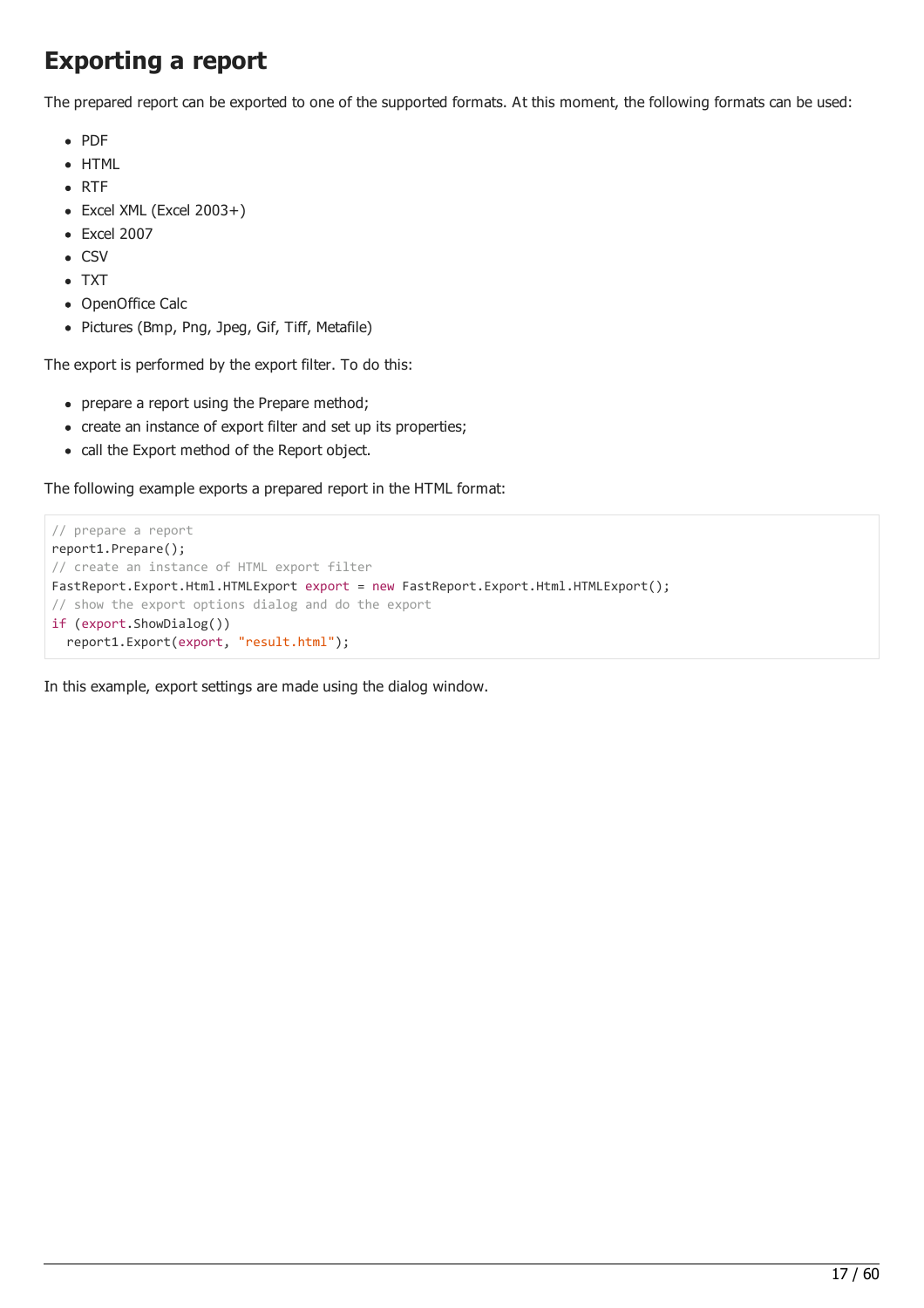# <span id="page-17-0"></span>Configuring the FastReport.Net environment

Using the EnvironmentSettings component which is available in the Toolbox, you can control some FastReport.Net environment settings. To do this, put the component on your form and set up its properties using the Properties window.

The EnvironmentSettings.ReportSettings property contains some report-related settings:

| <b>PROPERTY</b>             | <b>DESCRIPTION</b>                                                                                                                                                    |
|-----------------------------|-----------------------------------------------------------------------------------------------------------------------------------------------------------------------|
| Language<br>DefaultLanguage | The default script language for new reports.                                                                                                                          |
| bool<br>ShowProgress        | Determines whether it is necessary to show the progress window.                                                                                                       |
| bool<br>ShowPerformance     | Determines whether to show the information about the report performance (report generation time, memory<br>consumed) in the lower right corner of the preview window. |

The EnvironmentSettings.DesignerSettings property contains some designer-related settings:

| <b>PROPERTY</b>  | <b>DESCRIPTION</b>                 |
|------------------|------------------------------------|
| Icon Icon        | The icon for the designer window.  |
| Font DefaultFont | The default font used in a report. |

The EnvironmentSettings.PreviewSettings property contains some preview-related settings:

| <b>PROPERTY</b>        | <b>DESCRIPTION</b>                                                                           |
|------------------------|----------------------------------------------------------------------------------------------|
| PreviewButtons Buttons | Set of buttons that will be visible in the preview's toolbar.                                |
| int PagesInCache       | The number of prepared pages that can be stored in the memory cache during preview.          |
| bool ShowInTaskbar     | Determines whether the preview window is displayed in the Windows taskbar.                   |
| bool TopMost           | Determines whether the preview window should be displayed as a topmost form.                 |
| Icon Icon              | The icon for the preview window.                                                             |
| string Text            | The text for the preview window. If no text is set, the default text "Preview" will be used. |

The EnvironmentSettings.EmailSettings property contains email account settings. These settings are used in the "Send Email" feature in the preview window:

| <b>PROPERTY</b> | <b>DESCRIPTION</b>                        |
|-----------------|-------------------------------------------|
| string Address  | Sender address (e.g. your email address). |
| string Name     | Sender name (e.g. your name).             |
|                 |                                           |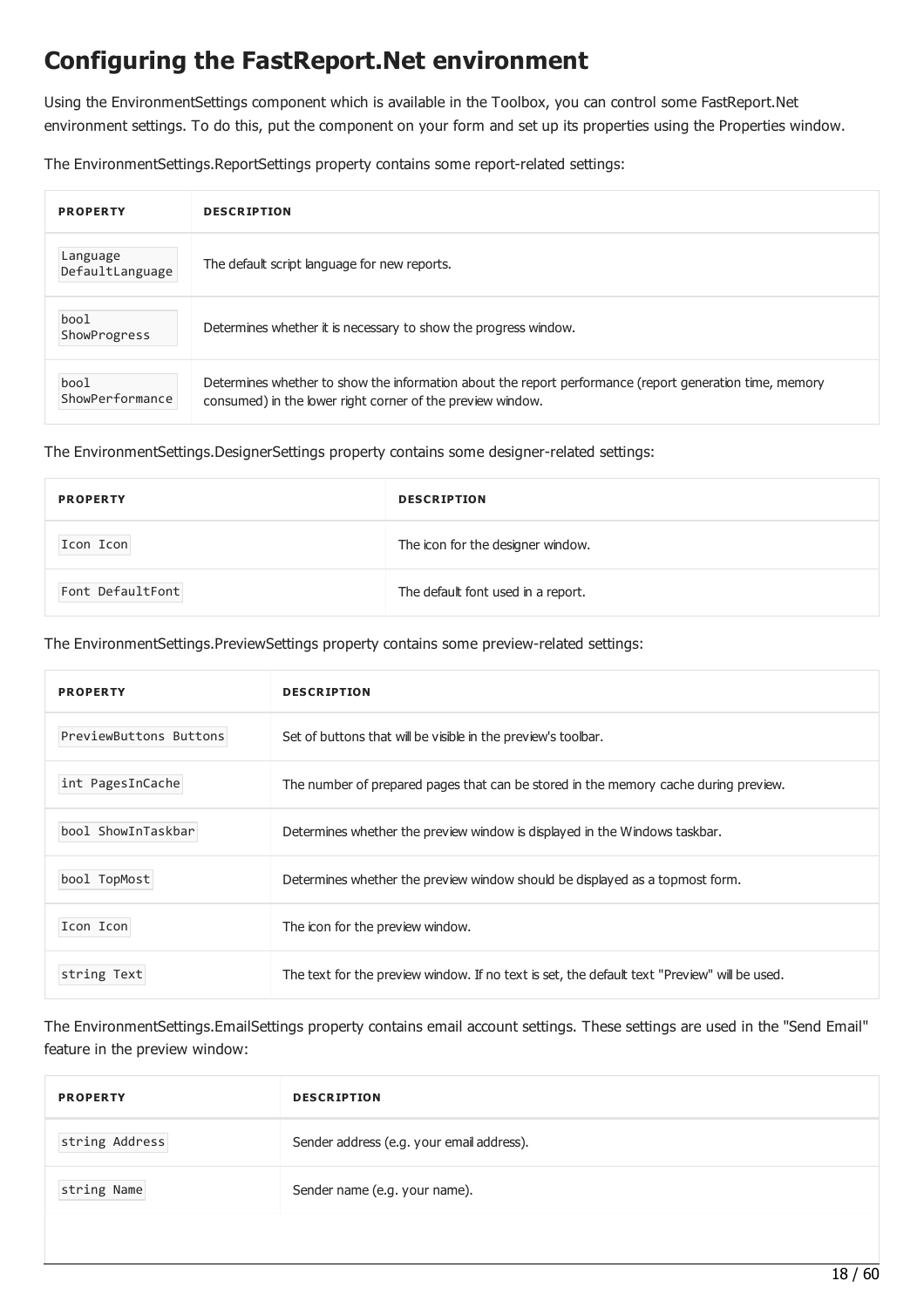| <b>PROPERTY</b>                       | <b>DESCRIPTION</b>                                                                                                               |
|---------------------------------------|----------------------------------------------------------------------------------------------------------------------------------|
| string MessageTemplate                | The message template that will be used to create a new message. For example, "Hello, Best<br>regards, ".                         |
| string Host                           | SMTP host address.                                                                                                               |
| int Port                              | SMTP port (25 by default).                                                                                                       |
| string UserName, ``string<br>Password | User name and password. Leave these properties empty if your server does not require<br>authentication.                          |
| bool AllowUI                          | Allows to change these settings in the "Send Email" dialog. Settings will be stored in the<br>FastReport.Net configuration file. |

UI style settings are available in the following properties of EnvironmentSettings component:

| <b>PROPERTY</b>           | <b>DESCRIPTION</b>                                                                                                                                                                                                                                         |
|---------------------------|------------------------------------------------------------------------------------------------------------------------------------------------------------------------------------------------------------------------------------------------------------|
| UIStyle UIStyle           | The style of designer and preview form. 6 styles are available - VisualStudio2005, Office2003, Office2007Blue,<br>Office2007Silver, Office2007Black, VistaGlass. The default style is Office2007Black.                                                     |
| bool<br>UseOffice2007Form | This property affects the designer and preview form. It determines whether the Office2007-style form should be<br>used if one of the following styles is selected: Office2007Blue, Office2007Sliver, Office2007Black, VistaGlass.Default<br>value is true. |

Besides these properties, the EnvironmentSettings component has some events. Using such events, you may do the following:

- replace standard "Open file" and "Save file" dialogs in the designer;
- replace standard progress window;
- pass own connection string to a connection defined in the report.

These tasks will be described in the following sections of this manual.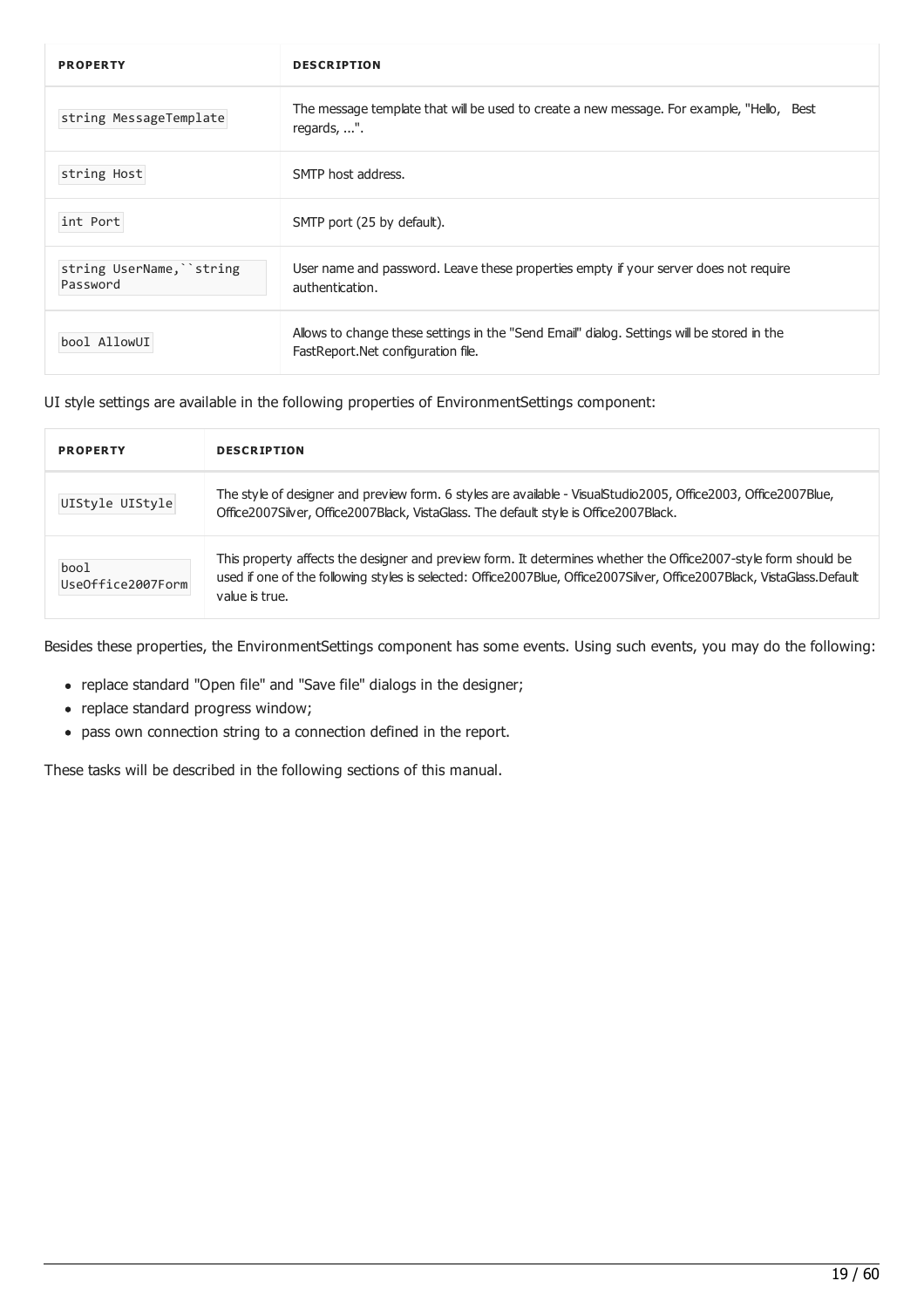# <span id="page-19-0"></span>Replacing the "Open" and "Save" dialogs

If you decided to store a report in the database, you may need to change the designer in such a way that it can open and save reports from/to a database. That is, you need to replace standard "Open" and "Save" dialogs with your own dialogs that work with database. To do this, use the EnvironmentSettings component (see the [previous](#page-19-0) section). This component has the following events:

| <b>EVENT</b>     | <b>DESCRIPTION</b>                                                                                                                                                                                                                                                                                                                                                                                                                                                                                                                                                                                                                                                                                                                                                                                                                                                             |
|------------------|--------------------------------------------------------------------------------------------------------------------------------------------------------------------------------------------------------------------------------------------------------------------------------------------------------------------------------------------------------------------------------------------------------------------------------------------------------------------------------------------------------------------------------------------------------------------------------------------------------------------------------------------------------------------------------------------------------------------------------------------------------------------------------------------------------------------------------------------------------------------------------|
| CustomOpenDialog | Occurs when the report designer is about to show the "Open" dialog. In the event handler, you must display a<br>dialog window to allow user to choose a report file. If dialog was executed successfully, you must return e.Cancel =<br>false and set the e.FileName to the selected file name. The following example demonstrates how to use this event:<br>privatevoid CustomOpenDialog_Handler(`` object sender, OpenSaveDialogEventArgs e)``{``<br>using (OpenFileDialog dialog = new OpenFileDialog())` {` dialog.Filter = "Report<br>files $(*.frx) *.frx"$ ; // set e.Cancel to false if dialog `` // was succesfully<br>executed' \cdot e.Cancel = dialog.ShowDialog() != DialogResult.OK; \cdot / set e.FileName<br>to the selected file name" e.FileName = dialog.FileName;" $\}$ "}                                                                                 |
| CustomSaveDialog | Occurs when the report designer is about to show the "Save" dialog. In the event handler, you must display a<br>dialog window to allow user to choose a report file. If dialog was executed successfully, you must return e.Cancel =<br>false and set the e.FileName to the selected file name. The following example demonstrates how to use this event:<br>privatevoid CustomSaveDialog_Handler(`` object sender, OpenSaveDialogEventArgs e)``{``<br>using (SaveFileDialog dialog = new SaveFileDialog())' {' dialog.Filter = "Report<br>files (*.frx) *.frx"; `` // get default file name from e.FileName``<br>dialog.FileName = e.FileName; `` // set e.Cancel to false if dialog `` // was<br>succesfully executed`` e.Cancel = dialog.ShowDialog() != DialogResult.OK; ` //<br>set e.FileName to the selected file name'' e.FileName = dialog.FileName;''<br>$\}$ , $\}$ |
| CustomOpenReport | Occurs when the report designer is about to load the report. In the event handler, you must load the report<br>specified in the e.Report property from the location specified in the e.FileName property. The latter property<br>contains the name that was returned by the CustomOpenDialog event handler. It may be the file name, the<br>database key value, etc. The following example demonstrates how to use this event:<br>privatevoid CustomOpenReport_Handler(`` object sender, OpenSaveReportEventArgs e)``{``<br>// load the report from the given e.FileName`` e.Report.Load(e.FileName); ``}                                                                                                                                                                                                                                                                      |
| CustomSaveReport | Occurs when the report designer is about to save the report. In the event handler, you must save the report<br>specified in the e.Report property to the location specified in the e.FileName property. The latter property contains<br>the name that was returned by the CustomSaveDialog event handler. It may be the file name, the database key<br>value, etc. The following example demonstrates how to use this event:<br>privatevoid CustomSaveReport Handler(`` object sender, OpenSaveReportEventArgs e)``{``<br>// save the report to the given e. FileName`` e. Report. Save(e. FileName); `` }                                                                                                                                                                                                                                                                     |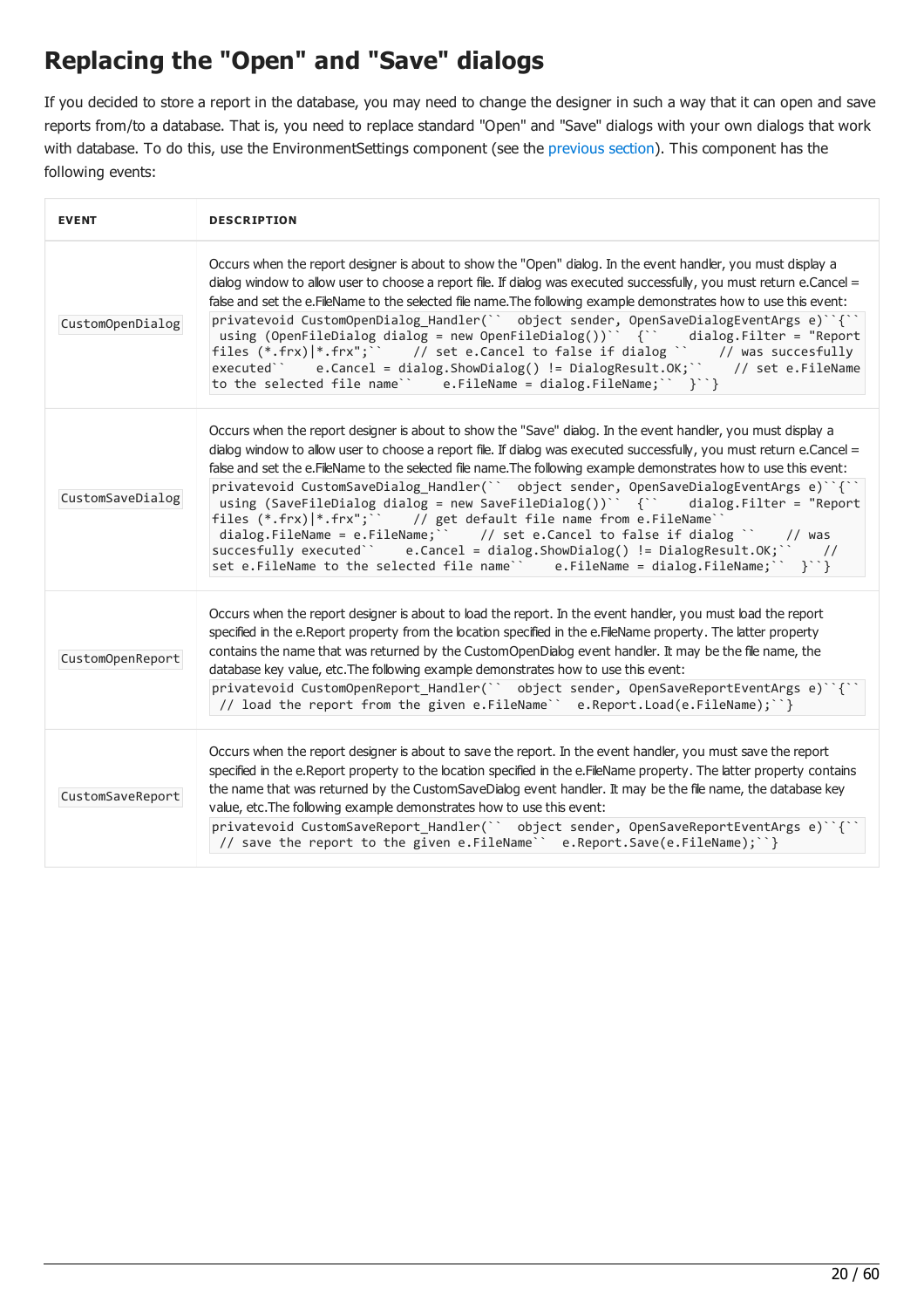# Replacing the standard progress window

The progress window is shown during the following actions:

- running a report
- printing
- exporting

You may turn off the progress by setting the ReportSettings.ShowProgress property of the EnvironmentSettings component to false. Besides that, you may replace the standard progress window with your own. To do this, use the following events of the EnvironmentSettings component (see the "Configuring the [FastReport.Net](#page-17-0) environment" section):

| <b>EVENT</b>   | <b>DESCRIPTION</b>                                                                                                          |
|----------------|-----------------------------------------------------------------------------------------------------------------------------|
| StartProgress  | Occurs once before the operation. In this event, you have to create your own progress window and show it.                   |
| Progress       | Occurs each time when current report page is handled. In this event, you have to show the progress state in your<br>window. |
| FinishProgress | Occurs once after the operation. In this event, you have to destroy the progress window.                                    |

The Progress event takes e parameter of ProgressEventArgs type. It has the following properties:

| <b>PROPERTY</b>   | <b>DESCRIPTION</b>                                                                                                                       |
|-------------------|------------------------------------------------------------------------------------------------------------------------------------------|
| string<br>Message | The message text.                                                                                                                        |
| int<br>Progress   | The index of current report page being handled.                                                                                          |
| int Total         | The number of total pages in a report. This parameter may be 0 when preparing a report, because the number of total<br>pages is unknown. |

In most cases, you need to display the text from the e.Message property, in the Progress event handler. Other parameters may be useful if you want to display a progress bar.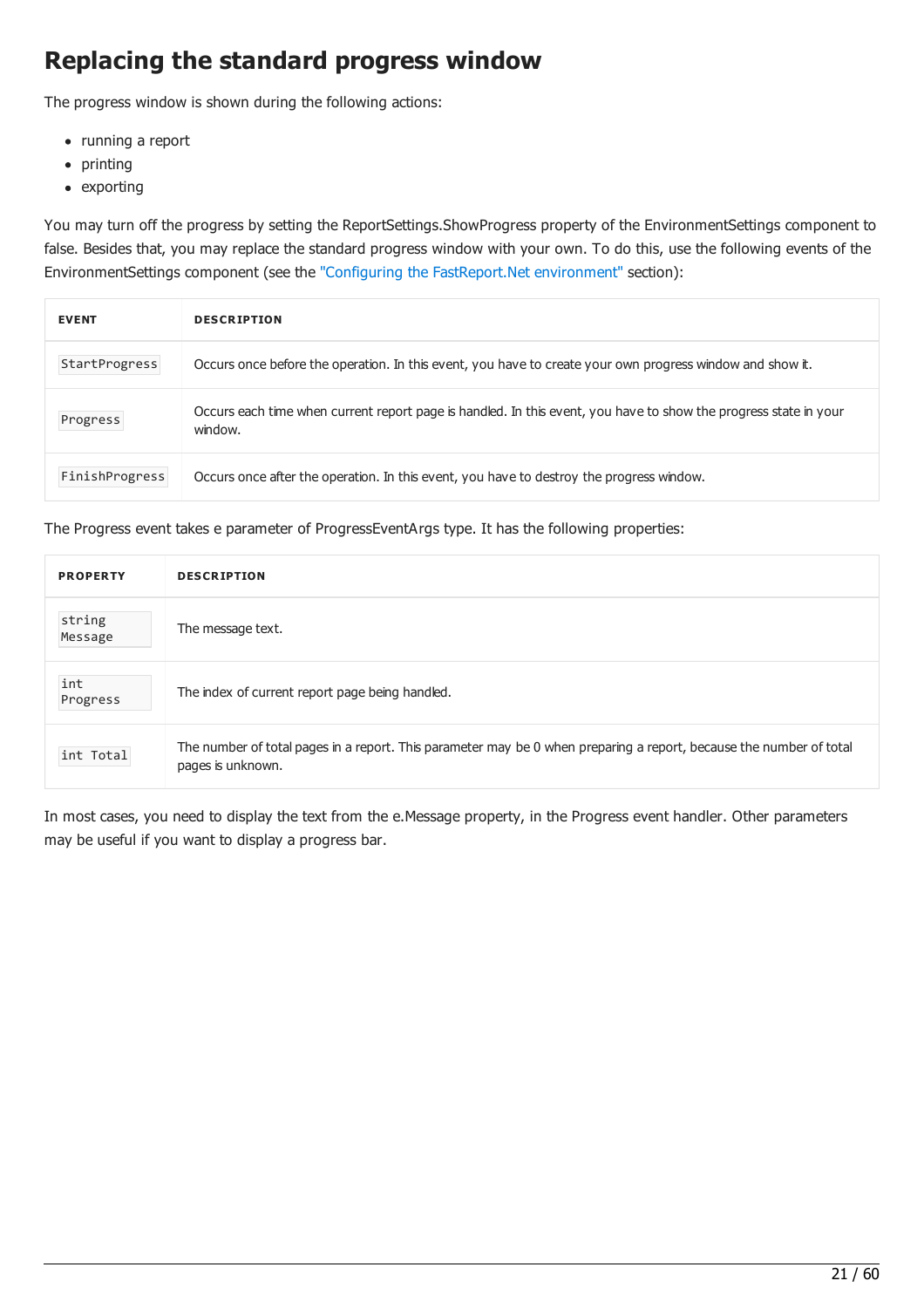#### Passing own connection string

If you use data sources that are defined inside a report, you may need to pass an application-defined connection string to a report. This can be done in three ways.

The first method: you pass a connection string directly to the Connection object in a report. Do the following:

```
report1.Load(...);
// do it after loading the report, before running it
// assume we have one connection in the report
report1.Dictionary.Connections[0].ConnectionString = my_connection_string;
report1.Show();
```
The second method: you pass a connection string using the report parameter. Do the following:

- run the report designer;
- in the "Data" window, create a new report parameter (with "MyParameter" name, for example). See the User's Manual for more details;
- in the "Data" window, select the "Connection" object that contains a data source;
- switch to the "Properties" window and set the ConnectionStringExpression property to the following:

[MyParameter]

pass the connection string to the MyParameter parameter:

report1.SetParameterValue("MyParameter", my\_connection\_string);

The third method: use the DatabaseLogin event of the [EnvironmentSettings](#page-17-0) component (see the "Configuring the FastReport.Net environment" section). This event occurs each time when FastReport opens the connection. Here is an example of this event handler:

```
private void environmentSettings1_DatabaseLogin(
 object sender, DatabaseLoginEventArgs e)
{
 e.ConnectionString = my_connection_string;
}
```
Keep in mind that the DatabaseLogin event is global, it works with all reports.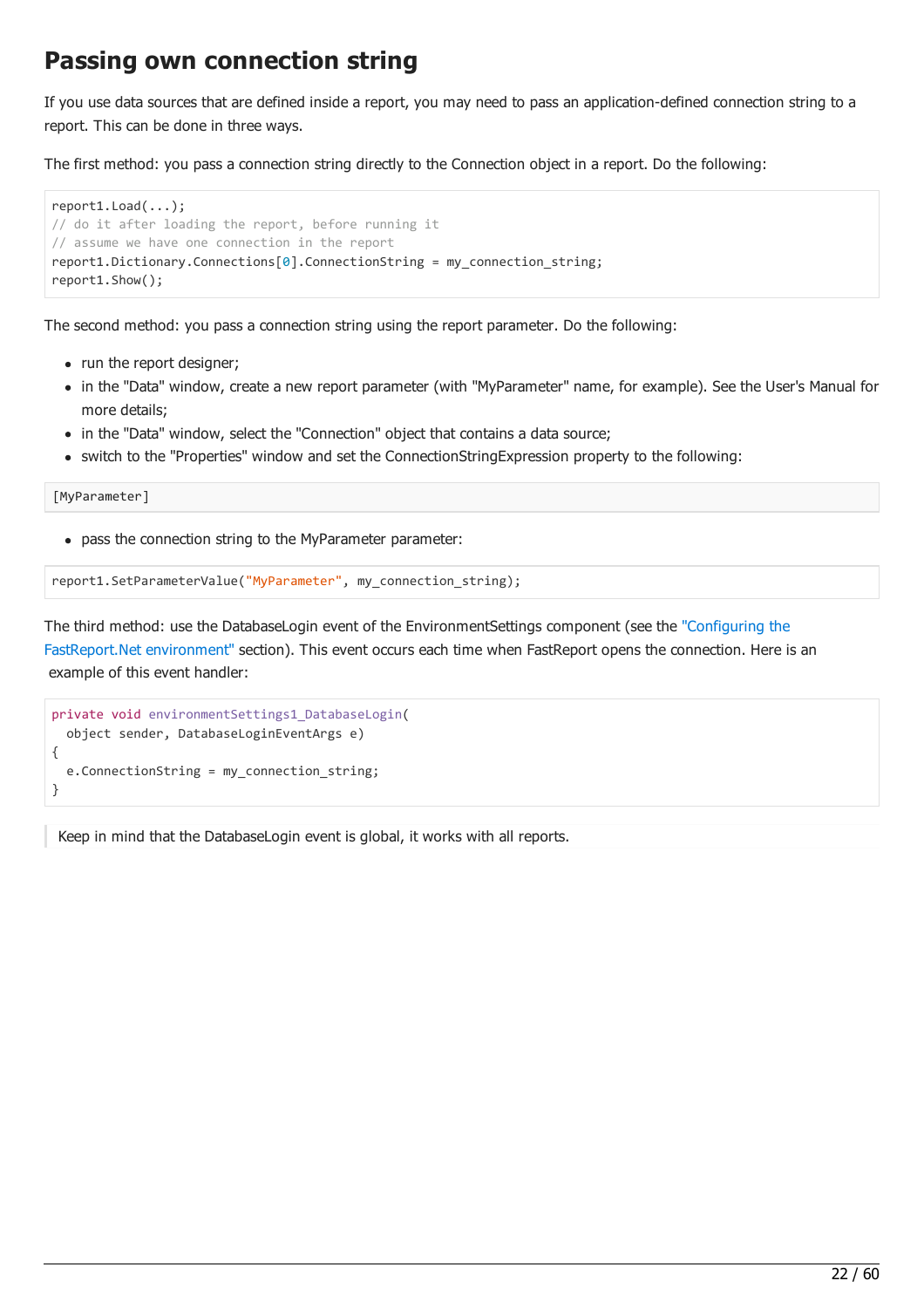# Passing custom SQL

The report may contain data sources that are added using the Data Wizard (via "Data|Add Data Source..." menu). Sometimes it is needed to pass custom SQL to that data source from your application. To do this, use the following code:

```
using FastReport.Data;
report1.Load(...);
// do it after loading the report, before running it
// find the table by its alias
TableDataSource table = report1.GetDataSource("MyTable") as TableDataSource;
table.SelectCommand = "new SQL text";
report1.Show();
```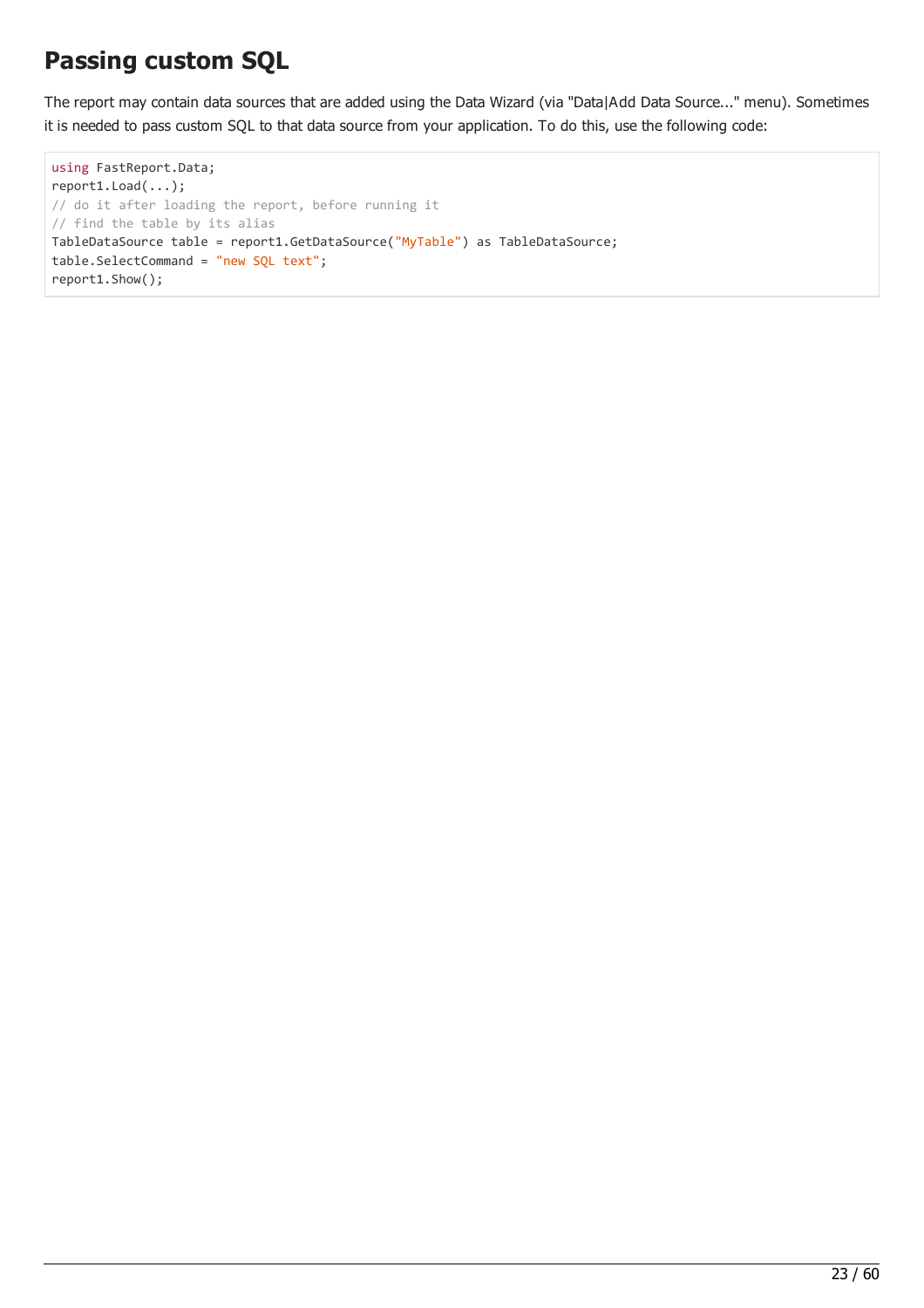#### Reference to a report object

When you work with a report as a class (see the ["Storing](#page-11-0) a report and loading it" section), you may refer to the report objects directly. The following example demonstrates how to change the font of the "Text1" object contained in a report:

```
SimpleListReport report = new SimpleListReport();
report.Text1.Font = new Font("Arial", 12);
```
In other cases, you have to use the FindObject method of the Report object, if you need to get a reference to an object:

```
TextObject text1 = report1.FindObject("Text1") as TextObject;
text1.Font = new Font("Arial", 12);
```
To reference to a data source defined in a report, use the GetDataSource method of the Report object. This method takes a data source's alias as a parameter:

```
DataSourceBase ds = report1.GetDataSource("Products");
```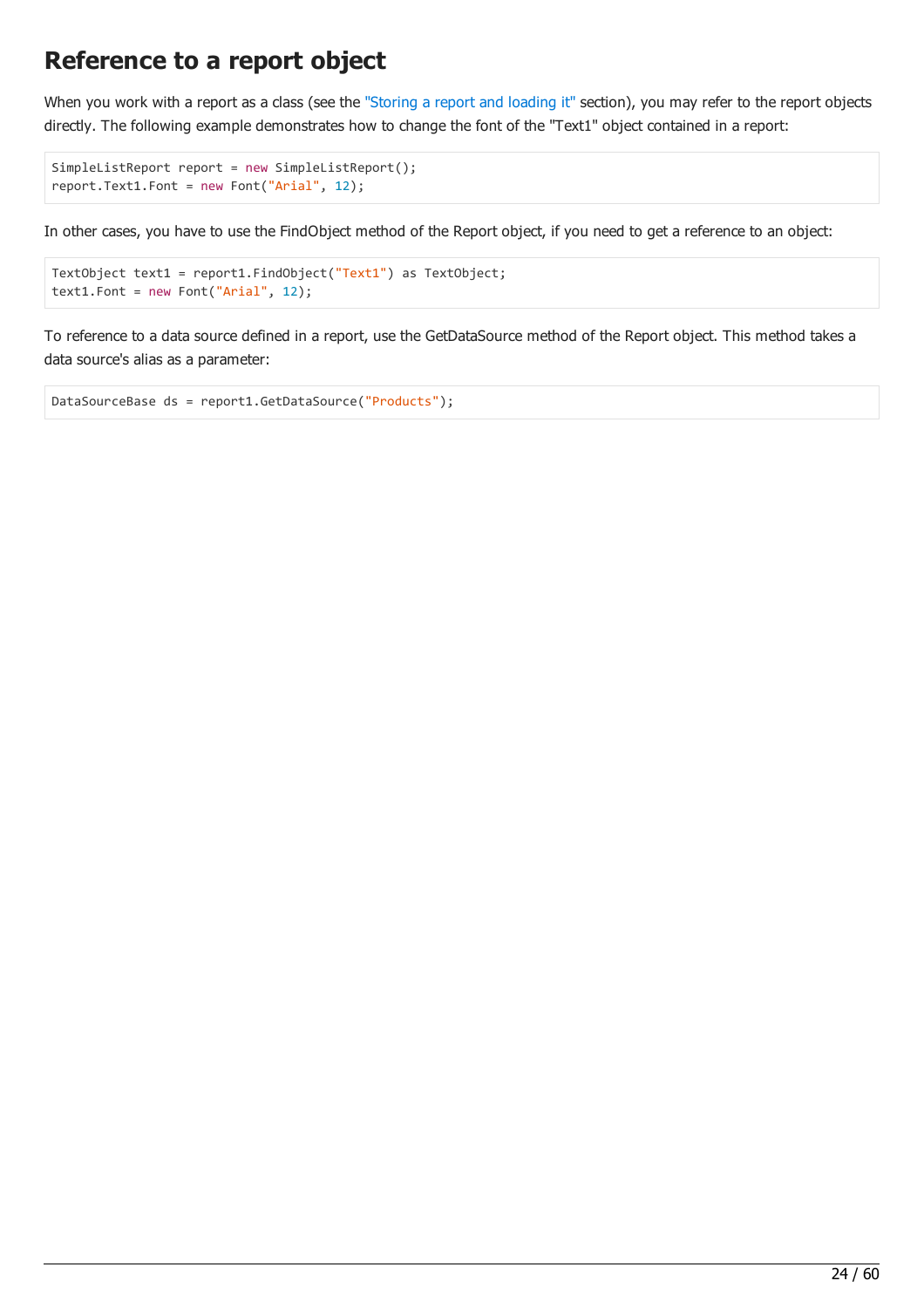### Creating a report by using code

Let us consider how to create a report in code. We will create the following report:

| ReportTitle                                  | <b>PRODUCTS</b>               |
|----------------------------------------------|-------------------------------|
| Gro<br>ducts.ProductNamel.<br>Cubatrina(0.1) | <b>I</b> Product<br>s.Product |
| Data: Products                               | [Products.ProductName]        |
| Group Footer                                 | Count: [CountOfProducts]      |

```
Report report = new Report();
```
// register the "Products" table

report.RegisterData(dataSet1.Tables["Products"], "Products");

- // enable it to use in a report
- report.GetDataSource("Products").Enabled = true;

```
// create A4 page with all margins set to 1cm
```
- ReportPage page1 = new ReportPage();
- page1.Name = "Page1";
- report.Pages.Add(page1);
- // create ReportTitle band
- page1.ReportTitle = new ReportTitleBand();
- page1.ReportTitle.Name = "ReportTitle1";
- // set its height to 1.5cm
- page1.ReportTitle.Height = Units.Centimeters  $*$  1.5f;
- // create group header
- $GroupHeaderBand group1 = new GroupHeaderBand();$
- group1.Name = "GroupHeader1";
- group1.Height = Units.Centimeters  $* 1;$
- // set group condition
- group1.Condition = "[Products.ProductName].Substring(0, 1)";
- // add group to the page.Bands collection
- page1.Bands.Add(group1);
- // create group footer
- group1.GroupFooter = new GroupFooterBand();
- group1.GroupFooter.Name = "GroupFooter1";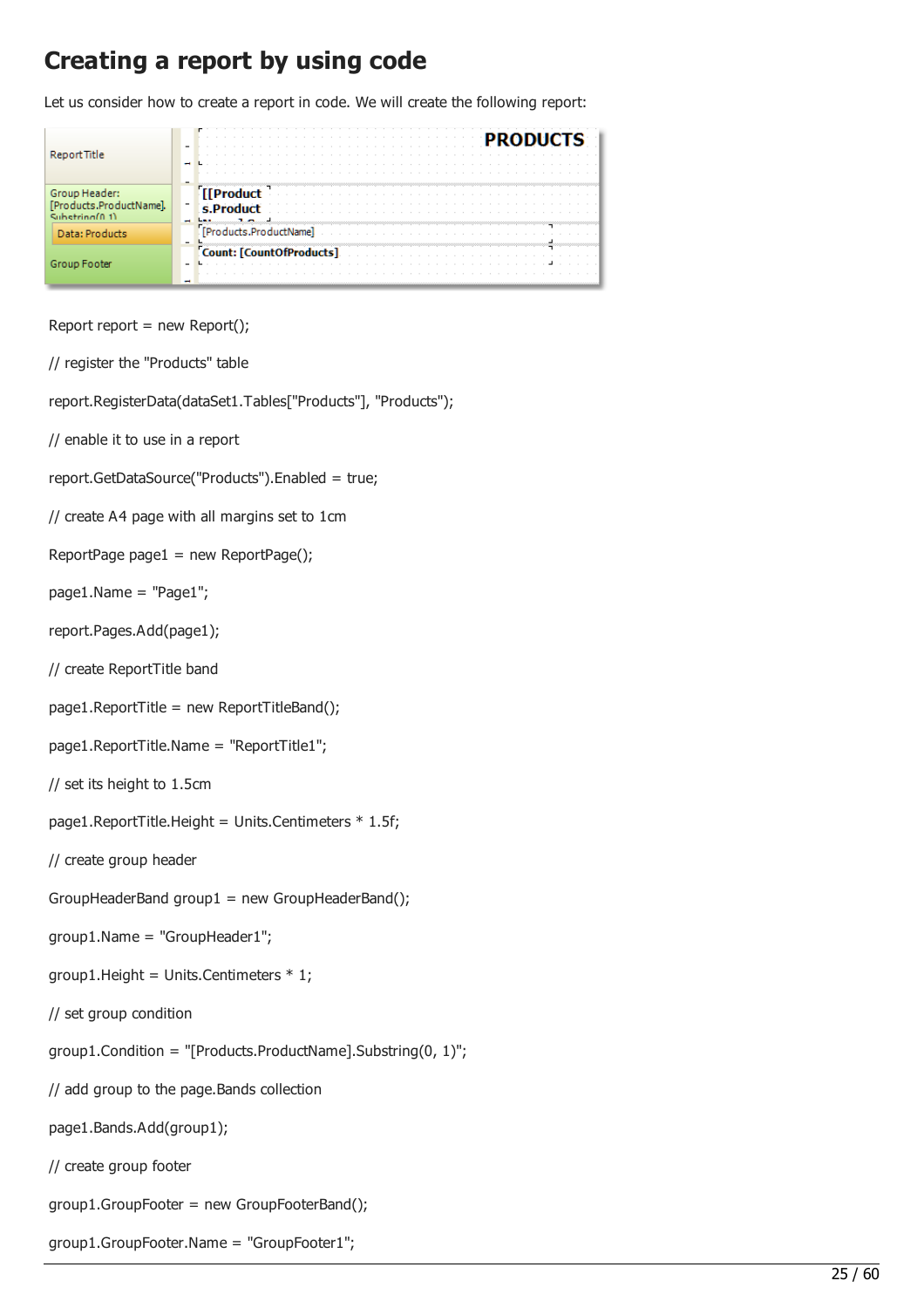```
group1.GroupFooter.Height = Units.Centimeters * 1;
// create DataBand
DataBand data1 = new DataBand();
data1.Name = "Data1";
data1.Height = Units.Centimeters * 0.5f;
// set data source
data1.DataSource = report.GetDataSource("Products");
// connect databand to a group
group1.Data = data1;// create "Text" objects
// report title
TextObject text1 = new TextObject();
text1.Name = "Text1";
// set bounds
text1.Bounds = new RectangleF(0, 0, 1)Units.Centimeters * 19, Units.Centimeters * 1);
// set text
text1.Text = "PRODUCTS";
// set appearance
text1.HorzAlign = HorzAlign.Center;
text1.Font = new Font("Tahoma", 14, FontStyle.Bold);
// add it to ReportTitle
page1.ReportTitle.Objects.Add(text1);
// group
TextObject text2 = new TextObject();
text2.Name = "Text2";
text2.Bounds = new RectangleF(0, 0, 0)Units.Centimeters * 2, Units.Centimeters * 1);
text2.Text = "[[Products.ProductName].Substring(0, 1)]";
text2.Font = new Font("Tahoma", 10, FontStyle.Bold);
// add it to GroupHeader
```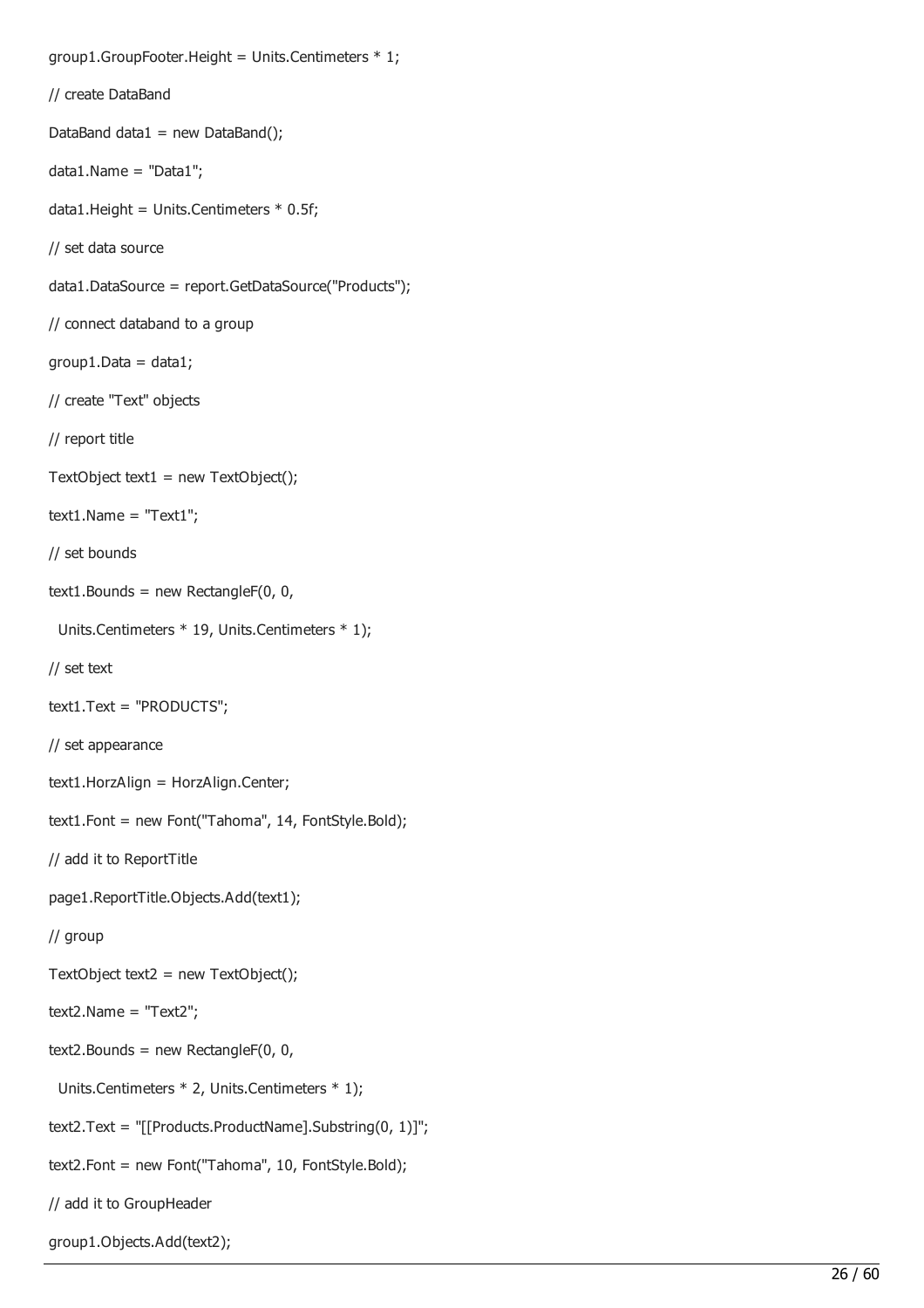```
// data band
```

```
TextObject text3 = new TextObject();
```
 $text3.Name = "Text3";$ 

```
text3.Bounds = new RectangleF(0, 0, 0)
```

```
Units.Centimeters * 10, Units.Centimeters * 0.5f);
```
- text3.Text = "[Products.ProductName]";
- text3.Font = new Font("Tahoma",  $8$ );
- // add it to DataBand
- data1.Objects.Add(text3);
- // group footer
- TextObject text $4 = new TextObject()$ ;
- $text4.Name = "Text4";$
- $text4.Bounds = new RectangleF(0, 0, 0)$
- Units.Centimeters \* 10, Units.Centimeters \* 0.5f);
- text4.Text = "Count: [CountOfProducts]";
- text4.Font = new Font("Tahoma", 8, FontStyle.Bold);
- // add it to GroupFooter
- group1.GroupFooter.Objects.Add(text4);
- // add a total
- Total groupTotal = new Total();
- groupTotal.Name = "CountOfProducts";
- groupTotal.TotalType = TotalType.Count;
- groupTotal.Evaluator = data1;
- groupTotal.PrintOn = group1.Footer;
- // add it to report totals
- report.Dictionary.Totals.Add(groupTotal);
- // run the report
- report.Show();
- The prepared report looks as follows: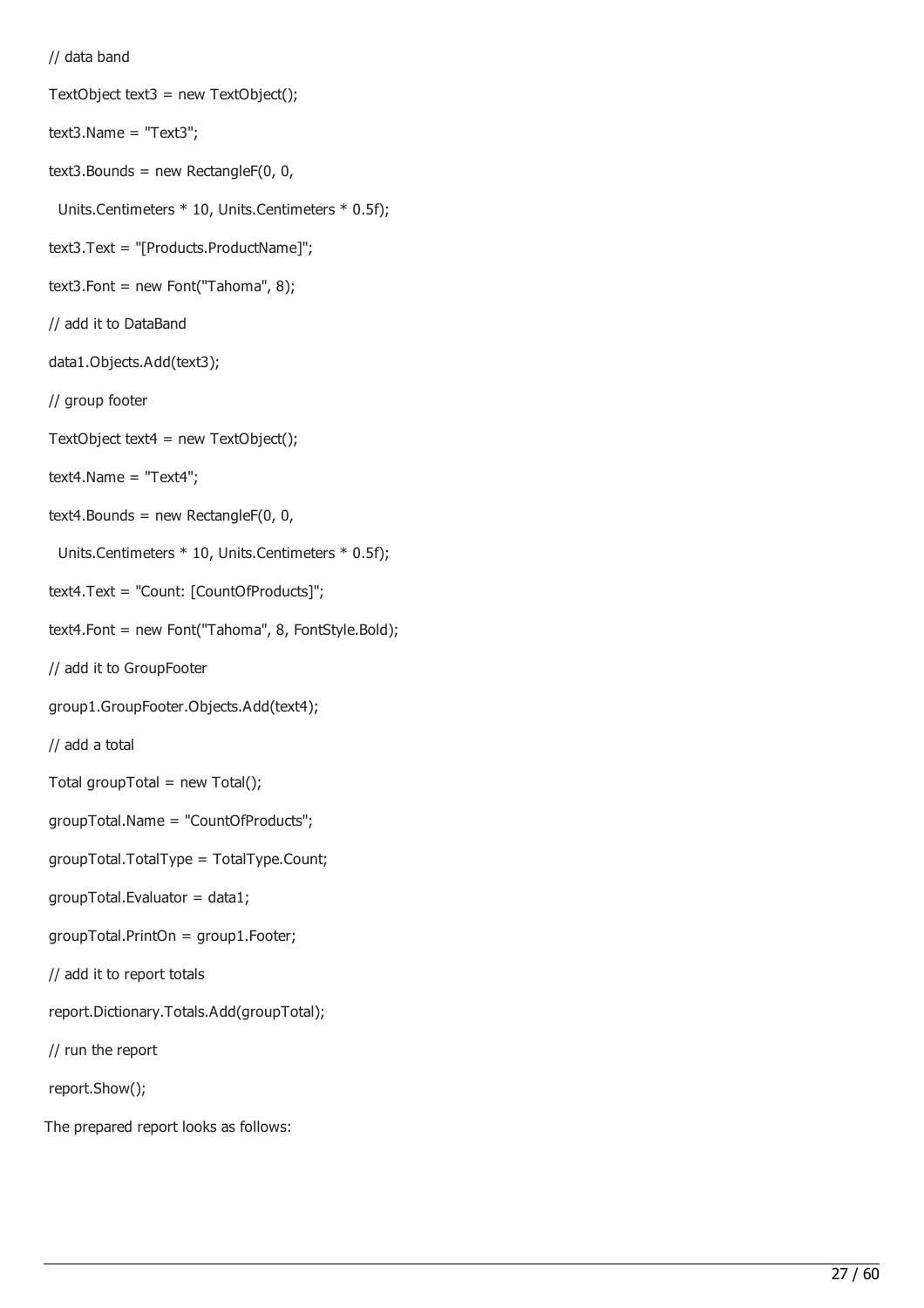#### **PRODUCTS**

| A                       |
|-------------------------|
| Aniseed Syrup           |
| Alice Mutton            |
| Count: 2                |
|                         |
| в                       |
|                         |
| <b>Boston Crab Meat</b> |

Count: 1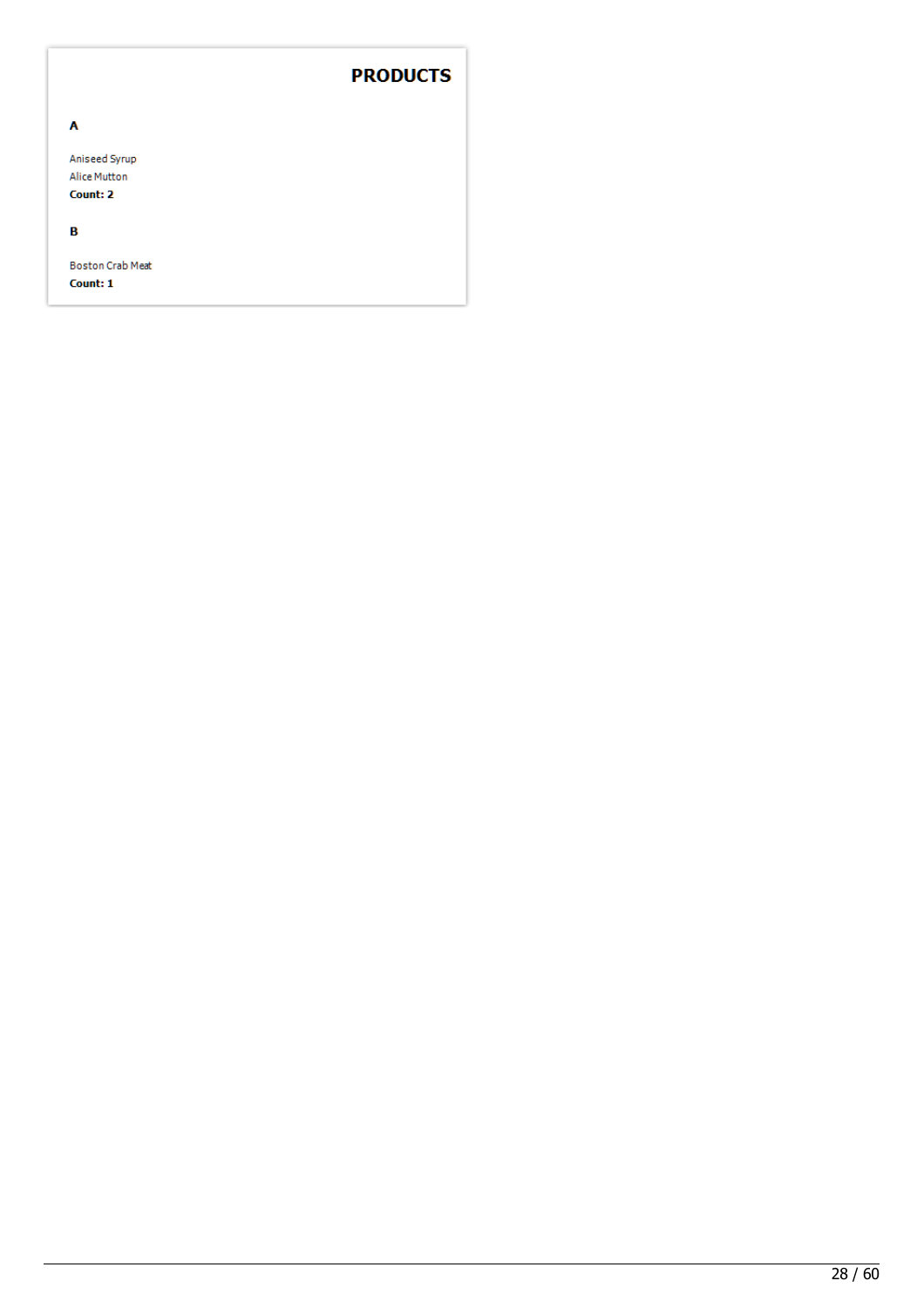#### Using own preview window

Using the EnvironmentSettings component (see the "Configuring the [FastReport.Net](#page-17-0) environment" section), you may tune up the standard preview window. The related properties are contained inside the EnvironmentSettings.PreviewSettings property.

If you don't want to use the standard preview window for some reason, you may create your own. To do this, use the PreviewControl control that can be added on your form. To show a report in this control, connect it to the Report object by the following code:

```
report1.Preview = previewControl1;
```
To prepare a report and show it in the PreviewControl, use the Show method of the Report object:

```
report1.Show();
your_form.ShowDialog();
```
or the following code:

```
if (report1.Prepare())
{
 report1.ShowPrepared();
 your_form.ShowDialog();
}
```
In these examples, the your\_form is your form that contains the PreviewControl.

Using the methods of PreviewControl component, you can handle it from your code. You may even turn off the standard toolbar and/or statusbar, using the ToolbarVisible, StatusbarVisible properties. This is demonstrated in the Demos\C#\CustomPreview example project.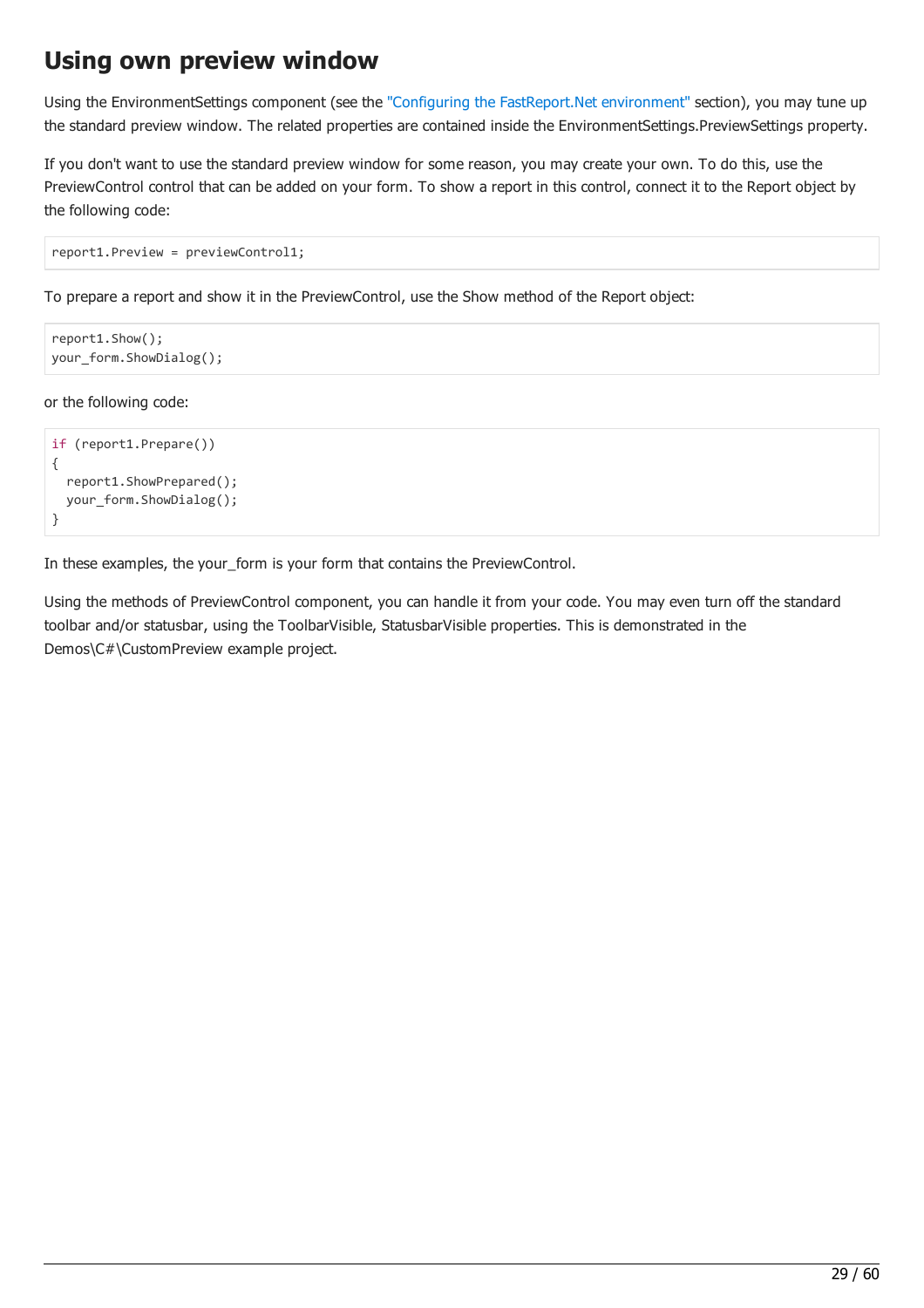# Filtering tables in the Data Wizard

The Data Wizard can be called from the "Data|Add Data Source..." menu. Here you can set up the connection and choose one or several data tables. By default, the wizard displays all tables available in the selected connection. If you want to filter unnecessary tables, use the Config.DesignerSettings.FilterConnectionTables event. The following example shows how to remove the "Table 1" table from the tables list:

```
using FastReport.Utils;
Config.DesignerSettings.FilterConnectionTables += FilterConnectionTables;
private void FilterConnectionTables(
  object sender, FilterConnectionTablesEventArgs e)
{
  if (e.TableName == "Table 1")
    e.Skip = true;
}
```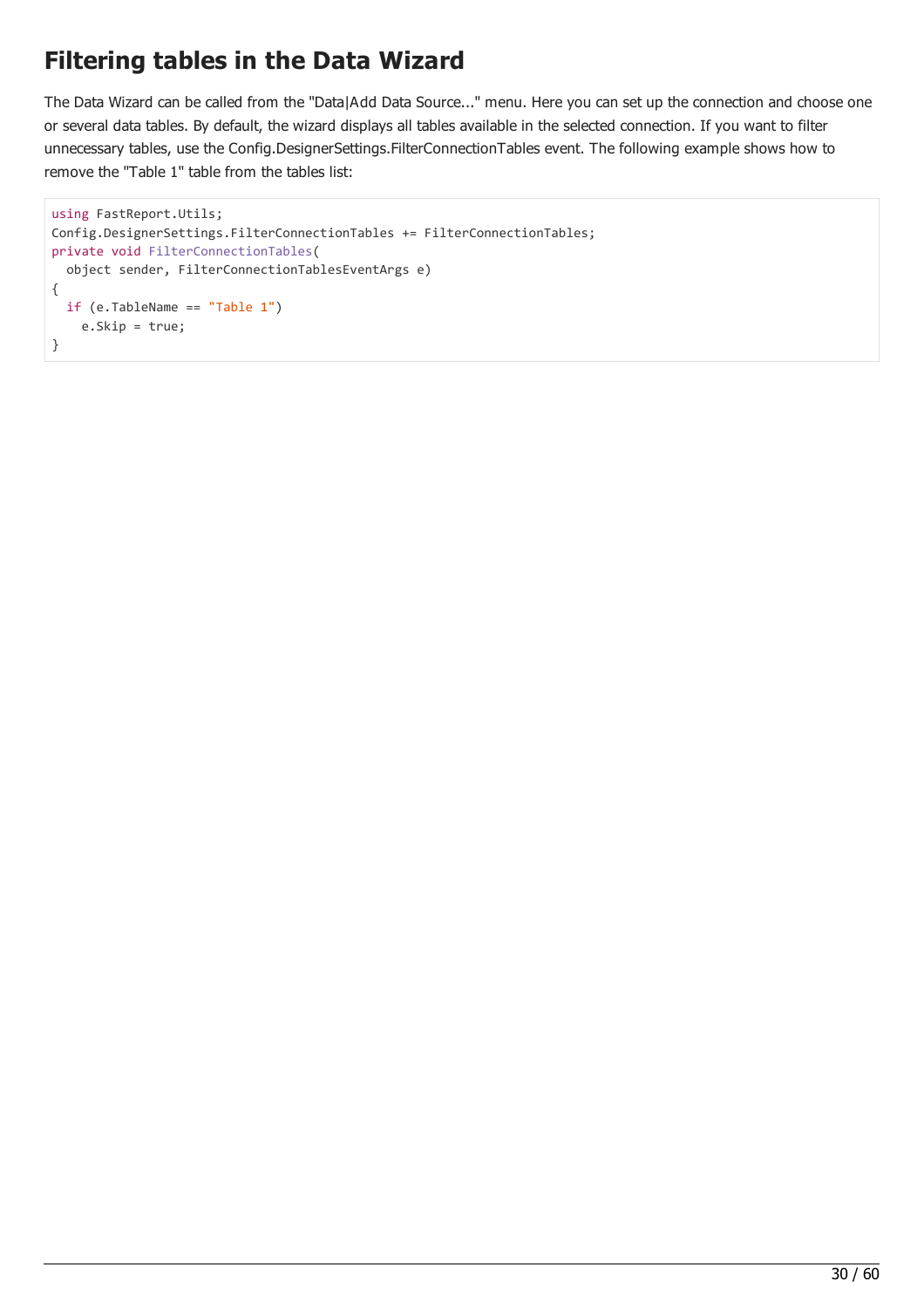# Working with ASP.NET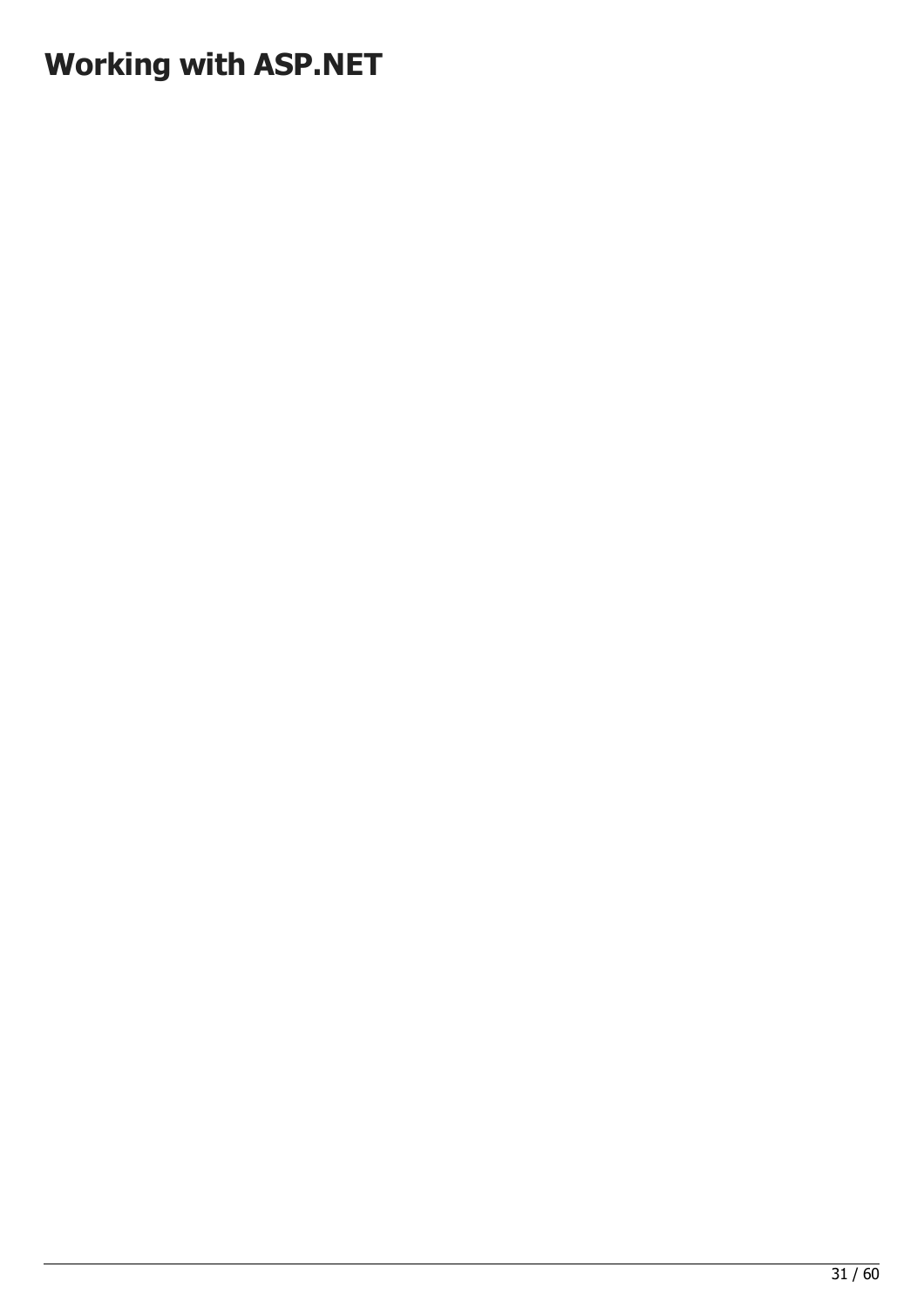# Using the WebReport component

Let us consider the typical case of using the WebReport component.

- assuming that you have a web project with all necessary data sources (for example, AccessDataSource);
- put the WebReport component on your web form:



in the "smart tag" menu, select the "Select Data Source..." item and choose one or several data sources which you want to use in a report:

| <b>Select Data Source</b> |
|---------------------------|
| AccessDataSource1<br>▿    |
|                           |
|                           |
|                           |
|                           |
|                           |
|                           |
|                           |
|                           |
| Cancel<br>OK              |
|                           |

in the "smart tag" menu, select the "Design Report..." item to run the report designer:



- create a report. Read more about this in the User's Manual;
- close the designer;
- save the changes in your project and run it. You will see a window with a prepared report.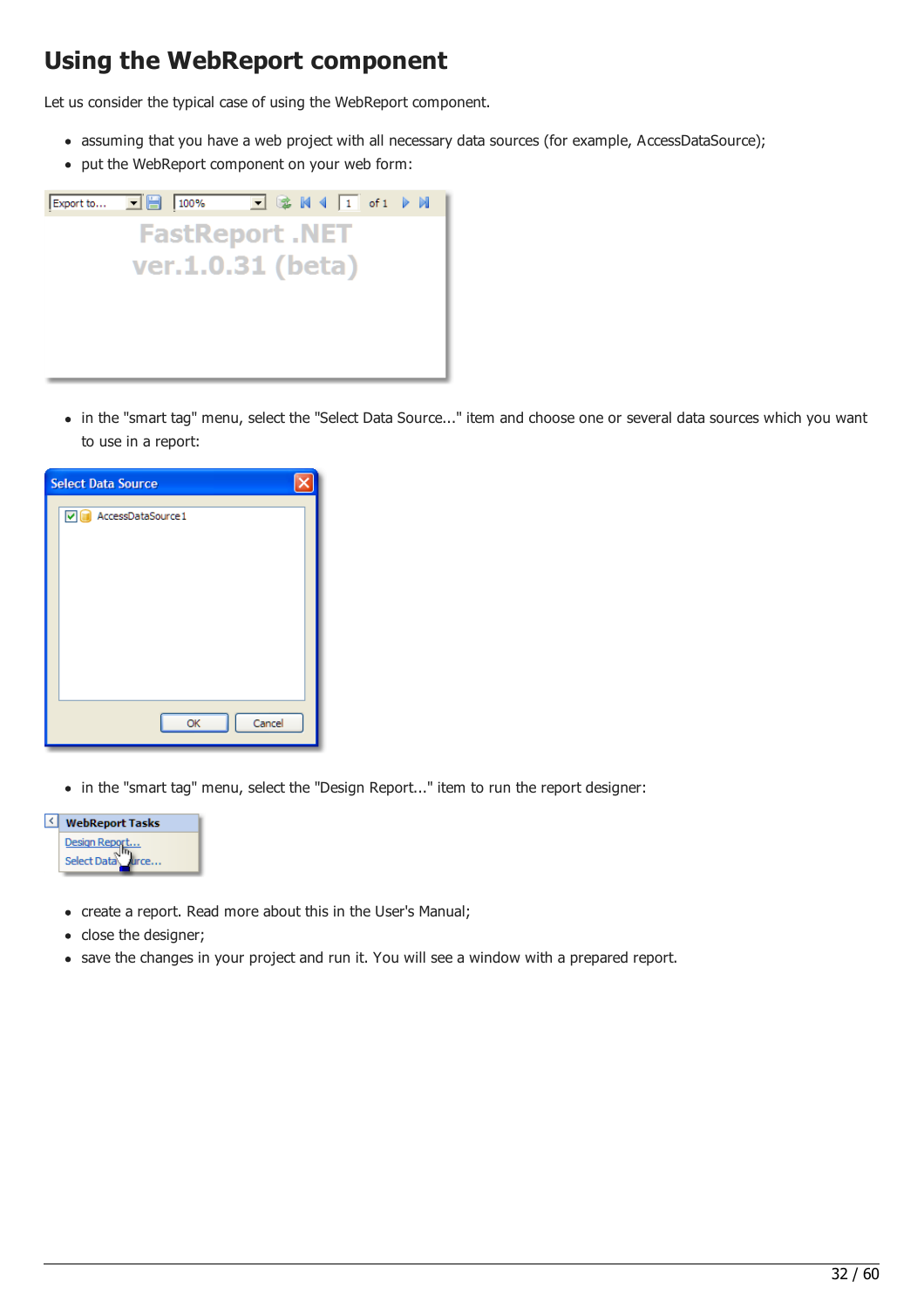# Setting up web handler

WebReport requires a specific handler to be set in the web.config file. When you create a report object in Visual Studio, necessary lines are automatically written to the configuration file. The WebReport component checks the availability of the specified configuration at run time of the application. If the required lines are not found in the web.config file an error is thrown, requesting the file to be changed.

The web.config file should contain the following lines when used with an IIS6 server:

```
<system.web><br/>>h/>...<br/>ktpHandlers><br/>>br/>><add path="FastReport.Export.axd" verb="*"
type="FastReport.Web.Handlers.WebExport"/><br/>>httpHandlers><br/>>ht/></system.web>
```
and with an IIS7 server, these lines:

```
<system.webServer><br/><handlers><br/>>ht><add name="FastReportHandler" path="FastReport.Export.axd" verb="*"
type="FastReport.Web.Handlers.WebExport"/><br/></handlers><br/></system.webServer>
```
The correct WebReport configuration lines in the web.config file must be used when transferring your project from one server to another.

Check for correct working of the WebReport handler by means of the URL:

[http://yoursite/app\\_folder/FastReport.Export.axd](http://yoursite/app_folder/FastReport.Export.axd)

An information message gives the version of FastReport and the server time.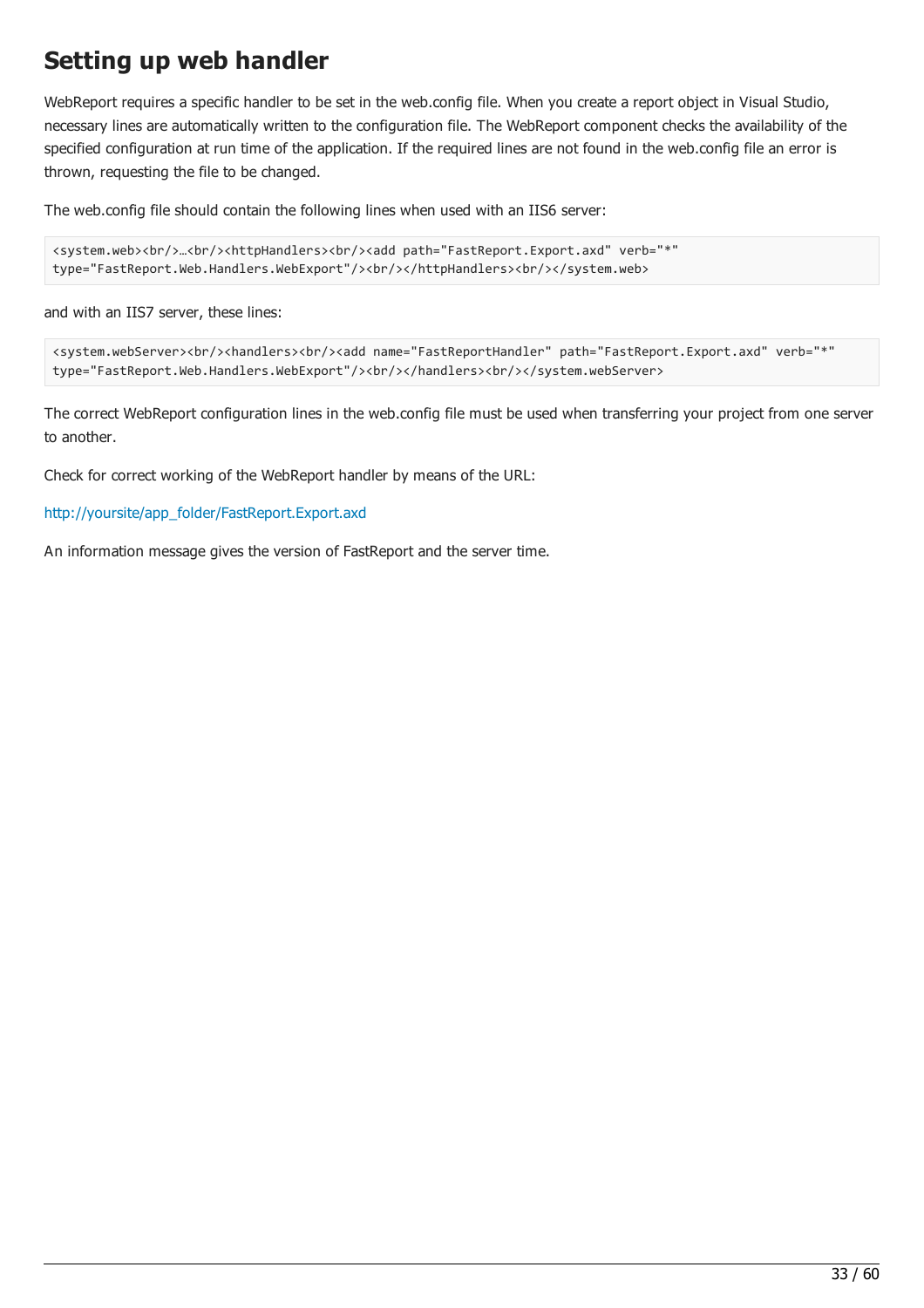# <span id="page-33-0"></span>Storing and loading a report

You may store a report in the following ways:

#### In a web form:

Typical scenario that we have looked at before, uses this method. The report is stored in the ReportResourceString property of the WebReport component. This method has the following pros and cons:

+ it's a simplest way to work with FastReport.Net;

- the report template is stored in the ViewState of your web form. It will be transferred on a client side. It may slow down the work if the report has a big size;

- this method is not compatible with "Medium Trust" mode.

The report loading is performed automatically.

#### In the .FRX file:

This method assumes that the report is stored in a file in a special folder "App\_Data". To do this:

- run the report designer;
- create a report and save it to the .FRX file;

- in the Solution Explorer, select the "App\_Data" folder, right-click it and choose the "Add/Existing Item..." item. Select the report file that you just saved;

- select the WebReport component and clear its ReportResourceString property;
- select the "ReportFile" property, invoke its editor and choose the report from "App\_Data" folder.

This method has the following pros and cons:

- + the report is not transferred to a client machine;
- this method is not compatible with "Medium Trust" mode.

The report loading is performed automatically.

A report can also be loaded from WebReport.StartReport event handler. Example code in StartReport:

(sender as WebReport).Report.Load(this.Server.MapPath("~/App\_Data/report.frx"));

#### As a C#/VB.NET class:

In this method, you work with the report as a class. To do this:

- design your report and save in to the .cs/.vb file. To do this, select "file type" in the "Save" dialog. The file type maybe either .cs or .vb - it depends on the script language in the report (it may be changed in the "Report/Options..." menu);

- include that file into your project. It's better to save it in the "App\_Code" folder;

- clear both ReportResourceString and ReportFile properties of the WebReport component.

This method has the following pros and cons:

- + you can work with the report as a regular class;
- + you can debug the report in the Visual Studio;
- + it's the only way to use a report in the "Medium Trust" mode;
- you cannot edit such a report. To do this, you need the original .FRX file.

To work with a report, create the WebReport.StartReport event handler. In this handler, you should do the following:

- create an instance of your report class;

- register the data;
- set the report to the Report property of the WebReport component.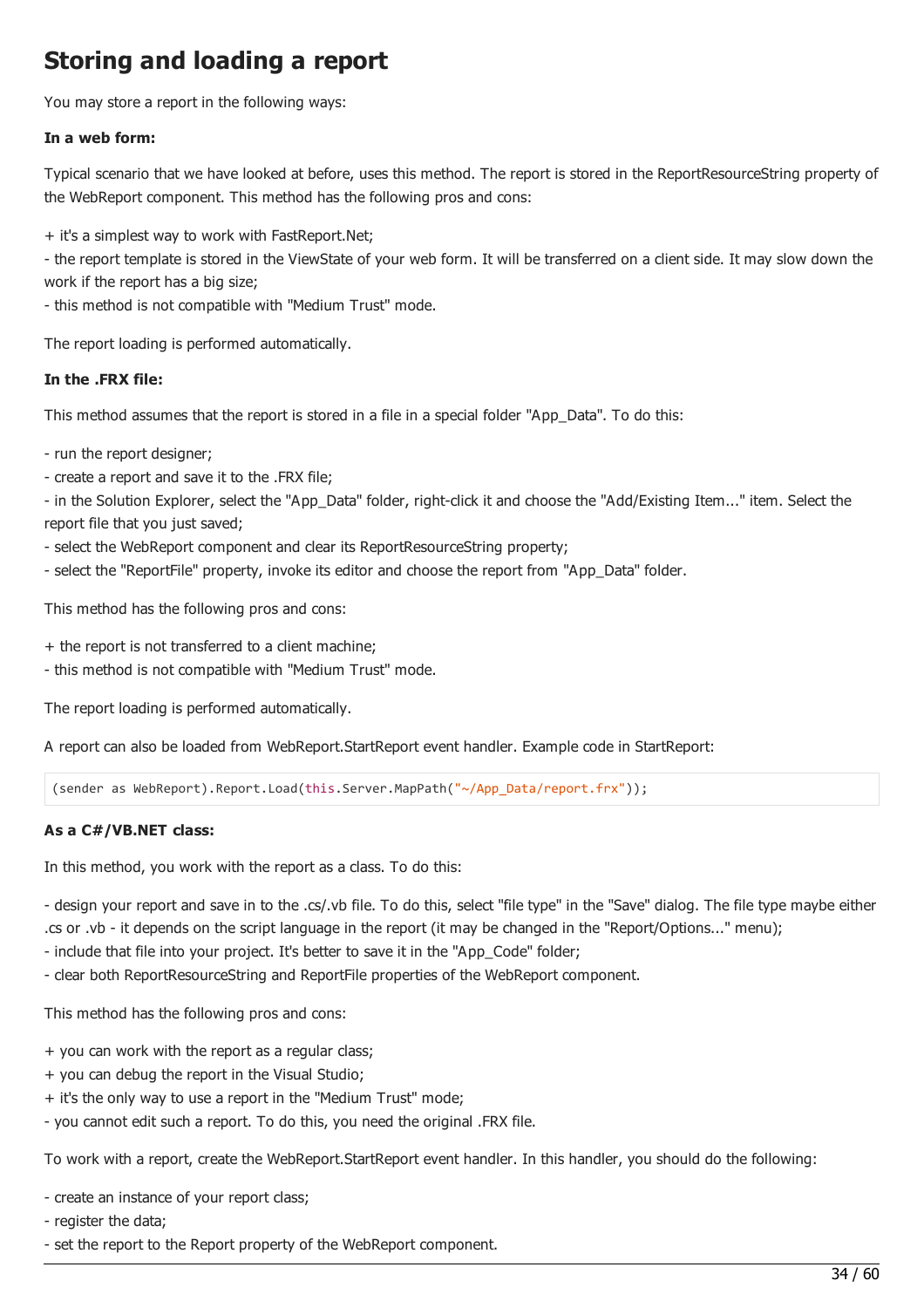Example of the StartReport event handler:

```
SimpleListReport report = new SimpleListReport();
report.RegisterDataAsp(your_data, "your_data_name");
WebReport1.Report = report;
```
The prepared report can be displayed from WebReport.StartReport event handler using the property WebReport.ReportDone. Example code in StartReport to load and display a prepared report:

```
(sender as WebReport).Report.LoadPrepared(this.Server.MapPath("~/App_Data/Prepared.fpx"));
(sender as WebReport).ReportDone = true;
```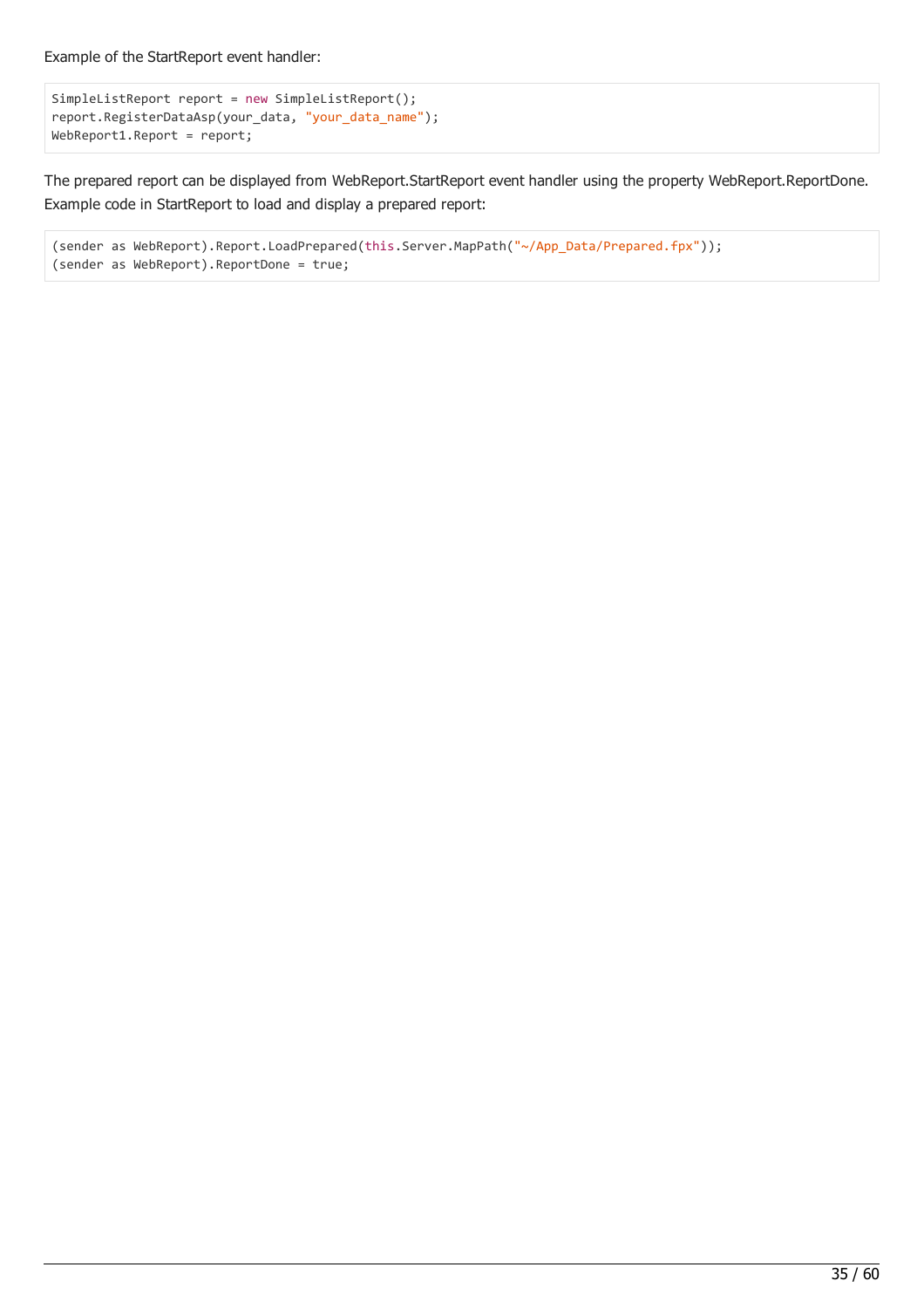# Registering data

If you select the data source using the "smart tag" menu of the WebReport component, you don't need to register the data manually. In this case, FastReport.Net stores the names of data sources in the ReportDataSources property of the WebReport component.

In case you don't want to use such method of registering data, you need to do it manually. It can be done by using the StartReport event of the WebReport component. In this event handler, you can call the RegisterData and RegisterDataAsp methods of the report. The report can be accessed through the WebReport.Report property:

webReport1.Report.RegisterData(myDataSet);

Read more about registering data in this [section.](#page-12-0)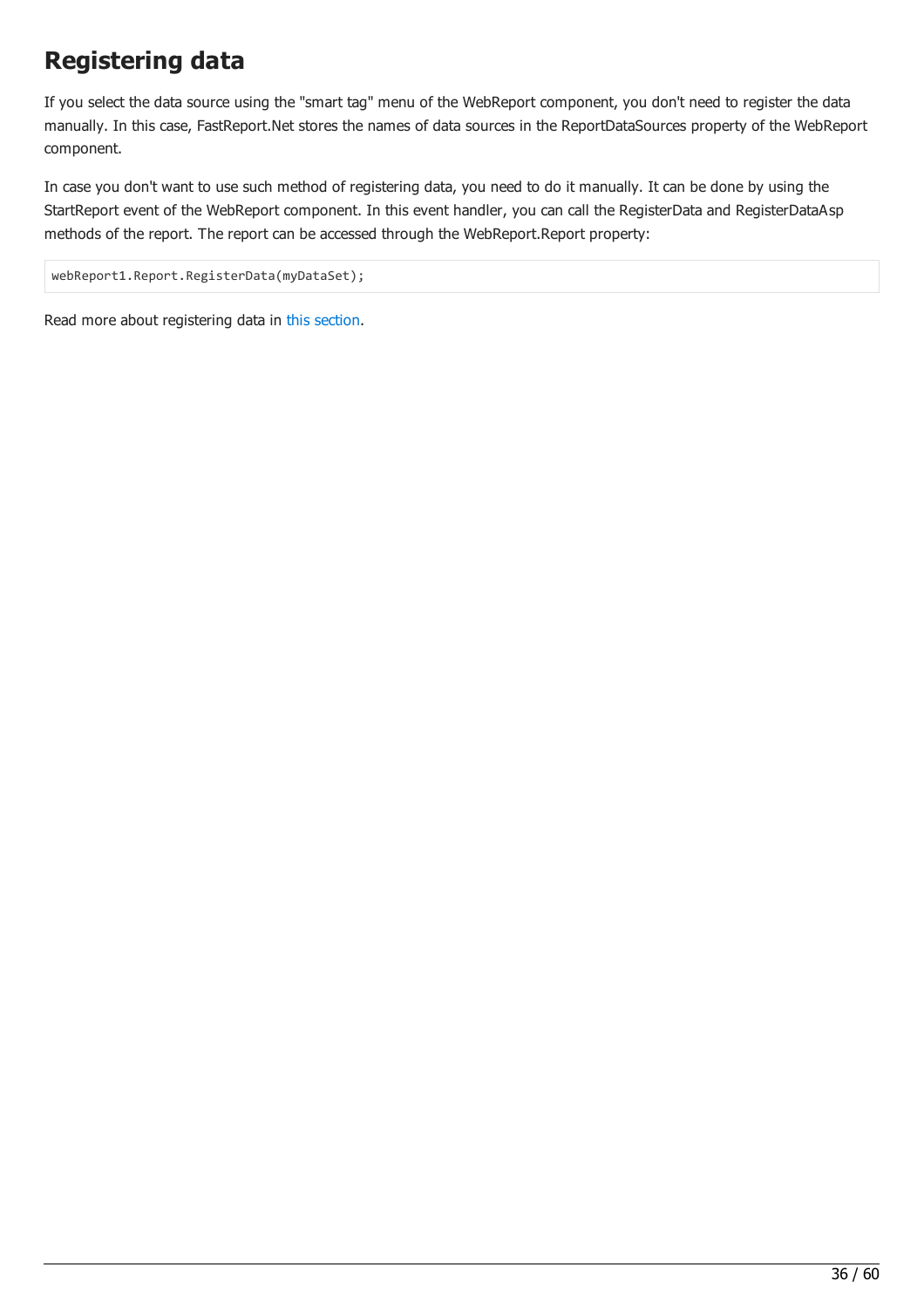# Passing a value to a report parameter

To pass a value to the report parameter, use the SetParameterValue method of the Report object. This method was described in details in the "Working with [Windows.Forms"](#page-13-0) chapter.

To use this method in ASP.NET, you need to create the event handler for the StartReport event of the WebReport component. The report can be accessed through the WebReport.Report property:

webReport1.Report.SetParameterValue("MyParam", 10);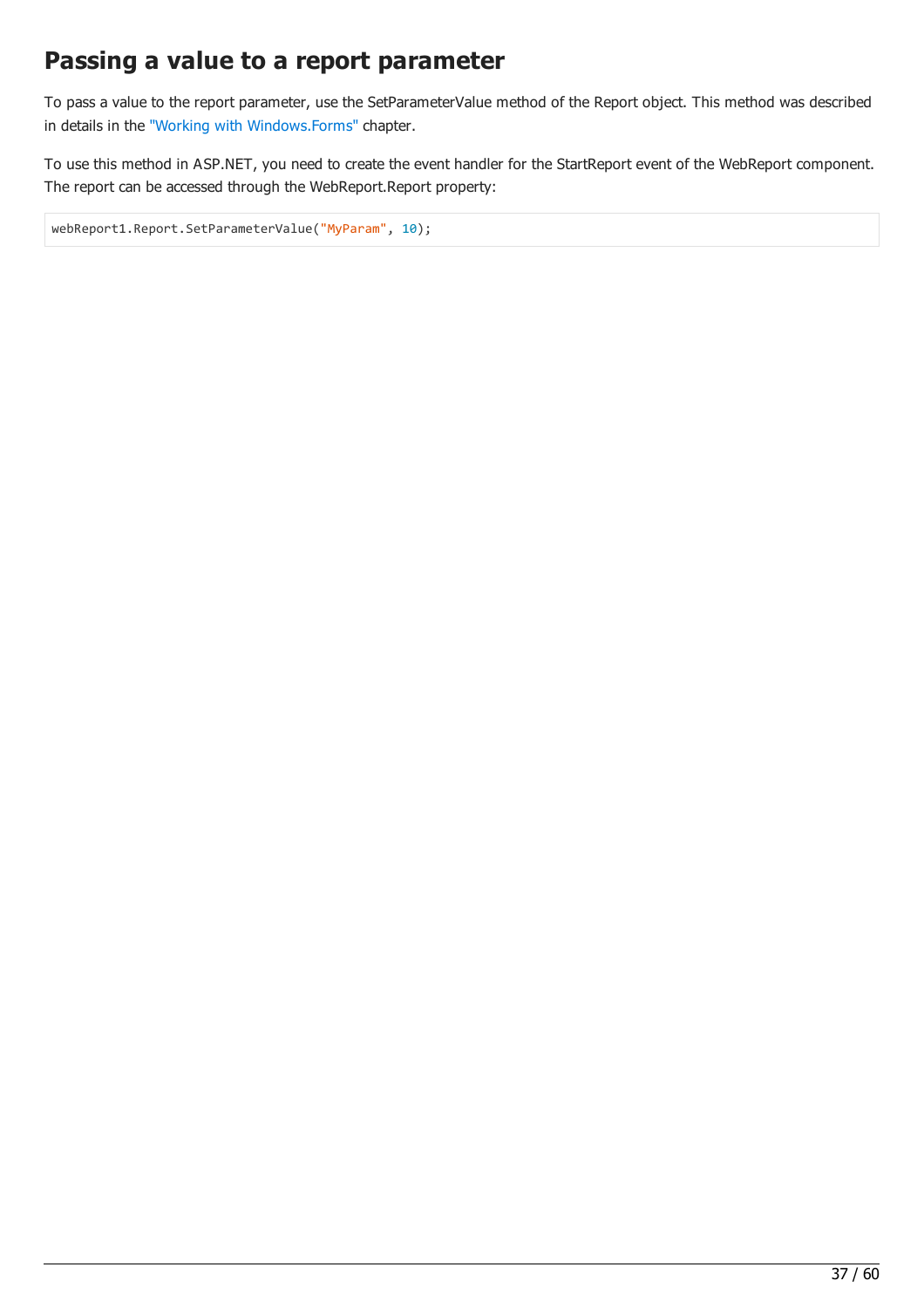# Working in the "Medium Trust" mode

This mode is used by many shared hosting providers. In this mode, the following actions are restricted:

- report compilation is impossible;
- impossible to use MS Access data source;
- impossible to use the RichObject;
- impossible to use some export filters that use WinAPI calls or temp files (PDF, Open Office);
- there may be other restrictions, depending on the provider.

To work with a report in this mode, you need to store a report as a [C#/VB.NET](#page-33-0) class, as described in the "Storing and loading a report" section. In this case, the report compilation is not required.

Besides that, it is necessary to add System.Windows.Forms.DataVisualization.dll assembly into the GAC. This assembly is a part of Microsoft Chart Control and is used in FastReport to draw charts. Consult with your shared-hosting provider regarding adding this assembly into the GAC.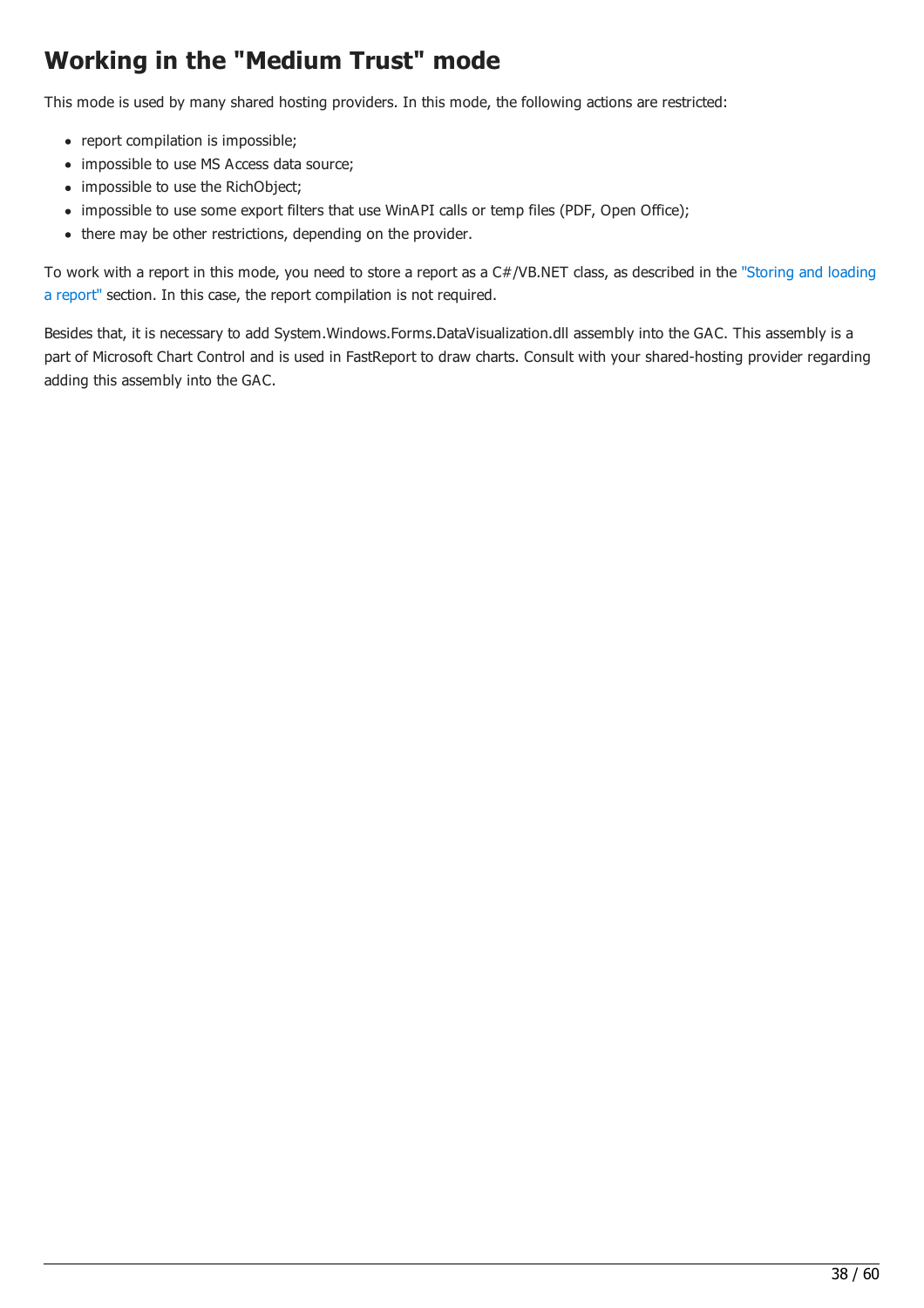# Working in Web Farm and Web Garden architectures

To use the FastReport report generator in a multi-server (Web Farm) or multi-processor (Web Garden) architecture there are additional requirements for creating special storage for data synchronization between WebReport objects.

Add the following lines to the configuration file web.config:

```
<appSettings><br/>>br/>
</add key="FastReportStoragePath" value="\\FS\WebReport Exchange"/><br/><br/>
</add
key="FastReportStorageTimeout" value="10"/><br/>>br/>
<add key="FastReportStorageCleanup" value="1"/><br/>br/>
</appSettings>
```
- FastReportStoragePath : path to the folder for temporary files when working in a multi-server architecture, each server must have access to this folder
- FastReportStorageTimeout : cache time for reports, in minutes
- FastReportStorageCleanup : time for checking the expired cache entries, in minutes

Check for correct configuration by means of the URL:

[http://yoursite/app\\_folder/FastReport.Export.axd](http://yoursite/app_folder/FastReport.Export.axd)

You should see "Cluster mode: ON".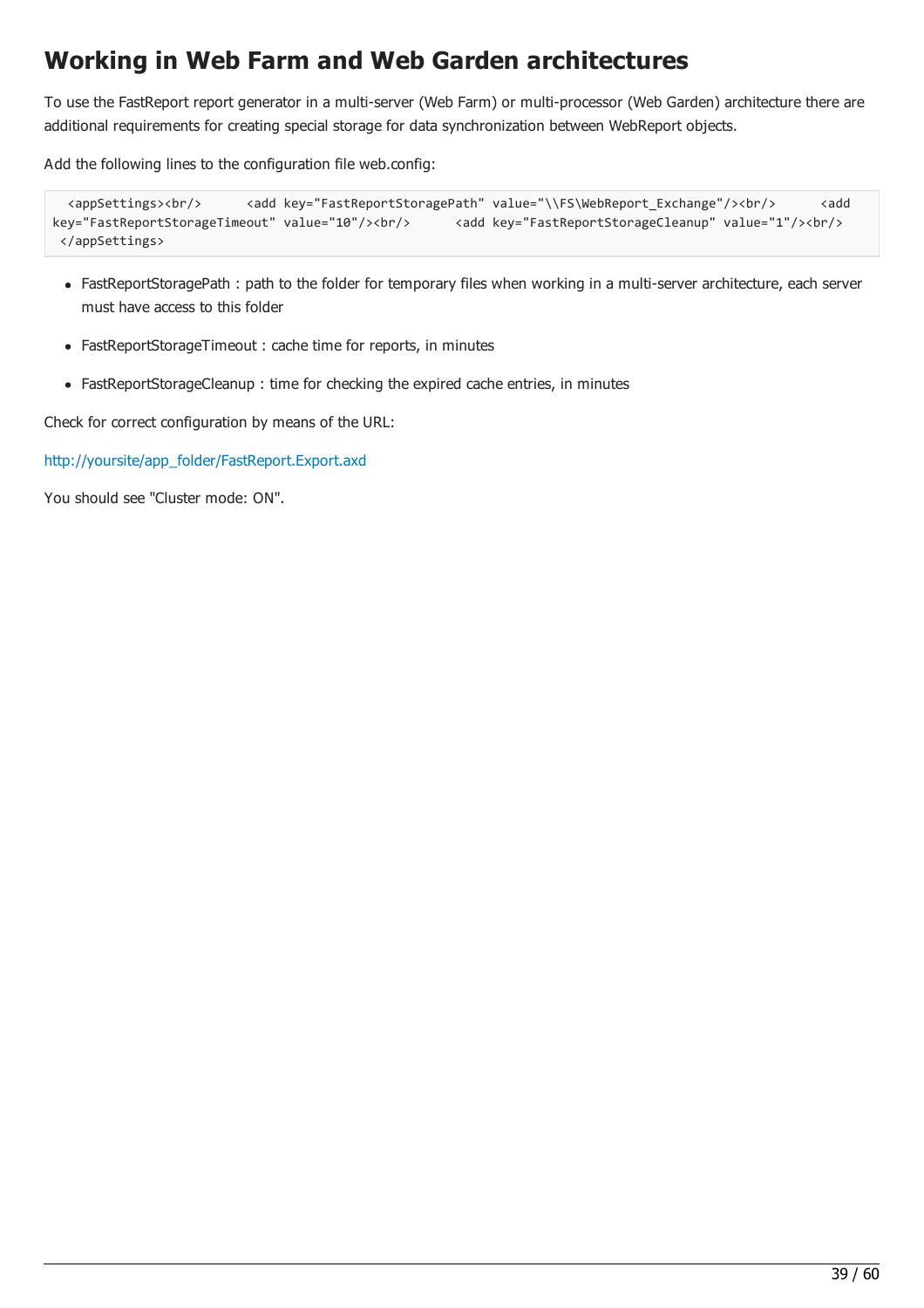# Working with ASP.NEТ MVC

You will not have any problems when using WebReport in ASPX (MVC 2) – it is only necessary to drag the control from the Toolbox to the page. WebReport will make all the required changes to web.config automatically. Let's look at a demo of WebReport in aspx, to be found in folder \Demos\C#\MvcDemo.

To use WebReport in Razor (MVC 3,4) you will need to add a line with the handler definitions to the web.config file in the root folder of your web-application.

Add this line in section <system.web> for use with IIS6:

<add path="FastReport.Export.axd" verb="\*" type="FastReport.Web.Handlers.WebExport" />

and add this line in section <system.webServer> for use with IIS7:

```
<add name="FastReportHandler" path="FastReport.Export.axd" verb="*" type="FastReport.Web.Handlers.WebExport" />
```
Then modify the web.config file in the folder containing Views. Add these lines in section <system.web.webPages.razor> :

<add namespace="FastReport" /> <add namespace="FastReport.Web" />

Add these lines to file Lavout.cshtml in tag :

@WebReportGlobals.Scripts() @WebReportGlobals.Styles()

Now you can draw the report on the View. Go to the controller and create a WebReport:

```
WebReport webReport = new WebReport(); // create object
```

```
webReport.Width = 600; // set width
webReport.Height = 800; // set height
webReport.Report.RegisterData(dataSet, "AppData"); // data binding
webReport.ReportFile = this.Server.MapPath("~/App_Data/report.frx"); // load the report from the file
ViewBag.WebReport = webReport; // send object to the View
```
Go to View and add the line:

@ViewBag.WebReport.GetHtml()

Similar code to create WebReport you can also write directly in View.

Let's look at the demo of WebReport in Razor in folder \Demos\C#\MvcRazor. There are various samples for loading into the report, including pre-prepared, and there is an example of using the event StartReport.

Don't forget to add the missing dll in the bin directory.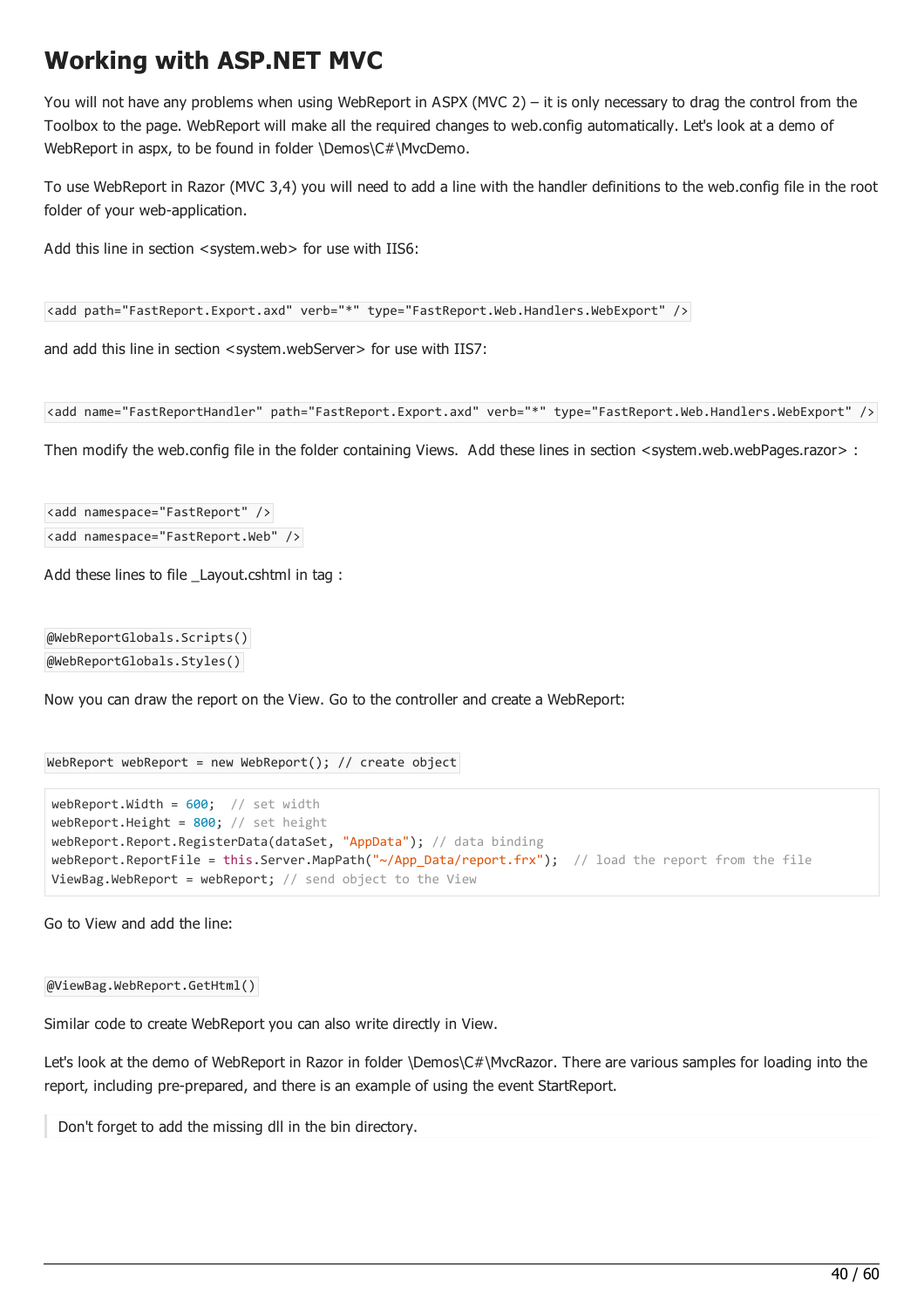# Example of export in MVC

When using FastReport.Net together with the ASP.Net MVC framework there is an easy method for creating a file in any supported format from a button press on the HTML form.

Add this code in the View:

```
@using (Html.BeginForm("GetFile", "Home"))<br/> {<br/> <input id="pdf" type="submit"
value="Export to PDF" \left\langle \frac{\partial^2 u}{\partial x^2} \right\rangle
```
- GetFile : name of the controller handler
- Home : name of the controller (eq: HomeController.cs)

Add the name space in the controller:

using FastReport.Export.Pdf;

Add method GetFile in the controller:

```
public FileResult GetFile()
{
 WebReport webReport = new WebReport();
 // bind data
 System.Data.DataSet dataSet = new System.Data.DataSet();
 dataSet.ReadXml(report_path + "nwind.xml");
 webReport.Report.RegisterData(dataSet, "NorthWind");
 // load report
 webReport.ReportFile = this.Server.MapPath("~/App_Data/report.frx");
// prepare report
webReport.Report.Prepare();
// save file in stream
Stream stream = new MemoryStream();
webReport.Report.Export(new PDFExport(), stream);
stream.Position = 0;
// return stream in browser
return File(stream, "application/zip", "report.pdf");
}
```
Example for Excel 2007:

```
using FastReport.Export.OoXML;
...
webReport.Report.Export(new Excel2007Export(), stream);
...
return File(stream, "application/xlsx", "report.xlsx");
```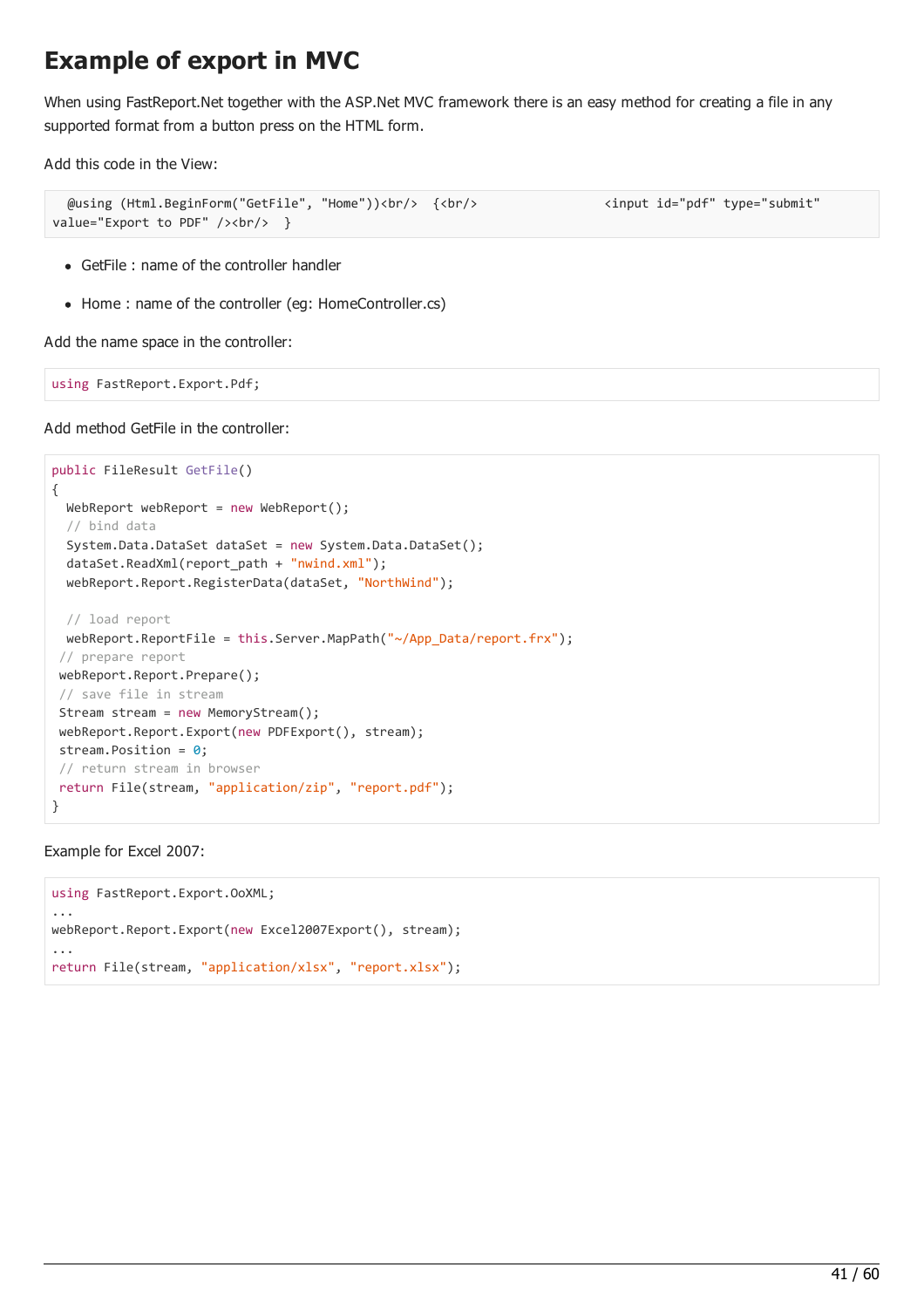# FastReport .Net and jQuery

The WebReport object from FastReport.Net uses the jQuery library. You may already be using this library in your project.

To avoid duplication of jQuery boot scripts and styles in the client browser when working with markup Razor, you must use the following lines in \_Layout.cshtml:

```
@WebReportGlobals.ScriptsWOjQuery()
@WebReportGlobals.StylesWOjQuery()
```
replacing these lines, which include all jQuery files:

```
@WebReportGlobals.Scripts()
@WebReportGlobals.Styles()
```
You must set the property ExternalJquery = true (defaults to false) when working with ASPX markup.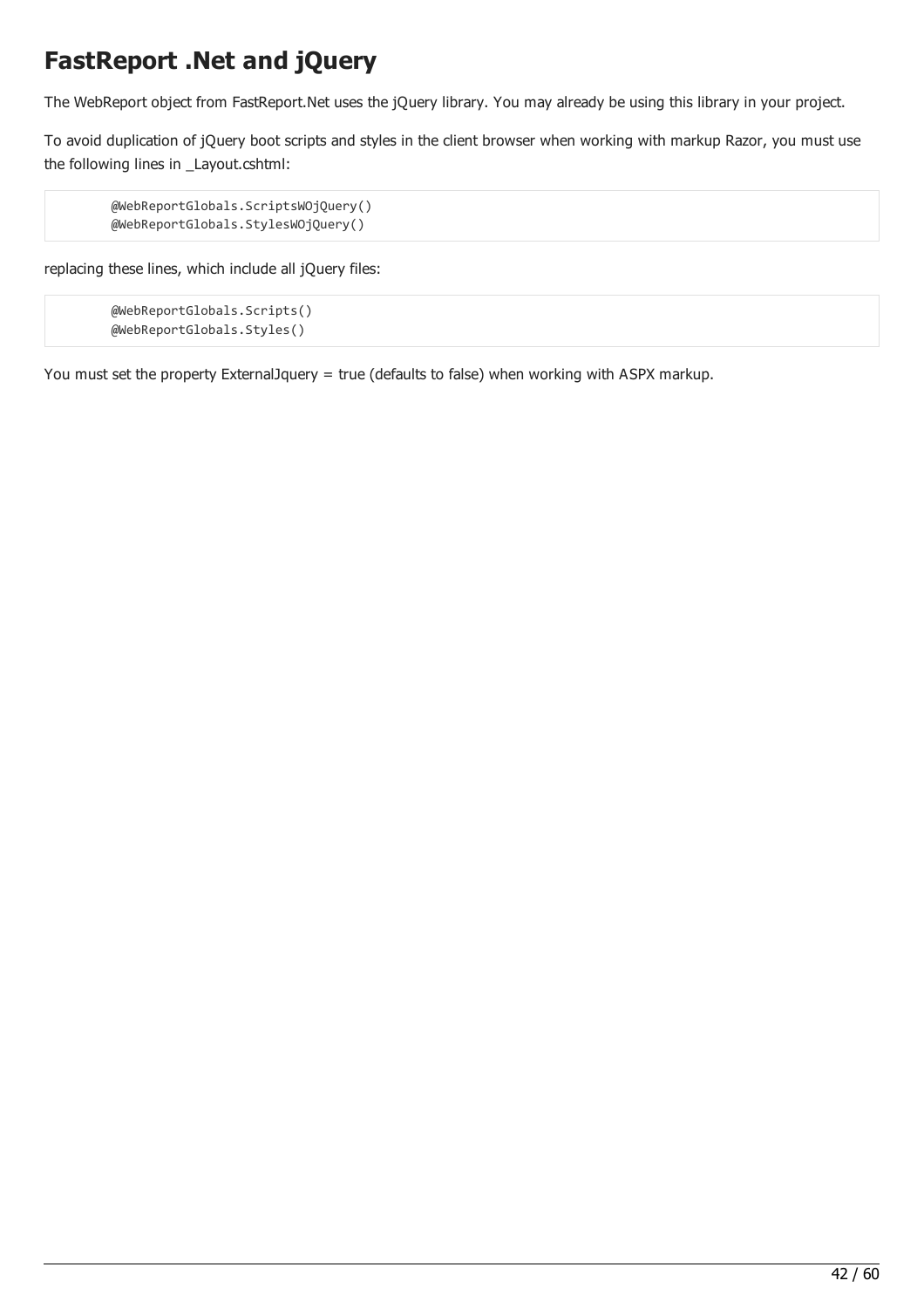# Working with WCF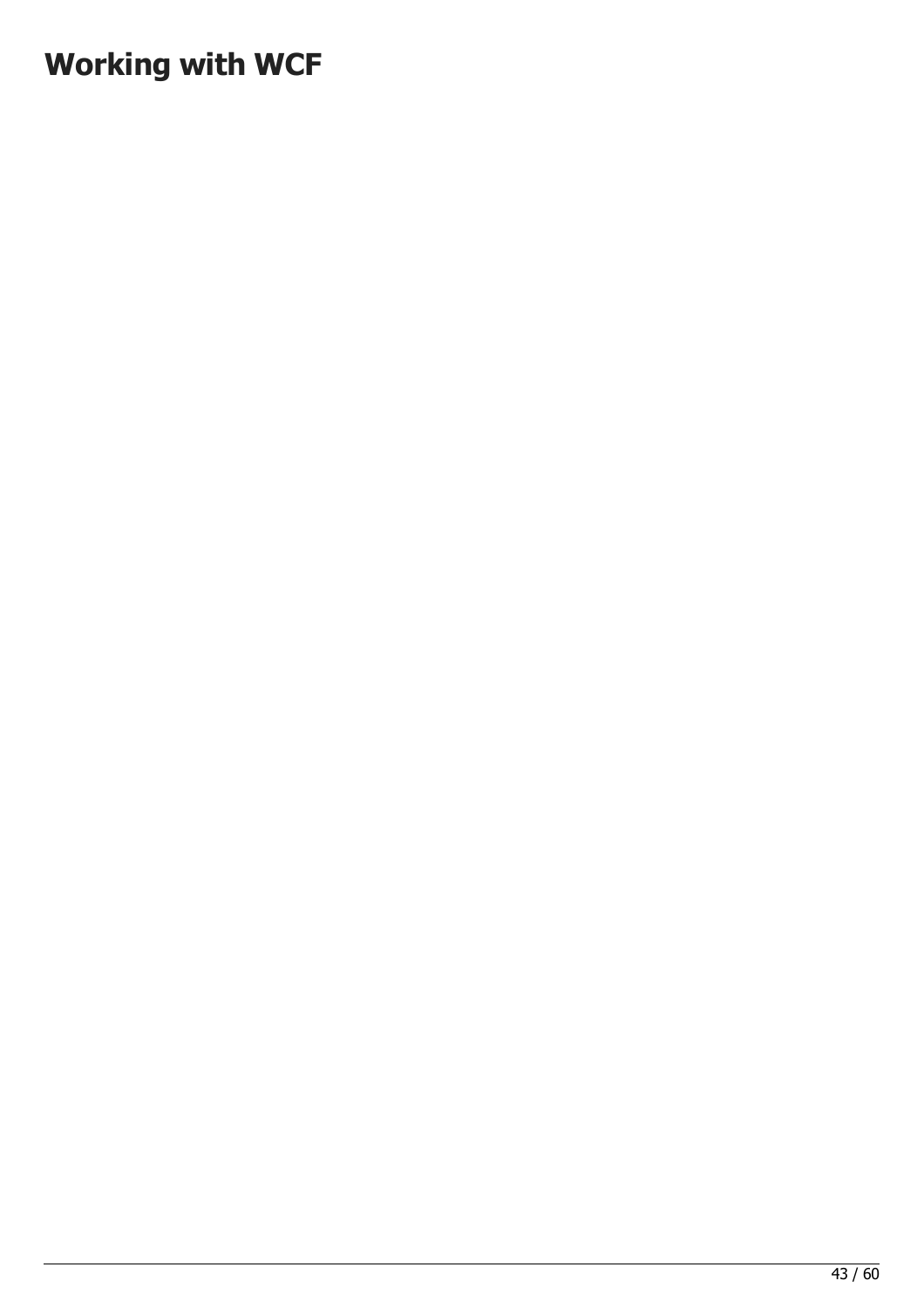### WCF service library FastReport.Service.dll

FastReport .NET contains the library FastReport.Service.dll (only in the .NET 4.0 package). This library is a WCF Service Library and is intended for use in custom applications that perform the functions of the service.



The library contains the following functions:

List<ReportItem> GetReportsList();

returns a list of available reports. Each item is returned as a ReportItem object. Reports are stored on a hard drive on a server that is running the service. Files are sorted in alphabetical order.

List<ReportItem> GetReportsListByPath(string path);

returns a list of available reports by path. Files are sorted in alphabetical order.

```
List<GearItem> GetGearList();
```
returns a list of available formats that can generate service reports as elements GearItem.

Stream GetReport(ReportItem report, GearItem gear);

returns a stream of the result of building a report. Parameters "report" and "gear" can be used from the lists previously obtained, or by creating new objects with the required properties. The returned stream does not support positioning.

Let's look at list elements.

ReportItem

```
public class ReportItem
{
public string Path;
public string Name;
public string Description;
public Dictionary<string, string> Parameters;
}
```
Path – path to the report file on the server, relative to the root folder for storing reports. The file extension of the report must be \*.frx. This property is used to identify a specific report with further queries.

Name – name of the report, taken from the metadata of the report. If the metadata of the report contains an empty name then the property contains a filename without an extension. This property can be used to build an interactive list of available reports in your application (eg: in a ListBox).

Description – description of the report, taken from the metadata of the report.

Dictionary<string, string> Parameters – dictionary of report parameters, may be filling parameters, which will be subsequently transferred to the report. It supports only the string values that must be considered when designing a report template.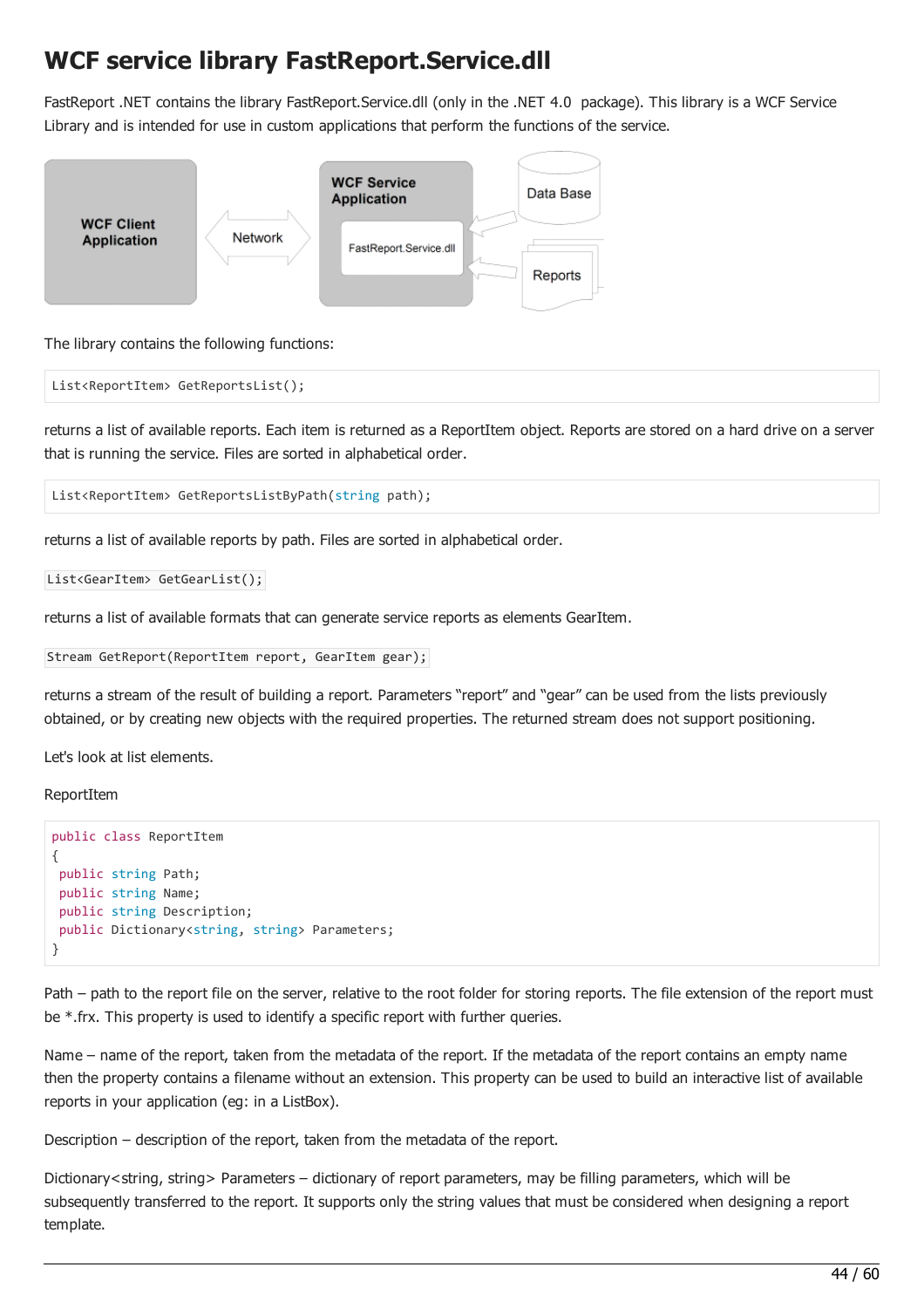#### **GearItem**

```
public class GearItem
{
public string Name;
public Dictionary<string, string> Properties;
}
```
Name – name of the format : may contain one of the following strings:

| <b>NAME</b> | <b>DESCRIPTION</b>                                                                |
|-------------|-----------------------------------------------------------------------------------|
| PDF         | Adobe Acrobat file                                                                |
| <b>DOCX</b> | Microsoft Word 2007 file                                                          |
| <b>XLSX</b> | Microsoft Excel 2007 file                                                         |
| <b>PPTX</b> | Microsoft PowerPoint 2007 file                                                    |
| <b>RTF</b>  | Rich Text file - supported by many text editors                                   |
| <b>ODS</b>  | Open Office Spreadsheet file                                                      |
| ODT         | Open Office Text file                                                             |
| <b>MHT</b>  | Compressed HTML file together with the images, can be opened in Internet Explorer |
| <b>CSV</b>  | Comma separated values file                                                       |
| DBF         | dBase file                                                                        |
| <b>XML</b>  | Excel XML table - without images                                                  |
| <b>TXT</b>  | Text file                                                                         |
| <b>FPX</b>  | FastReport.Net Prepared report file                                               |

Dictionary<string, string> Properties – dictionary of parameters of a report. A complete list of supported parameters with default values is available on requesting the server to list formats.

When creating a service you must add the following lines in your App.config or Web.config:

```
<appSettings>
<add key="FastReport.ReportsPath" value="C:\Program files\FastReports\FastReport.Net\Demos\WCF" />
<add key="FastReport.ConnectionStringName" value="FastReportDemo" />
<add key="FastReport.Gear" value="PDF,DOCX,XLSX,PPTX,RTF,ODS,ODT,MHT,CSV,DBF,XML,TXT,FPX" />
</appSettings>
```
FastReport.ReportsPath – specifies the path to the folder with the reports, a list of which will be transmitted to the client.

FastReport.ConnectionStringName – name of the connection string to the database, which is stored in the configuration section . Used to replace the internal connection string in the report template.

FastReport.Gear – list of available formats. You can select only those required and change the order of the names.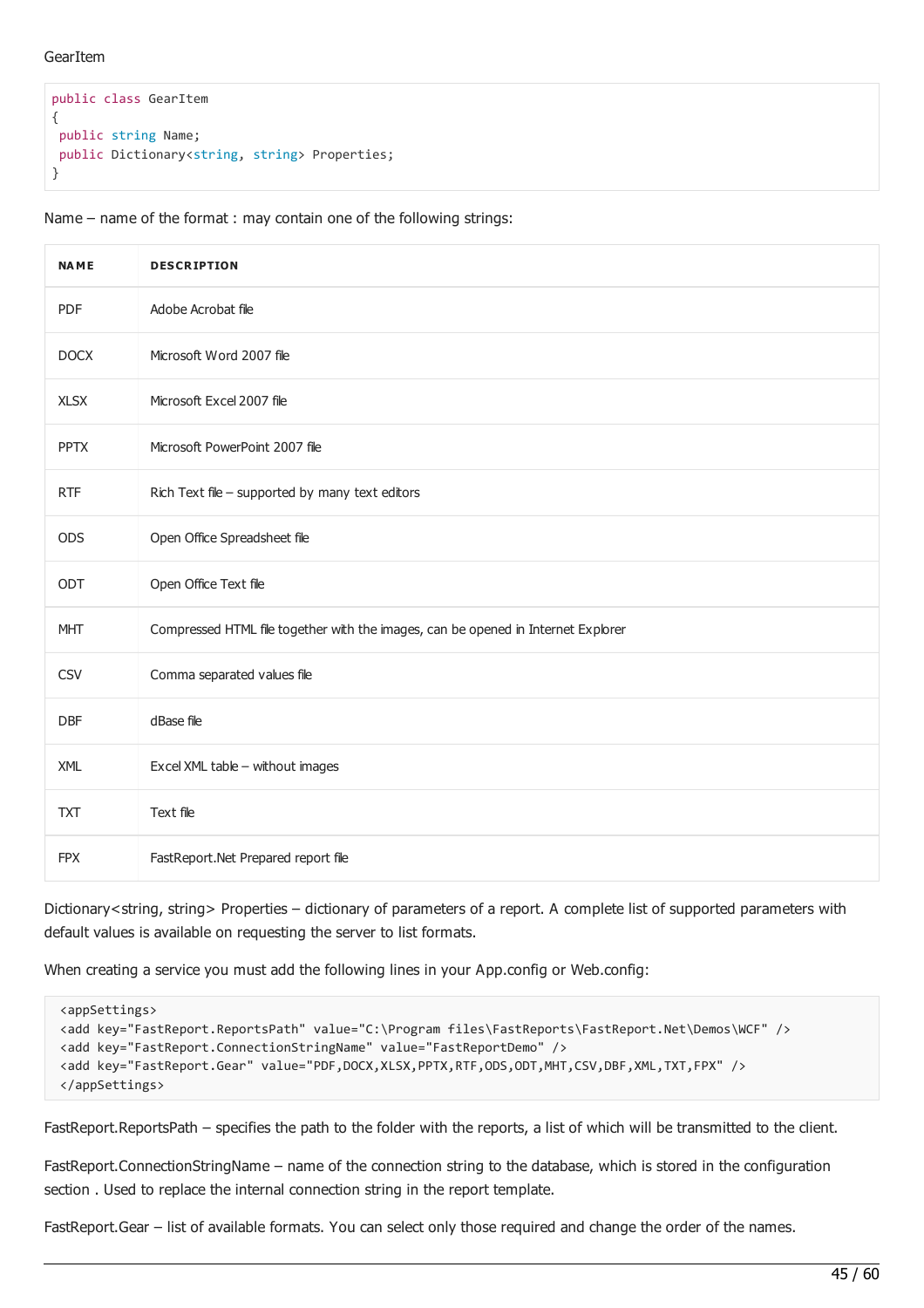#### Schematic of using FastReport.Service:



And, if you already know exactly what to report and in which format to receive it (this reduces the number of queries made to the service):



Important points to note when you create report templates for use in the services:

- dialogs in the reports are not supported and will be ignored;
- each report must include an internal DataConnection, whose connection string for the report service is replaced by a string from the configuration.

Examples of use of FastReport.Service.dll can be found in the folders \Demos\C#\WCFWebService , \Demos\C#\WCFWindowsService , \Demos\C#\WCFWebClient , \Demos\C#\WCFClient.

An example configuration file service - FastReport.Service.dll.config.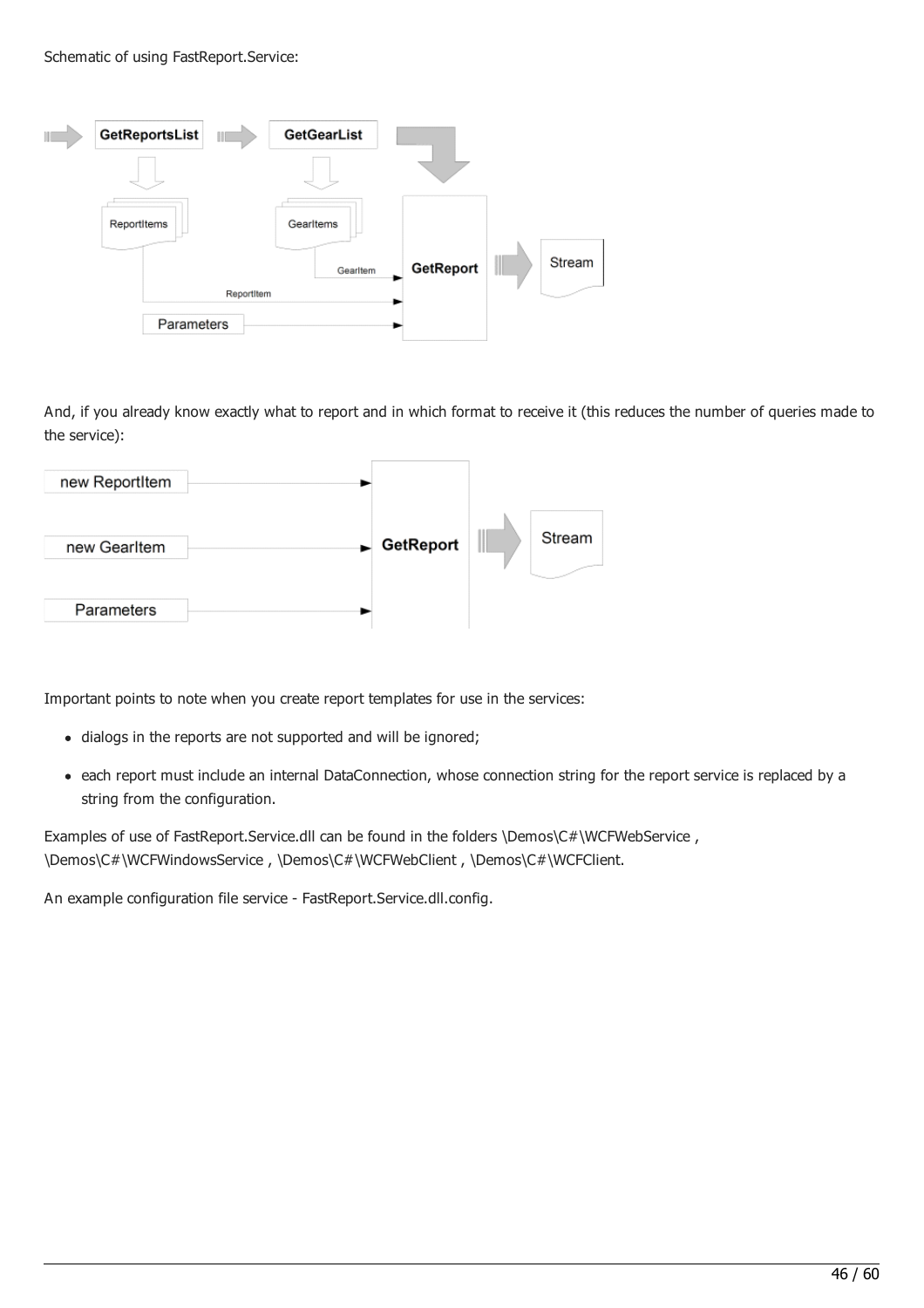### Simple example of WCF service

This example does not require programming and is intended for testing the library and the configuration file. To complete the task, we will use the program WcfSvcHost.exe, that comes with Visual Studio:

- 1. Create a folder for our project anywhere on the disk, eg: as C:\WCF\FastReport
- 2. Copy these files to the folder : FastReport.Service.dll, FastReport.Service.dll.config, FastReport.dll and FastReport.Bars.dll
- 3. Create two sub-folders \Data and \Reports
- 4. Copy the database file to the \Data folder from the Demos folder \FastReport.Net\Demos\Reports\nwind.xml
- 5. Copy the contents of folder \FastReports\FastReport.Net\Demos\WCF to \Reports it contains test reports with built-in connections to the database, which are essential when used with library FastReport.Service.dll
- 6. Open the configuration file FastReport.Service.dll.config in any text editor
- 7. Change the path to the reports in section

<add key="FastReport.ReportsPath" value="C:\WCF\FastReport\Reports" />

8. Change the connection string in section :

<add name="FastReportDemo" connectionString="XsdFile=;XmlFile=C:\WCF\FastReport\Data\nwind.xml"/>

9. Create batch file service.bat containing the line:

"C:\Program Files\Microsoft Visual Studio 10.0\Common7\IDE\WcfSvcHost.exe"

/service:C:\WCF\FastReport\FastReport.Service.dll /config:C:\WCF\FastReport\FastReport.Service.dll.config

10. Run service.bat from Explorer with administrator rights ('Run as administrator'). You will see an icon for WCF Service Host in the system tray. Double-click on the icon:

|             | <b>NEW WCF Service Host</b>                                       |         | Ξ<br>×<br>−                      |
|-------------|-------------------------------------------------------------------|---------|----------------------------------|
| <b>File</b> | Help                                                              |         |                                  |
| Services    |                                                                   |         |                                  |
| Service     |                                                                   | Status  | Metadata Address                 |
|             | FastReport.Service.ReportService                                  | Started | http://localhost:8732/FastReport |
|             | Additional Information                                            |         |                                  |
|             | To view detailed information, select a service in the list above. |         |                                  |
| Ready       |                                                                   |         |                                  |

11. Open a web browser and go to address http://localhost:8732/FastReportService/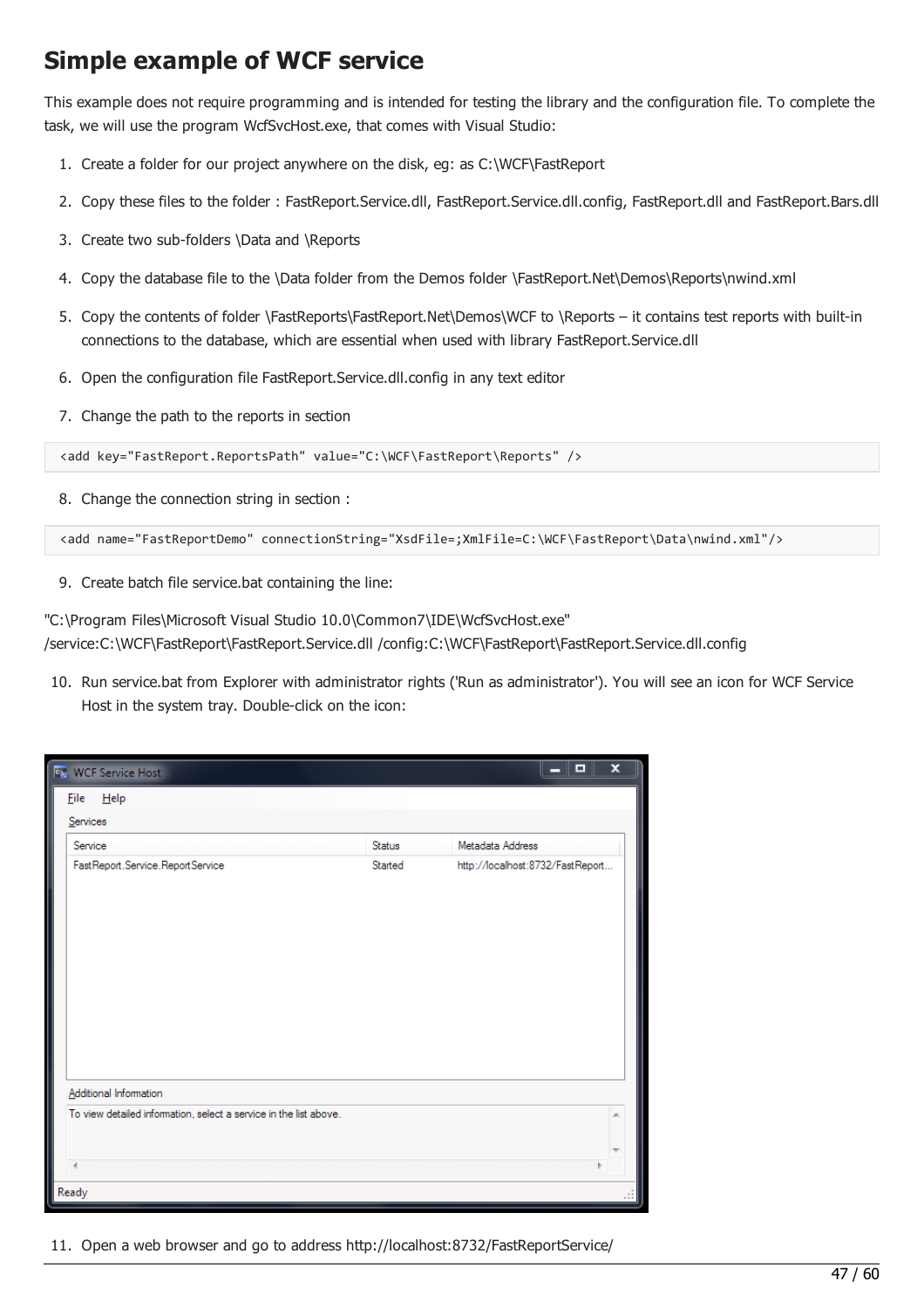| - 0<br>$\boldsymbol{\mathsf{x}}$<br><mark>②</mark> http:// <b>localhost</b> :8732/FastReport: Q <del>▼</del> 图 ♂<br>☆★☆<br>ReportService Service<br>$\times$                                                                                        |
|-----------------------------------------------------------------------------------------------------------------------------------------------------------------------------------------------------------------------------------------------------|
| <b>ReportService Service</b>                                                                                                                                                                                                                        |
| You have created a service.                                                                                                                                                                                                                         |
| To test this service, you will need to create a client and use it to call the service. You can do this using the svcutil.exe tool from the command line with the following syntax:                                                                  |
| svcutil.exe http://localhost:8732/FastReportService/?wsdl                                                                                                                                                                                           |
| You can also access the service description as a single file:                                                                                                                                                                                       |
| http://localhost:8732/FastReportService/?singleWsdl                                                                                                                                                                                                 |
| This will generate a configuration file and a code file that contains the client class. Add the two files to your client application and use the generated client class to call the Service.<br>For example:                                        |
| C#                                                                                                                                                                                                                                                  |
| class Test<br>static void Main ()<br>$\left\{ \right.$<br>FastReportServiceClient client = new FastReportServiceClient () ;<br>// Use the 'client' variable to call operations on the service.<br>// Always close the client.<br>client.Close();    |
| <b>Visual Basic</b>                                                                                                                                                                                                                                 |
| Class Test<br>Shared Sub Main ()<br>Dim client As FastReportServiceClient = New FastReportServiceClient()<br>' Use the 'client' variable to call operations on the service.<br>' Always close the client.<br>client.Close()<br>End Sub<br>End Class |

This shows the Service working normally. You can change the port number of the service in the configuration file:

```
<add baseAddress="http://localhost:8732/FastReportService/" />
```
Let's connect to our service from the demo example \FastReport.Net\Demos\C#\WCFClient

- 1. Open WCFServiceClient.csproj in Visual Studio
- 2. Right-click in Solution Explorer on "Service References:ReportService" and select "Configure Service Reference" in the popup

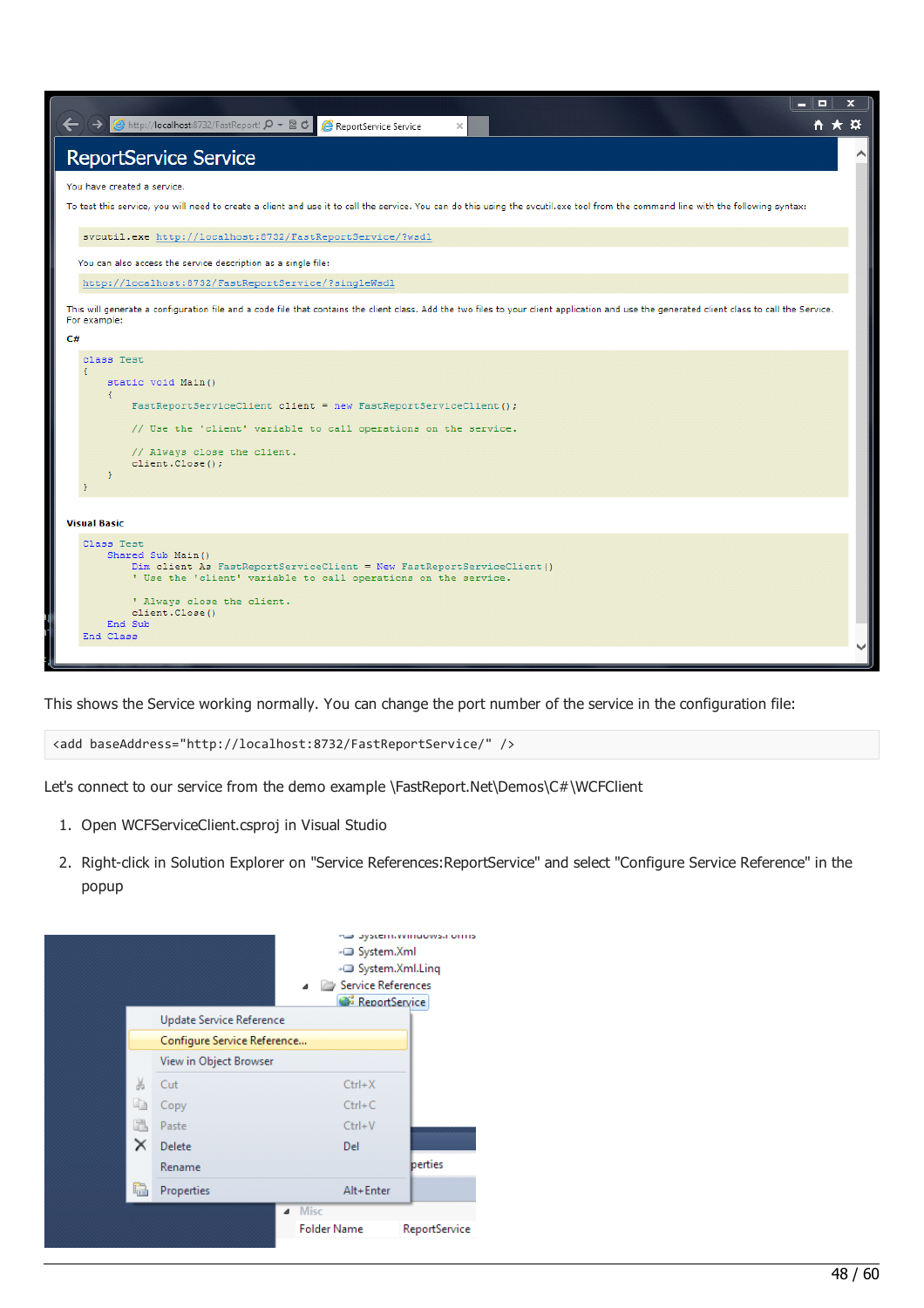3. Review the service address, which should end with "/mex" (metadata exchange)

| WCFServiceTest.ReportService - Service Reference Settings |                                             | æ |
|-----------------------------------------------------------|---------------------------------------------|---|
| Client                                                    |                                             |   |
| Address:                                                  | http://localhost:8732/FastReportService/mex |   |
| Access level for generated classes:                       | Public                                      |   |
| Generate asynchronous operations                          |                                             |   |
| Data Type                                                 |                                             |   |

4. Compile and run an example.

| Report Service Test                                                    | $\Sigma$<br>同<br>$\Box$                                                                                                                                                                                                                                                                                                                                                                                                                                                  |
|------------------------------------------------------------------------|--------------------------------------------------------------------------------------------------------------------------------------------------------------------------------------------------------------------------------------------------------------------------------------------------------------------------------------------------------------------------------------------------------------------------------------------------------------------------|
| Barcode<br>Master-Detail<br>Row Datasource, Detail Rows<br>Simple List | Path: Barcodes\Barcode.frx<br>This report demonstrates different barcode types:<br>- 2/5 barcodes (Interleaved, Industrial, Matrix);<br>- Codabar:<br>- Code39 (Regular, Extended);<br>- Code93 (Regular, Extended);<br>- Code 128 (A, B, C charsets with autoencoding<br>feature);<br>- EAN8, EAN13:<br>- UPC-A, UPC-E (E0, E1 codes);<br>$-MSE$<br>- PostNet:<br>- 2 or 5 digit supplement code for EAN/UPC<br>barcodes:<br>$-$ PDF417:<br>- Datamatrix:<br>- QR Code. |
| Refresh List<br>Open                                                   | Export<br>PDF.                                                                                                                                                                                                                                                                                                                                                                                                                                                           |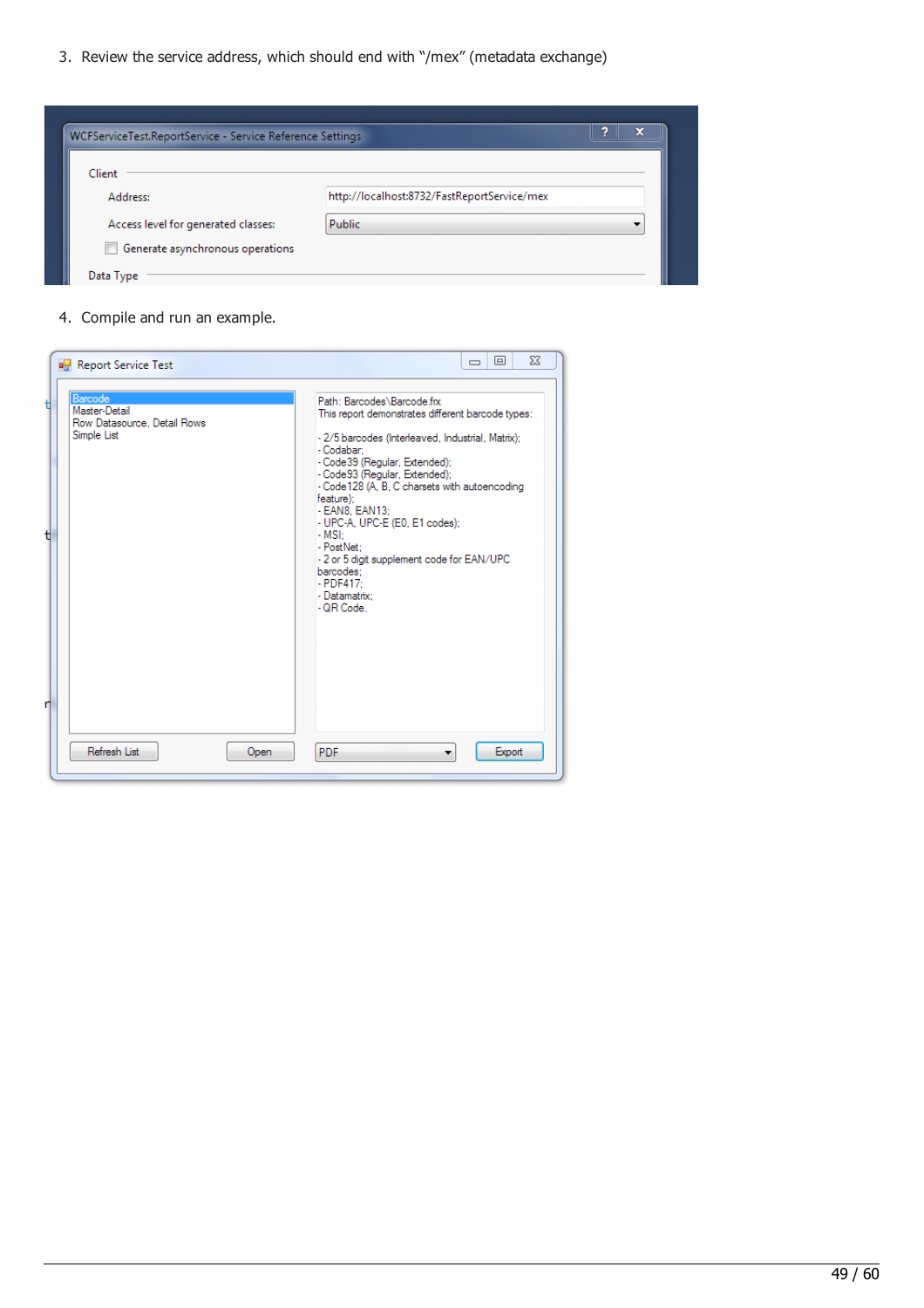# Creating Web Service using FastReport.Service.dll

There is an easy way to implement a web service using the library FastReport.Service.dll (WCF Service Library), which is supplied with FastReport .Net.

Our example is based on creating a simple web application with web service functions, but you can modify your existing project based on .NET Framework 4.0 or later.

 $\sqrt{2}$  $\Sigma$ New Project **Recent Templates**  $\neg$   $\blacksquare$ NET Framework 4 Sort by: Default Search Installed Templates م **Installed Templates** Type: Visual C# **For ASP.NET Web Application** Visual C# 4 Visual C# A project for creating an application with a *Mindower* Web user interface **ASP.NET MVC 2 Web Application** Visual C# Web  $\triangleright$  Office **ASP.NET MVC 3 Web Application** Visual C# Cloud Reporting **ASP.NET MVC 4 Web Application** Visual C# ▷ SharePoint Silverlight Test **ASP.NET Empty Web Application** Vicual C# **WCF** Workflow ASP.NET MVC 2 Empty Web Application Visual C# D Other Languages ▷ Other Project Types ASP.NET Dynamic Data Entities Web Application Visual C# Database ▷ Test Projects ASP.NET Dynamic Data Ling to SQL Web Application Visual C# **Online Templates** ASP.NET AJAX Server Control Visual C# ASP.NET AJAX Server Control Extender Visual C# ect<sup></sup> **ASP.NET Server Control** Visual C# Name: WebApplication2 Location: C:\MyProjects\WcfService1 Browse... WebApplication2 Create directory for solution Solution name: Add to source control OK Cancel

Run Visual Studio and create a new ASP.NET Web Application project under .NET Framework 4.0.

Add references to libraries FastReport.dll, FastReport.Bars.dll, FastReport.Service.dll

Create a new text file with name ReportService.svc in the site root.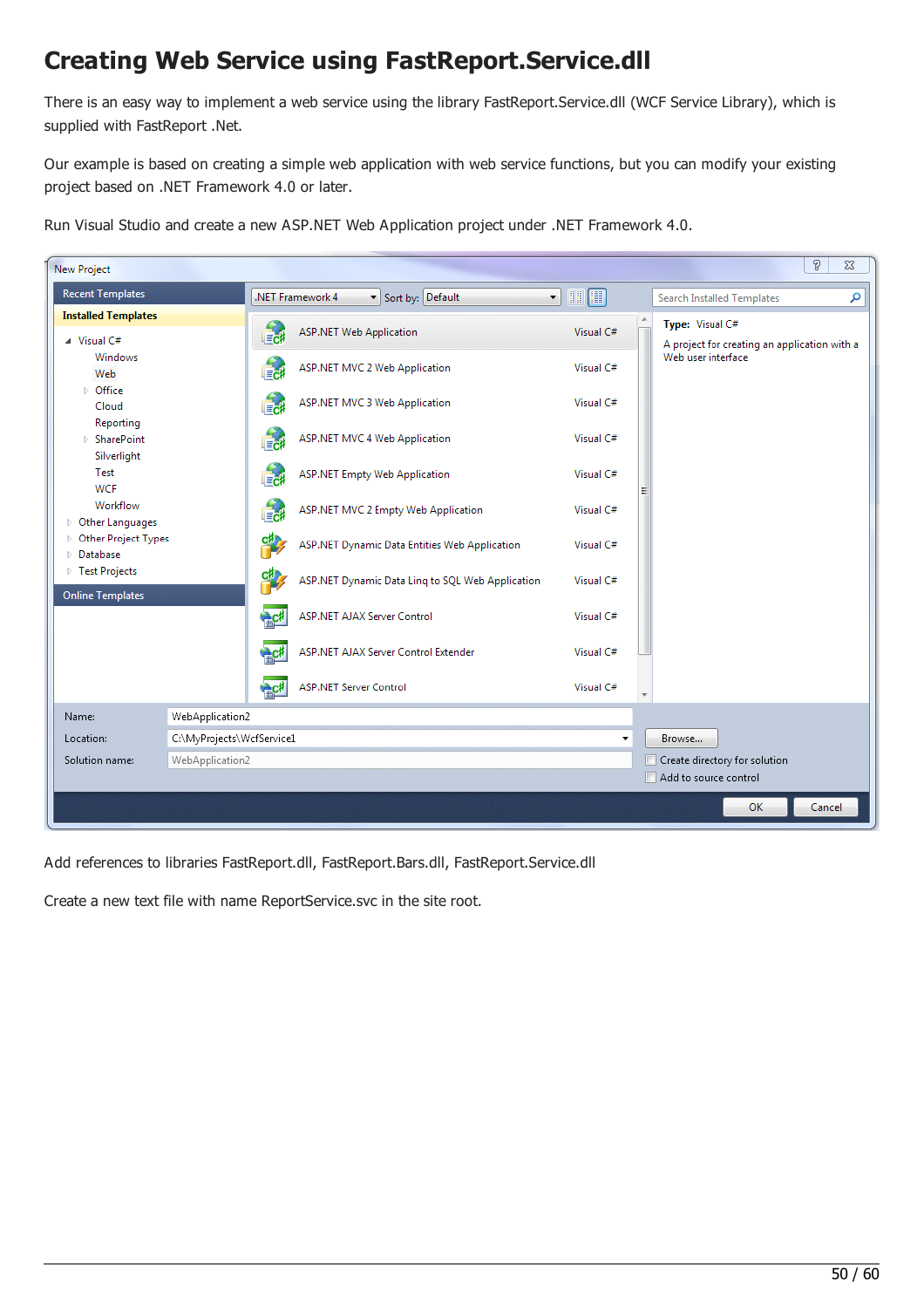

```
Add these lines to the file:
```

```
<%@ ServiceHost Service="FastReport.Service.ReportService" %>
<%@ Assembly Name="FastReport.Service" %>
```
Open web.config and add this code in section: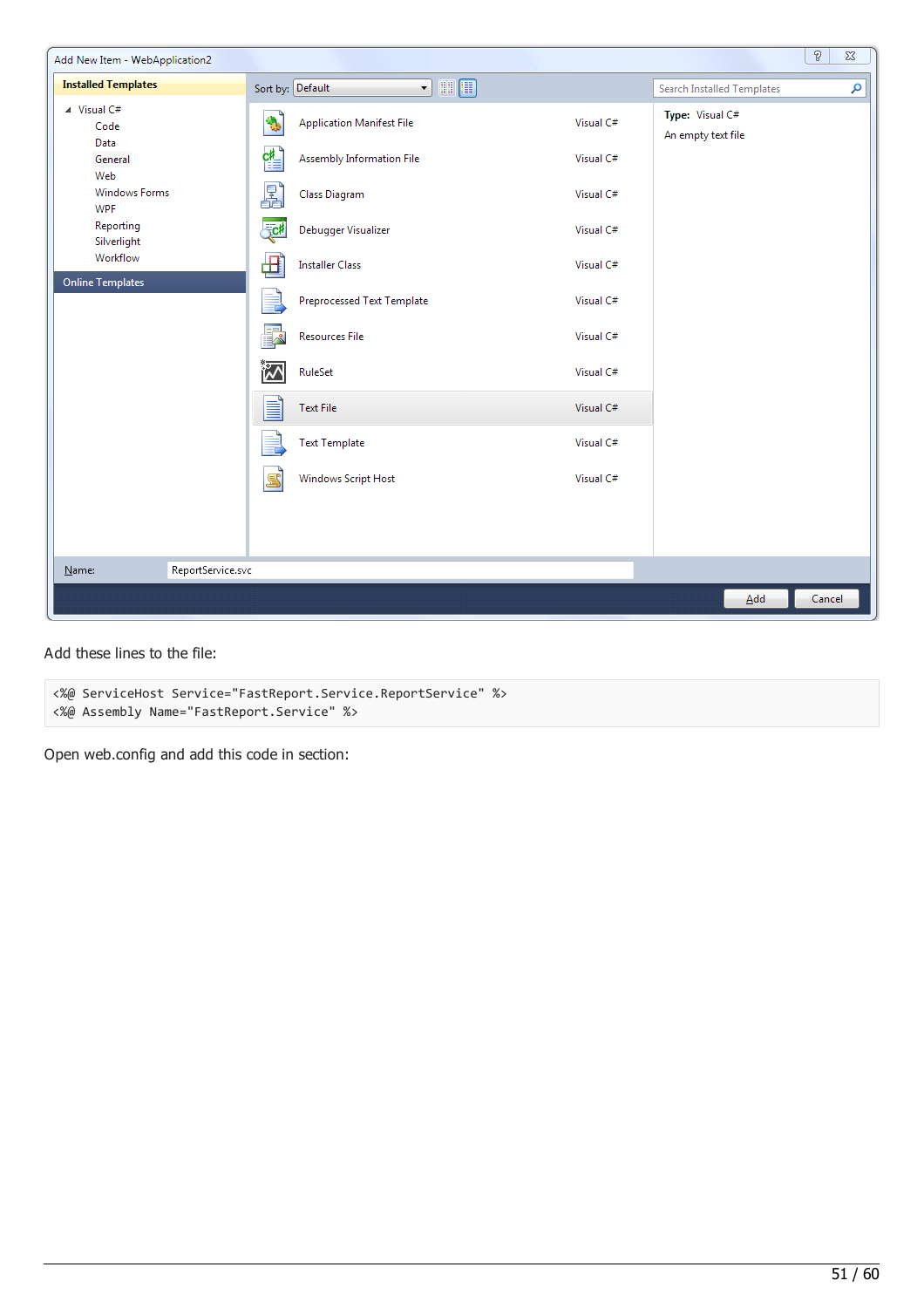```
<appSettings>
<!-- path to folder with reports -->
<add key="FastReport.ReportsPath" value="C:\Program files\FastReports\FastReport.Net\Demos\WCF" />
<!-- name of connection string for reports -->
<add key="FastReport.ConnectionStringName" value="FastReportDemo" />
<!-- Comma-separated list of available formats PDF,DOCX,XLSX,PPTX,RTF,ODS,ODT,MHT,CSV,DBF,XML,TXT,FPX.
You can delete any or change order in this list. -->
<add key="FastReport.Gear" value="PDF,DOCX,XLSX,PPTX,RTF,ODS,ODT,MHT,CSV,DBF,XML,TXT,FPX" />
</appSettings>
<connectionStrings>
<add name="FastReportDemo" connectionString="XsdFile=;XmlFile=C:\Program
Files\FastReports\FastReport.Net\Demos\Reports\nwind.xml"/>
</connectionStrings>
<system.serviceModel>
<services>
<service behaviorConfiguration="FastReportServiceBehavior" name="FastReport.Service.ReportService">
<endpoint address="" binding="wsHttpBinding" contract="FastReport.Service.IFastReportService">
<identity>
<dns value="localhost" />
</identity>
</endpoint>
<endpoint address="mex" binding="mexHttpBinding" contract="IMetadataExchange" />
</service>
</services>
<behaviors>
<serviceBehaviors>
<behavior name="FastReportServiceBehavior">
<serviceMetadata httpGetEnabled="True" />
<serviceDebug includeExceptionDetailInFaults="True" />
</behavior>
</serviceBehaviors>
</behaviors>
<bindings>
<basicHttpBinding>
<binding messageEncoding="Mtom"
closeTimeout="00:02:00" openTimeout="00:02:00"
receiveTimeout="00:10:00" sendTimeout="00:02:00"
maxReceivedMessageSize="67108864" maxBufferSize="65536"
transferMode="Streamed">
<security mode="None">
<transport clientCredentialType="None" />
</security>
</binding>
</basicHttpBinding>
</bindings>
</system.serviceModel>
```
The key "FastReport.ReportsPath" should contain a path to the folder with the reports. You can set it to the demo folder «\FastReport.Net\Demos\WCF», for example.

The key "FastReport.ConnectionStringName" should contain the connection string name. This line should be registered in section .

Let's run our site and check the availability of a Web service by accessing the file ReportService.svc.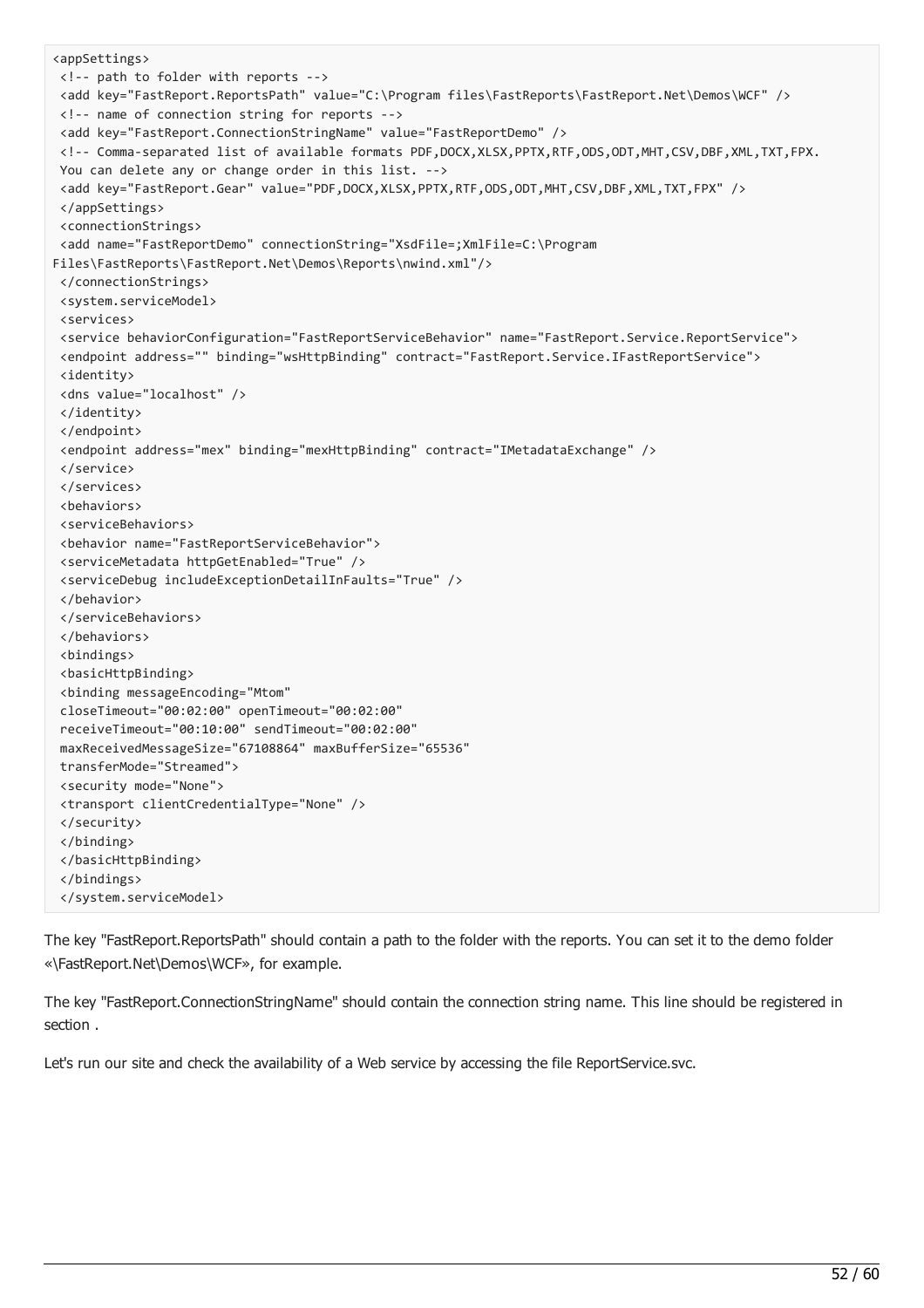| $\begin{array}{c c c c c} \hline \multicolumn{3}{c }{\textbf{--}} & \multicolumn{3}{c }{\textbf{--}} \end{array}$<br>$\mathbf{x}$<br>Ahttp://localhost:31553/ReportService.svc Q → 図 C<br>偷 ☆ 戀<br>ReportService Service<br>$\times$ |
|--------------------------------------------------------------------------------------------------------------------------------------------------------------------------------------------------------------------------------------|
| <b>ReportService Service</b>                                                                                                                                                                                                         |
| You have created a service.                                                                                                                                                                                                          |
| To test this service, you will need to create a client and use it to call the service. You can do this using the svcutil.exe tool from the command line with the following syntax:                                                   |
| svcutil.exe http://localhost:31553/ReportService.svc?wsdl                                                                                                                                                                            |
| You can also access the service description as a single file:                                                                                                                                                                        |
| http://localhost:31553/ReportService.svc?singleWsdl                                                                                                                                                                                  |
| This will generate a configuration file and a code file that contains the client class. Add the two files to your client application and use the generated client class to call the Service. For example:                            |
| C#                                                                                                                                                                                                                                   |
| class Test                                                                                                                                                                                                                           |
| static void Main ()<br>$\mathcal{L}$                                                                                                                                                                                                 |
| FastReportServiceClient client = new FastReportServiceClient () ;                                                                                                                                                                    |
| // Use the 'client' variable to call operations on the service.                                                                                                                                                                      |
| // Always close the client.                                                                                                                                                                                                          |
| client.Close();                                                                                                                                                                                                                      |
|                                                                                                                                                                                                                                      |
| <b>Visual Basic</b>                                                                                                                                                                                                                  |
| Class Test                                                                                                                                                                                                                           |
| Shared Sub Main ()<br>Dim client As FastReportServiceClient = New FastReportServiceClient ()                                                                                                                                         |
| ' Use the 'client' variable to call operations on the service.                                                                                                                                                                       |
| ' Always close the client.                                                                                                                                                                                                           |
| client.Close()<br>End Sub                                                                                                                                                                                                            |
| End Class                                                                                                                                                                                                                            |
|                                                                                                                                                                                                                                      |
|                                                                                                                                                                                                                                      |

When you deploy the project on the server, be sure to check that files FastReport.dll, FastReport.Bars.dll, FastReport.Service.dll are in the folder \bin.

Examples of client programs can be found in the folders \FastReport.Net\Demos\C#\WCFClient and \FastReport.Net\Demos\C#\WCFWebClient. Open each project in Visual Studio, right-click on ReportService and select Configure Service Reference in the popup.



Specify the address of an existing web service in the configuration window.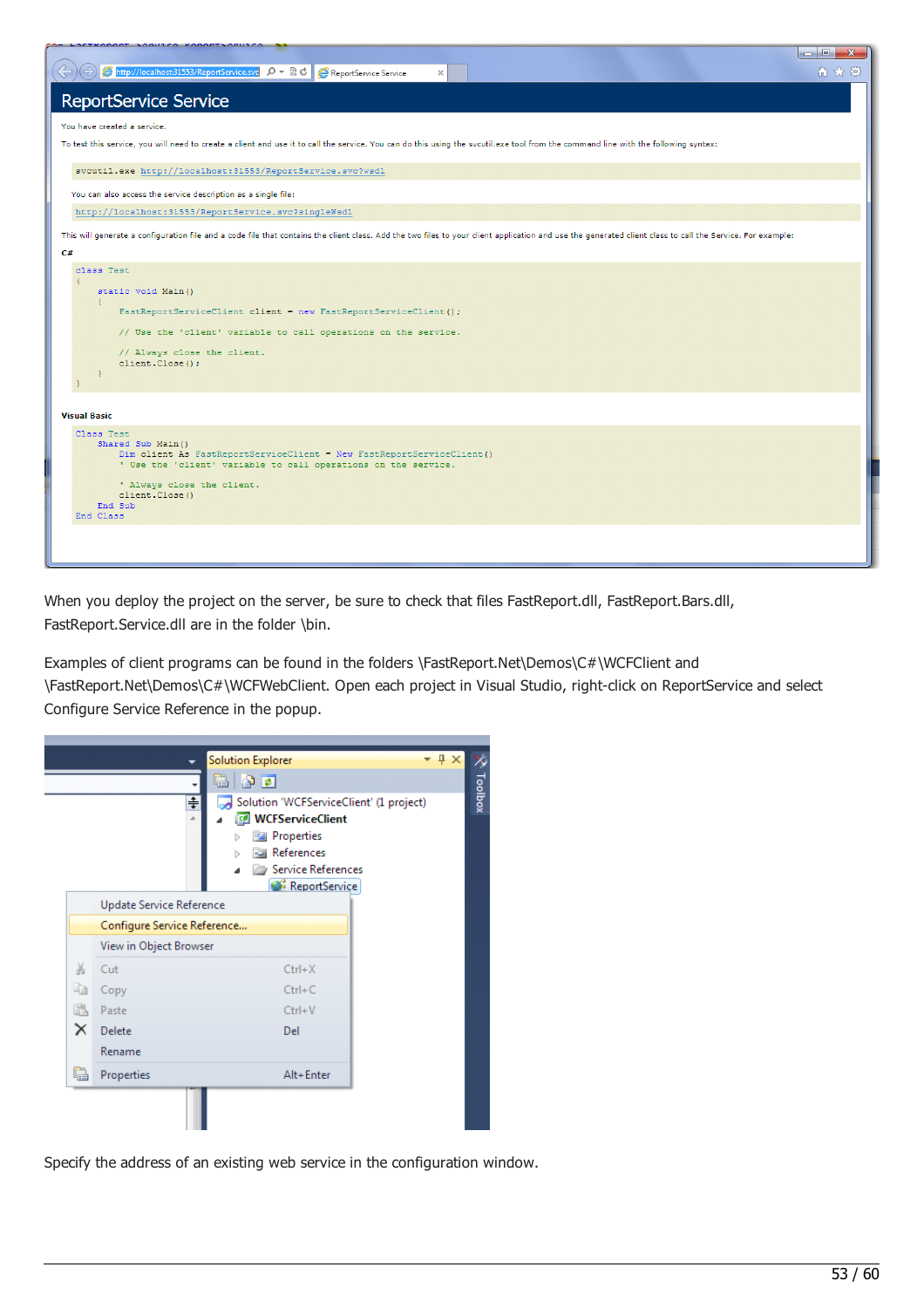# Creating the WCF service hosted in windows service

Open Visual Studio and create a project WindowsService.

| New Project                                                                                                                  |                           |                                   |                                      |                                                | ð                                                          | $\Sigma\!3$ |
|------------------------------------------------------------------------------------------------------------------------------|---------------------------|-----------------------------------|--------------------------------------|------------------------------------------------|------------------------------------------------------------|-------------|
| <b>Recent Templates</b>                                                                                                      |                           |                                   | .NET Framework 4<br>Sort by: Default | $\cdot$ 11 $\left  \rule{0.3cm}{.0cm} \right $ | <b>Search Installed Templates</b>                          | م           |
| <b>Installed Templates</b><br>$\blacktriangle$ Visual C#<br>Windows<br>Web<br>D Office<br>Cloud<br>Reporting                 |                           | EC#                               | <b>Windows Forms Application</b>     | Visual C#                                      | Type: Visual C#<br>A project for creating Windows Services |             |
|                                                                                                                              |                           | ್                                 | <b>WPF Application</b>               | Visual C#                                      |                                                            |             |
|                                                                                                                              |                           | les<br><mark>Ec</mark> β          | <b>Console Application</b>           | Visual C#                                      |                                                            |             |
| ▷ SharePoint<br>Silverlight<br>Test<br><b>WCF</b><br>Workflow<br>Other Languages<br>▷ Other Project Types<br><b>Database</b> |                           | ⊯c#                               | Class Library                        | Visual C#                                      |                                                            |             |
|                                                                                                                              |                           | $\infty$<br>$\mathbf{c}^{\sharp}$ | <b>WPF Browser Application</b>       | Visual C#                                      |                                                            |             |
|                                                                                                                              |                           | C#                                | <b>Empty Project</b>                 | Visual C#                                      |                                                            |             |
|                                                                                                                              |                           | ag#                               | <b>Windows Service</b>               | Visual C#                                      |                                                            |             |
| ▷ Test Projects<br><b>Online Templates</b>                                                                                   |                           | $\bullet^{\mathsf{cf}}$           | <b>WPF Custom Control Library</b>    | Visual C#                                      |                                                            |             |
|                                                                                                                              |                           | $\mathbf{e}^{\mathbf{c}t}$        | <b>WPF User Control Library</b>      | Visual C#                                      |                                                            |             |
|                                                                                                                              |                           | <b>FIC#</b>                       | Windows Forms Control Library        | Visual C#                                      |                                                            |             |
|                                                                                                                              |                           |                                   |                                      |                                                |                                                            |             |
| Name:                                                                                                                        | WindowsService1           |                                   |                                      |                                                |                                                            |             |
| Location:                                                                                                                    | C:\MyProjects\WcfService1 |                                   |                                      | Browse                                         |                                                            |             |
| Solution name:                                                                                                               | WindowsService1           |                                   |                                      |                                                | Create directory for solution<br>Add to source control     |             |
|                                                                                                                              |                           |                                   |                                      |                                                | OK<br>Cancel                                               |             |

Open the designer of Service1.cs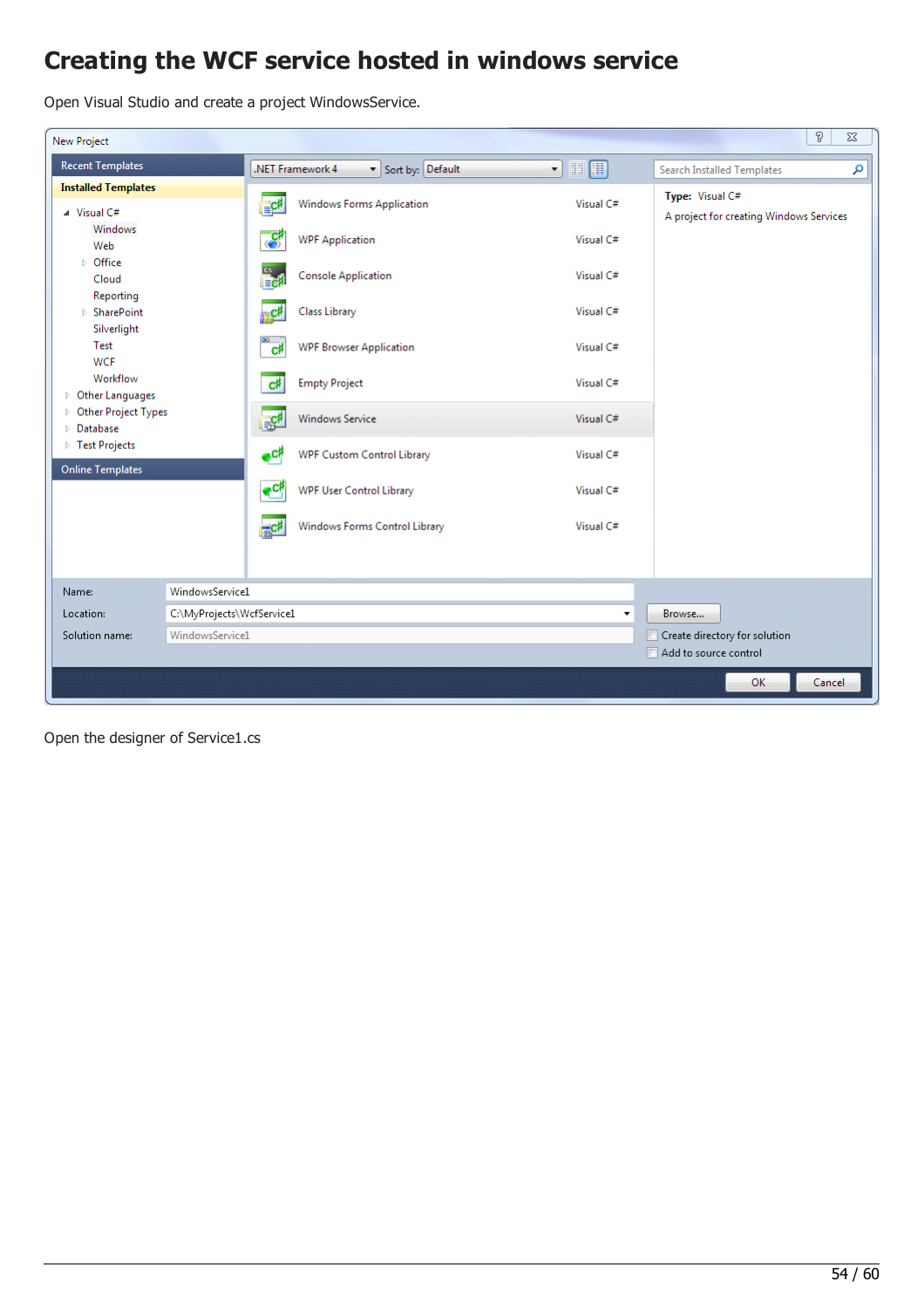```
Service1.cs X
WindowsService1.Service1
                                                                                                  Service
                                                                                                ٠
   Eusing System;
    using System.Collections.Generic;
    using System.ComponentModel;
    using System.Data;
    using System.Diagnostics;
    using System. Linq;
    using System. ServiceProcess;
    using System. Text;
   Enamespace WindowsService1
    \mathcal{E}public partial class Service1 : ServiceBase
   Ė
         €
               public Service1()
   Ė
               €
                                                                    图 View Designer
                                                                                               Shift+F7
                    InitializeComponent();
                                                                        Refactor
               ł
                                                                        Organize Usings
               protected override void OnStart(string[]
                                                                       Create Unit Tests...
   Ė
               €
                                                                    \mathbb{R}_\succ Insert Snippet...
                                                                                               Ctrl+K, X
               }
                                                                    <sup>同</sup>, Surround With...
                                                                                               Ctrl+K, S
                                                                    Go To Definition
                                                                                               F12protected override void OnStop()
                                                                        Find All References
                                                                                               Ctrl+K, R€
                                                                    图 View Call Hierarchy
                                                                                               Ctrl+K, Ctrl+T
               }
                                                                        Breakpoint
         €
    \mathcal{Y}→■ Run To Cursor
                                                                                               Ctrl + F10\mathbb{E}^* Reverse Run to Cursor
```
 $\vee$  $C_{11}$   $C+1. V$ 

Change the name of the service to your own choice:

| <b>Properties</b>                               | Ф×                   |  |  |  |  |
|-------------------------------------------------|----------------------|--|--|--|--|
| ReportService System.ServiceProcess.ServiceBa - |                      |  |  |  |  |
| 812 8                                           |                      |  |  |  |  |
| Design                                          |                      |  |  |  |  |
| (Name)                                          | <b>ReportService</b> |  |  |  |  |
| Language                                        | (Default)            |  |  |  |  |
| Localizable                                     | False                |  |  |  |  |
| <b>Misc</b>                                     |                      |  |  |  |  |
| AutoLog                                         | True                 |  |  |  |  |
| CanHandlePowerEvi False                         |                      |  |  |  |  |
| CanHandleSessionC False                         |                      |  |  |  |  |
| CanPauseAndContir False                         |                      |  |  |  |  |
| CanShutdown                                     | False                |  |  |  |  |
| CanStop                                         | True                 |  |  |  |  |
| <b>ExitCode</b>                                 | ٥                    |  |  |  |  |
| ServiceName                                     | <b>ReportService</b> |  |  |  |  |
|                                                 |                      |  |  |  |  |
|                                                 |                      |  |  |  |  |

Right-click on window and select "Add Installer" in the popup: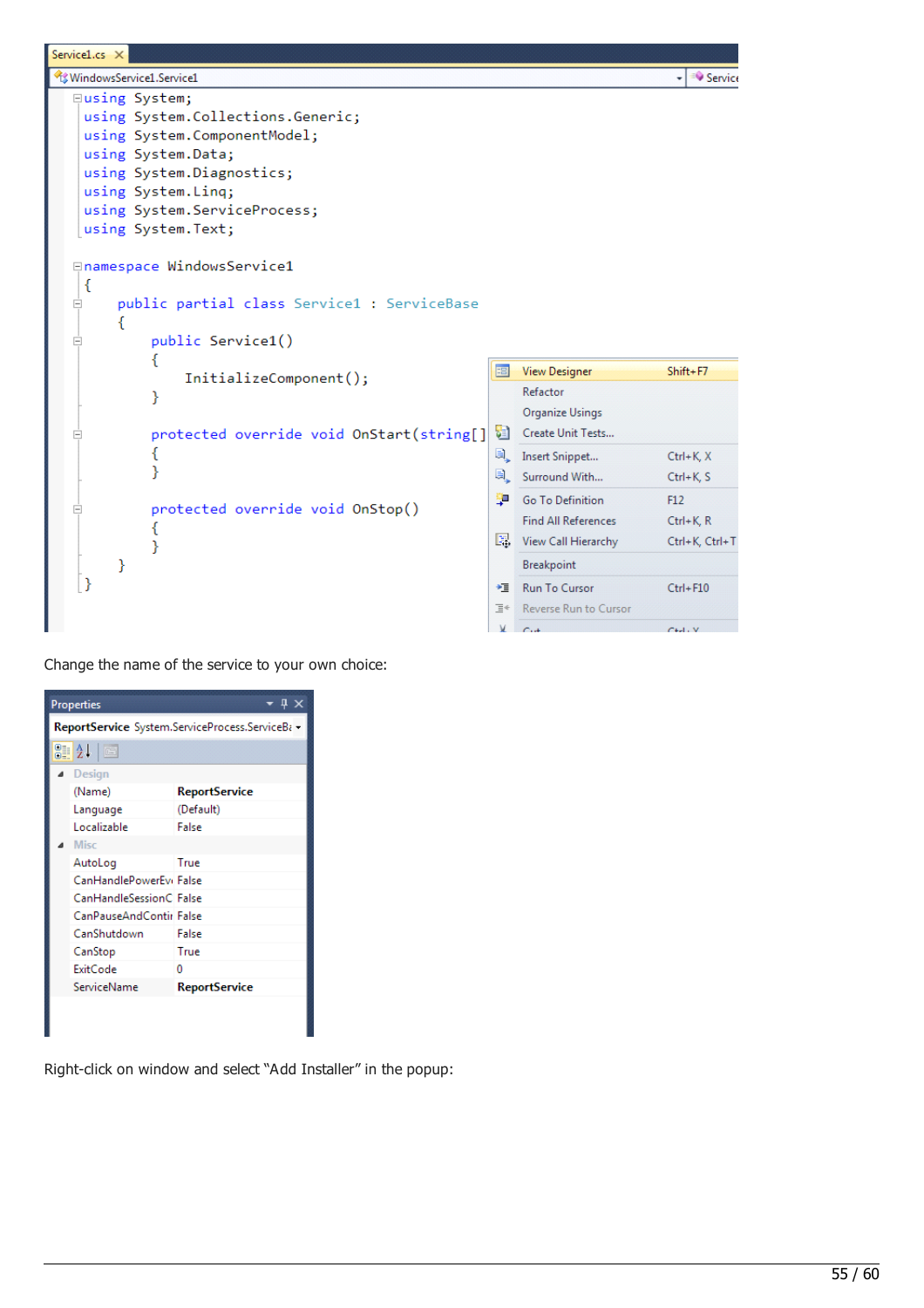|                                                                       | $\mathbb{F}$          | <b>View Code</b>                  | F7         |      |
|-----------------------------------------------------------------------|-----------------------|-----------------------------------|------------|------|
|                                                                       | L                     | Paste                             | $Ctrl + V$ |      |
| To add components to your class, drag them from the Toolbox and use t |                       | Line Up Icons<br>Show Large Icons |            | rope |
|                                                                       |                       | Add Installer                     |            |      |
|                                                                       | $\sum_{i=1}^{\infty}$ | Properties                        |            |      |

Edit the properties of the component serviceInstaller1 - set up a DisplayName.



In the component properties of serviceProcessInstaller1 set the type of account for the service as LocalSystem.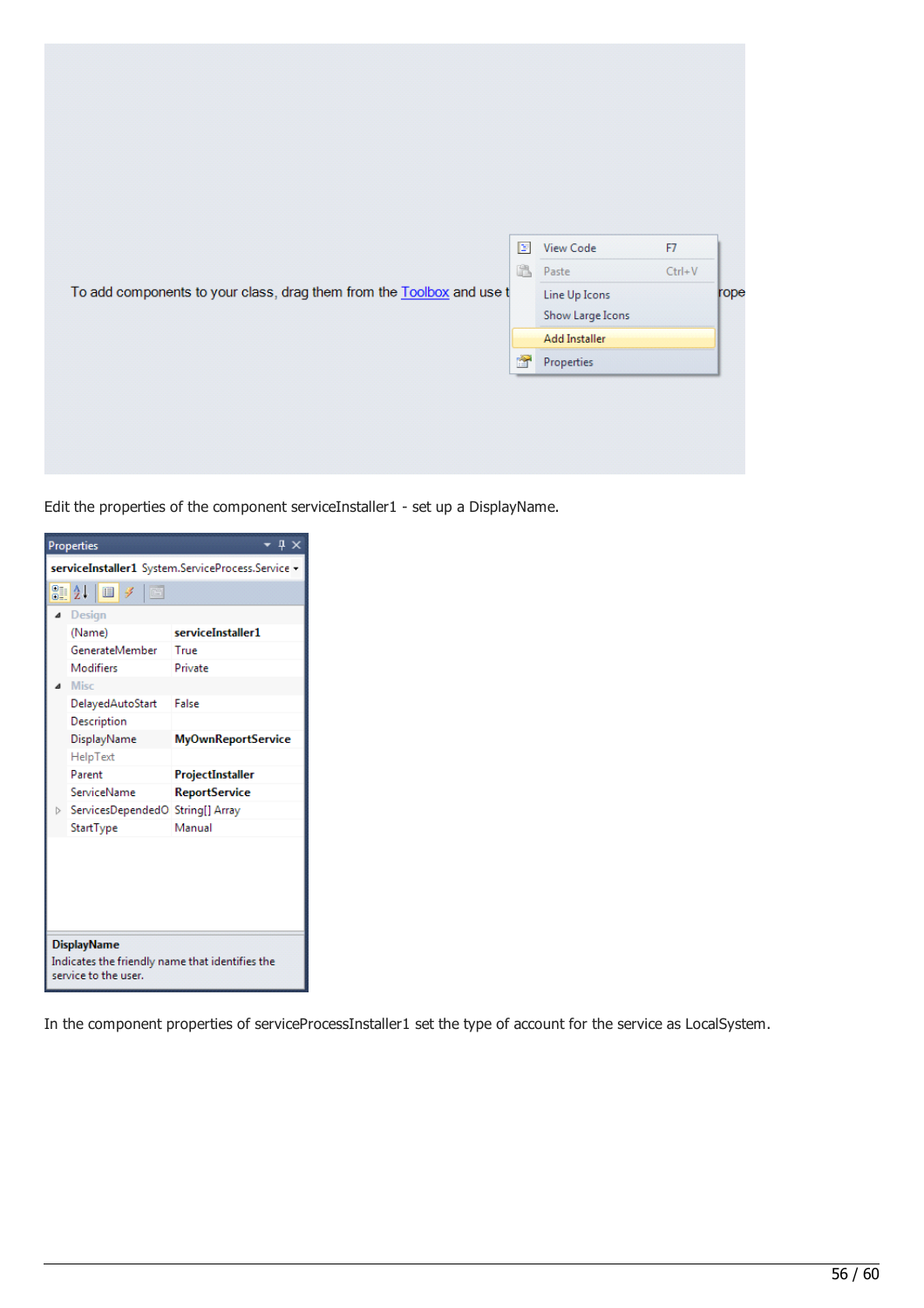

Add references in the project to System.ServiceModel and FastReport.Service.dll :



Create an application configuration file: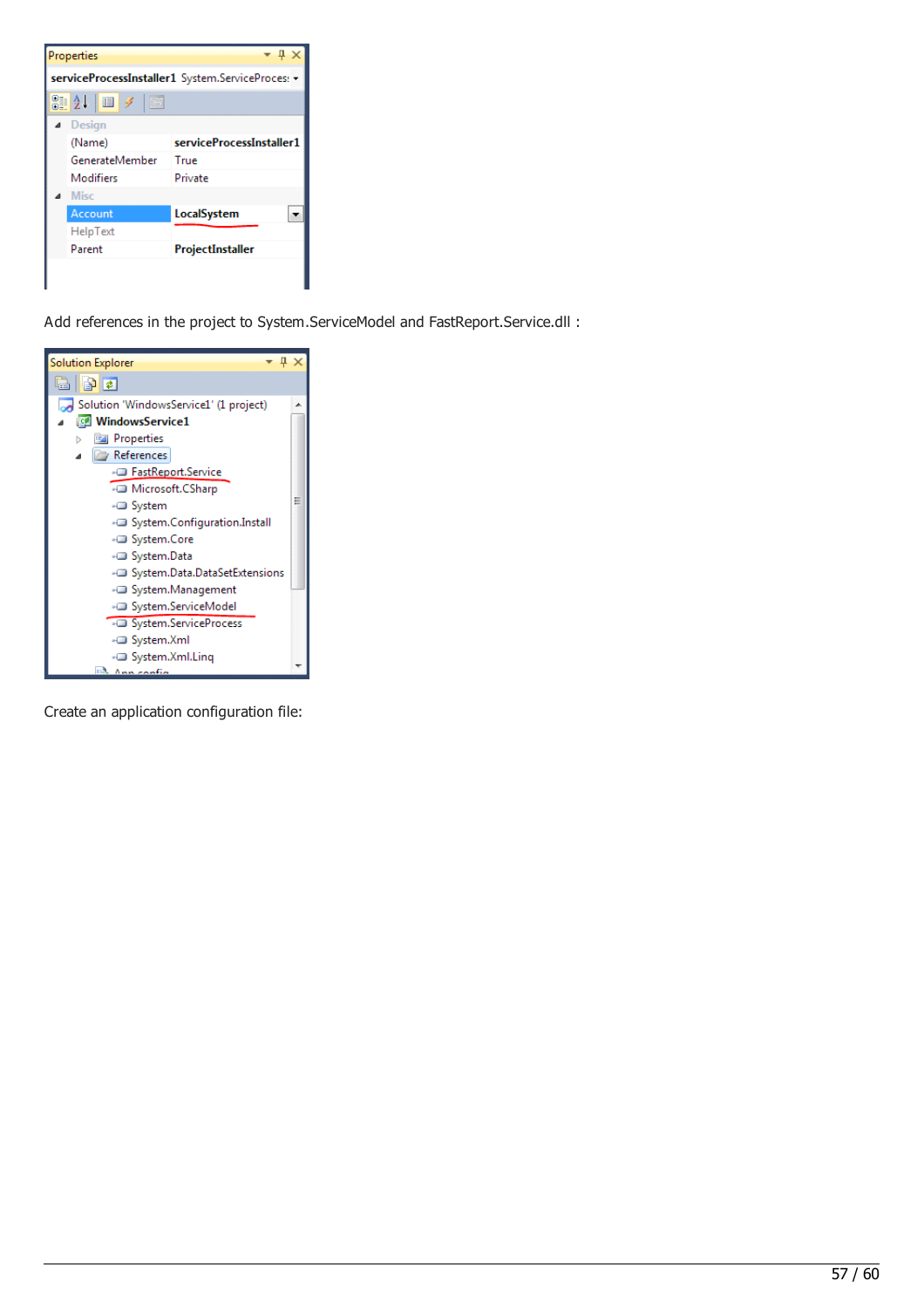| $\sqrt{2}$<br>$\Sigma\!$<br>Add New Item - WindowsService1 |                                                                       |                                             |                                              |  |  |
|------------------------------------------------------------|-----------------------------------------------------------------------|---------------------------------------------|----------------------------------------------|--|--|
| <b>Installed Templates</b>                                 | $\blacksquare$<br>Sort by: Default                                    | Search Installed Templates                  | م                                            |  |  |
| ▲ Visual C# Items<br>Code<br>Data                          | Class<br>C۴.                                                          | Type: Visual C# Items<br>Visual C# Items    | A file for storing application configuration |  |  |
| General<br>Web                                             | Interface<br>ँ⊄                                                       | and settings values<br>Visual C# Items<br>Ξ |                                              |  |  |
| <b>Windows Forms</b><br><b>WPF</b>                         | <b>Windows Form</b>                                                   | Visual C# Items                             |                                              |  |  |
| Reporting<br>Workflow                                      | E<br><b>User Control</b>                                              | Visual C# Items                             |                                              |  |  |
| <b>Online Templates</b>                                    | ⊞<br><b>Component Class</b>                                           | Visual C# Items                             |                                              |  |  |
|                                                            | User Control (WPF)<br>٠                                               | Visual C# Items                             |                                              |  |  |
|                                                            | V.<br><b>About Box</b>                                                | Visual C# Items                             |                                              |  |  |
|                                                            | ADO.NET Entity Data Model<br>$\mathcal{Q}^g$                          | Visual C# Items                             |                                              |  |  |
|                                                            | ADO.NET EntityObject Generator                                        | Visual C# Items                             |                                              |  |  |
|                                                            | ADO.NET Self-Tracking Entity Generator<br>$\mathcal{Q}_{\mathcal{P}}$ | Visual C# Items                             |                                              |  |  |
|                                                            | <b>Application Configuration File</b>                                 | Visual C# Items                             |                                              |  |  |
|                                                            | ۹<br><b>Application Manifest File</b>                                 | Visual C# Items                             |                                              |  |  |
| Name:<br>App.config                                        | c#<br>Assembly Information File                                       | Visual C# Items                             |                                              |  |  |
|                                                            |                                                                       |                                             |                                              |  |  |
|                                                            |                                                                       |                                             | Add<br>Cancel                                |  |  |

Copy the following text into the new app.config file:

```
<?xml version="1.0"?>
<configuration>
<appSettings>
<!-- path to folder with reports -->
<add key="FastReport.ReportsPath" value="C:\Program files\FastReports\FastReport.Net\Demos\WCF" />
<!-- name of connection string for reports -->
<add key="FastReport.ConnectionStringName" value="FastReportDemo" />
<!-- Comma-separated list of available formats PDF,DOCX,XLSX,PPTX,RTF,ODS,ODT,MHT,CSV,DBF,XML,TXT,FPX.
You can delete any or change order in this list. -->
<add key="FastReport.Gear" value="PDF,DOCX,XLSX,PPTX,RTF,ODS,ODT,MHT,CSV,DBF,XML,TXT,FPX" />
</appSettings>
<connectionStrings>
<add name="FastReportDemo" connectionString="XsdFile=;XmlFile=C:\Program
Files\FastReports\FastReport.Net\Demos\Reports\nwind.xml"/>
</connectionStrings>
<system.web>
<compilation debug="true" />
<membership defaultProvider="ClientAuthenticationMembershipProvider">
<providers>
<add name="ClientAuthenticationMembershipProvider"
type="System.Web.ClientServices.Providers.ClientFormsAuthenticationMembershipProvider, System.Web.Extensions,
Version=4.0.0.0, Culture=neutral, PublicKeyToken=31bf3856ad364e35" serviceUri="" />
</providers>
</membership>
<roleManager defaultProvider="ClientRoleProvider" enabled="true">
<providers>
<add name="ClientRoleProvider" type="System.Web.ClientServices.Providers.ClientRoleProvider,
System.Web.Extensions, Version=4.0.0.0, Culture=neutral, PublicKeyToken=31bf3856ad364e35" serviceUri=""
cacheTimeout="86400" />
</providers>
</roleManager>
```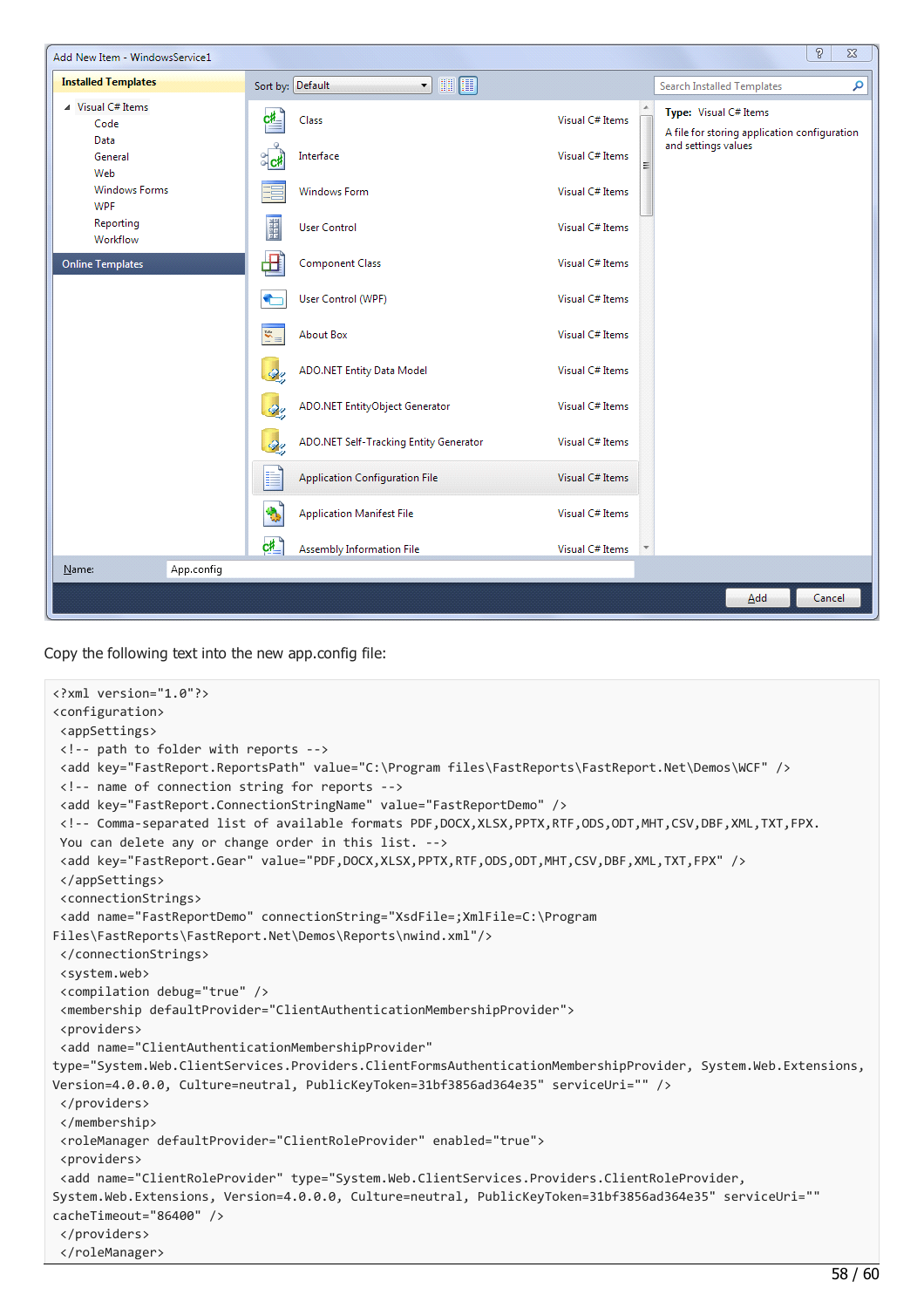```
</system.web>
<!-- When deploying the service library project, the content of the config file must be added to the host's
app.config file. System.Configuration does not support config files for libraries. -->
<system.serviceModel>
<services>
<service behaviorConfiguration="FastReportServiceBehavior" name="FastReport.Service.ReportService">
<endpoint address="" binding="wsHttpBinding" contract="FastReport.Service.IFastReportService">
<identity>
<dns value="localhost" />
</identity>
</endpoint>
<endpoint address="mex" binding="mexHttpBinding" contract="IMetadataExchange" />
<host>
<baseAddresses>
<add baseAddress="http://localhost:8732/FastReportService/" />
</baseAddresses>
</host>
</service>
</services>
<behaviors>
<serviceBehaviors>
<behavior name="FastReportServiceBehavior">
<serviceMetadata httpGetEnabled="True" />
<serviceDebug includeExceptionDetailInFaults="True" />
</behavior>
</serviceBehaviors>
</behaviors>
<bindings>
<basicHttpBinding>
<binding messageEncoding="Mtom"
closeTimeout="00:02:00" openTimeout="00:02:00"
receiveTimeout="00:10:00" sendTimeout="00:02:00"
maxReceivedMessageSize="67108864" maxBufferSize="65536"
transferMode="Streamed">
<security mode="None">
<transport clientCredentialType="None" />
</security>
</binding>
</basicHttpBinding>
</bindings>
</system.serviceModel>
<startup>
<supportedRuntime version="v4.0" sku=".NETFramework,Version=v4.0" />
</startup>
</configuration>
```
Go to the editor of Service1.cs and add the line:

using System.ServiceModel;

Modify the class of service so it looks like: